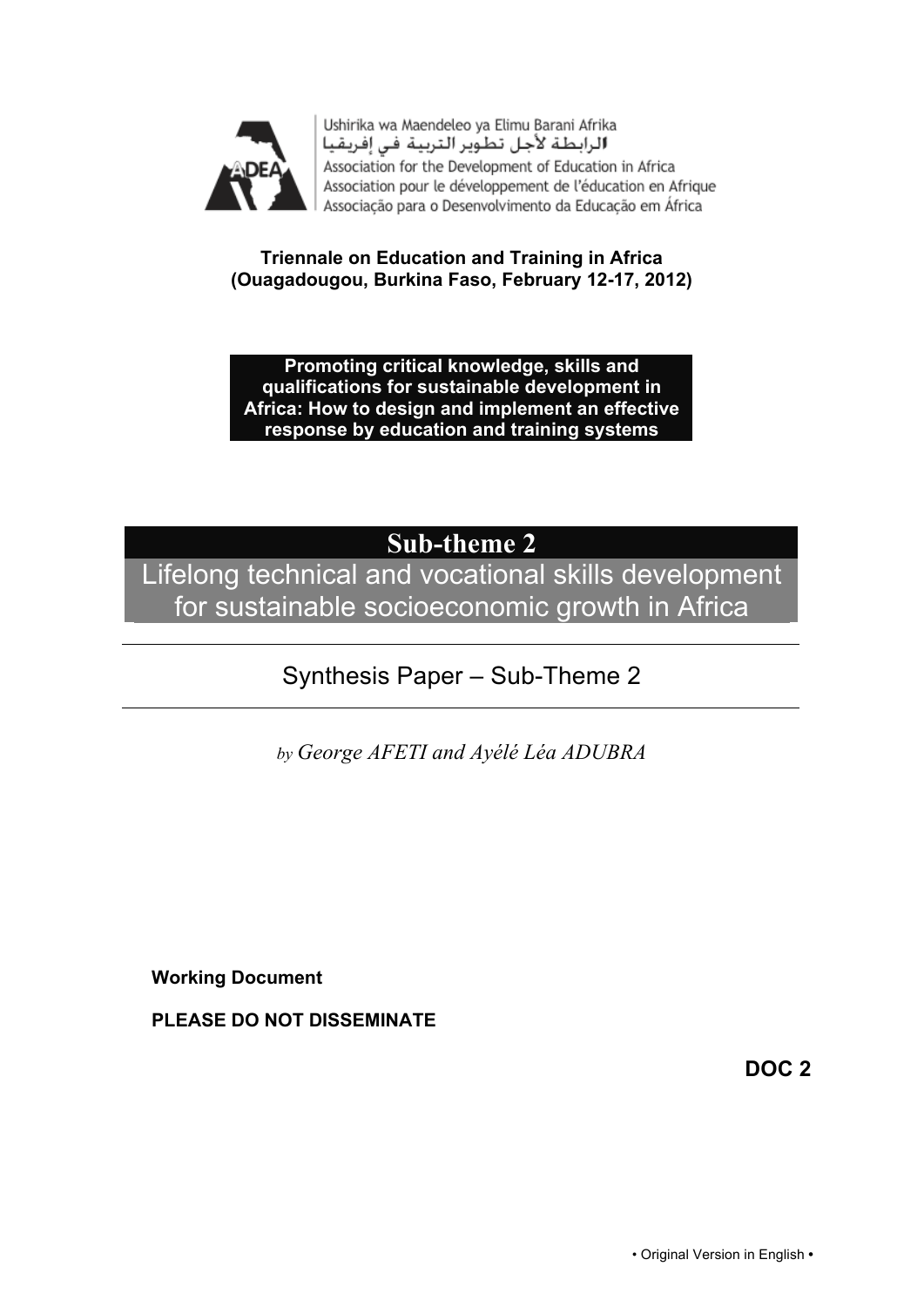This document was prepared by ADEA for its Triennale Meeting (Ouagadougou, Burkina Faso, 2012). The views and opinions expressed in this volume are those of the authors and should not be attributed to ADEA, to its members or affiliated organizations or to any individual acting on behalf of ADEA.

The document is a working document still in the stages of production. It has been prepared to serve as a basis for discussions at the ADEA Triennale Meeting and should not be disseminated for other purposes at this stage.

#### © **Association for the Development of Education in Africa (ADEA) – 2012**

#### **Association for the Development of Education in Africa (ADEA)**

African Development Bank (AfDB) Temporary Relocation Agency (ATR) 13 avenue du Ghana BP 323 1002 Tunis Belvédère Tunisia Tel: +216/ 71 10 39 86 Fax: +216/ 71 25 26 69 adea@afdb.org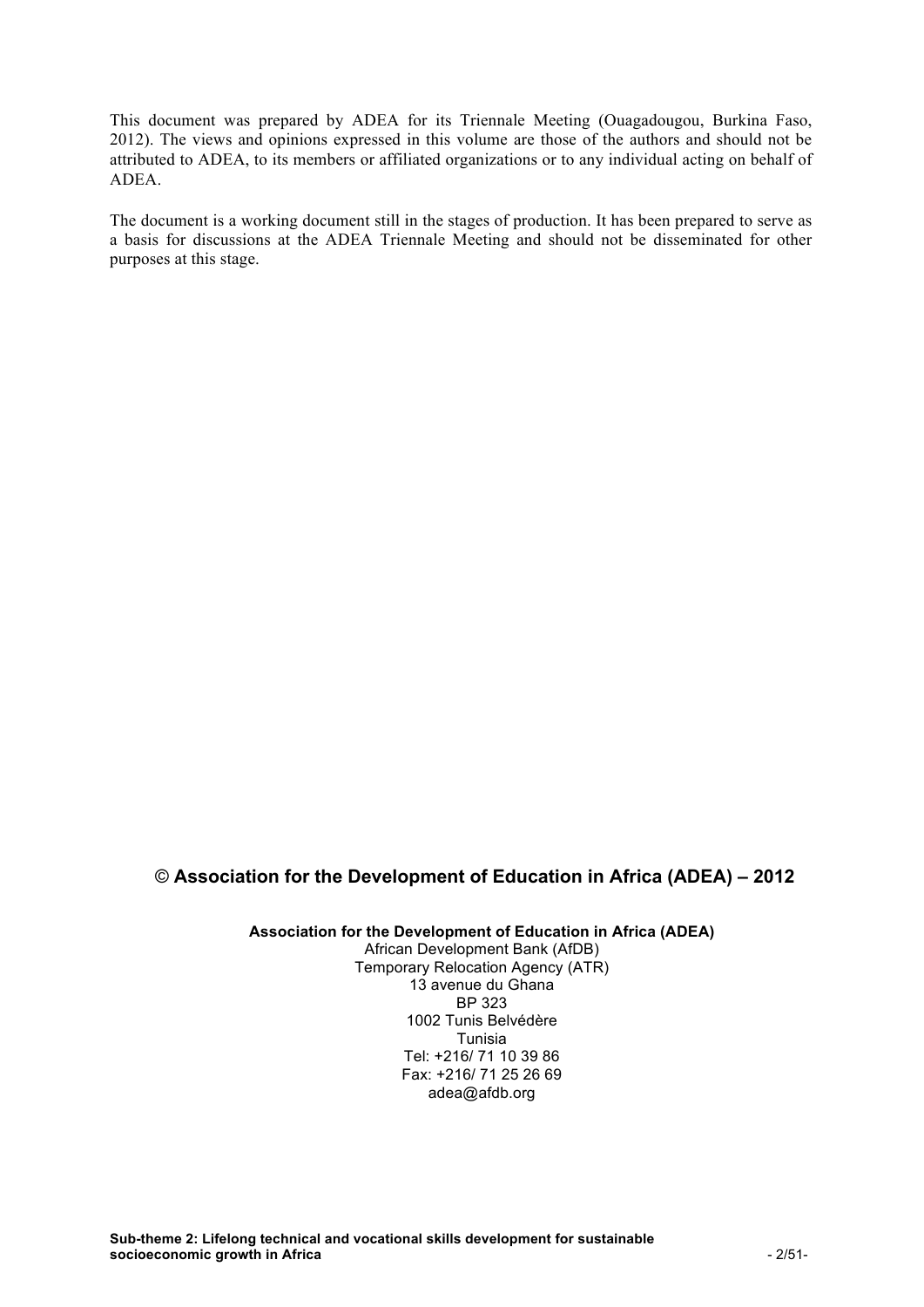# **Contents**

|      | 4. CHAPTER 1. BACKGROUND AND CONTEXT OF TVSD IN AFRICA  14                           |  |  |  |  |
|------|--------------------------------------------------------------------------------------|--|--|--|--|
| 4.1. | Critical role of skills in the socioeconomic development of countries 14             |  |  |  |  |
|      |                                                                                      |  |  |  |  |
|      |                                                                                      |  |  |  |  |
| 4.2. |                                                                                      |  |  |  |  |
|      | 4.2.1. Efforts to revitalize technical and vocational education on the continent  16 |  |  |  |  |
|      |                                                                                      |  |  |  |  |
|      |                                                                                      |  |  |  |  |
|      |                                                                                      |  |  |  |  |
| 4.3. | The need for paradigm change in technical and vocational education and training. 18  |  |  |  |  |
|      |                                                                                      |  |  |  |  |
|      |                                                                                      |  |  |  |  |
| 4.4. |                                                                                      |  |  |  |  |
|      | 5. CHAPTER 2. CONDITIONS FOR LIFELONG TVSD FOR SUSTAINABLE                           |  |  |  |  |
|      |                                                                                      |  |  |  |  |
| 5.1. |                                                                                      |  |  |  |  |
| 5.2. |                                                                                      |  |  |  |  |
|      |                                                                                      |  |  |  |  |
|      |                                                                                      |  |  |  |  |
|      | 5.2.3. Private sector involvement in TVSD design and management 23                   |  |  |  |  |
|      | 5.2.4. Strategic alliances between NGOs and development partners  24                 |  |  |  |  |
| 5.3. |                                                                                      |  |  |  |  |
|      |                                                                                      |  |  |  |  |
|      |                                                                                      |  |  |  |  |
|      |                                                                                      |  |  |  |  |
|      |                                                                                      |  |  |  |  |
|      |                                                                                      |  |  |  |  |
| 5.4. |                                                                                      |  |  |  |  |
|      |                                                                                      |  |  |  |  |
|      |                                                                                      |  |  |  |  |
|      | 5.4.3. Increasing female participation in male-dominated occupations 29              |  |  |  |  |
|      |                                                                                      |  |  |  |  |
| 5.5. | Effective mechanisms to ensure relevance of training and employability  32           |  |  |  |  |
|      |                                                                                      |  |  |  |  |
|      |                                                                                      |  |  |  |  |
|      | 5.5.3. Community college concept and opportunities for lifelong learning 34          |  |  |  |  |
|      |                                                                                      |  |  |  |  |
|      |                                                                                      |  |  |  |  |
| 5.6. |                                                                                      |  |  |  |  |
|      |                                                                                      |  |  |  |  |
|      |                                                                                      |  |  |  |  |
| 5.7. |                                                                                      |  |  |  |  |
|      |                                                                                      |  |  |  |  |
|      |                                                                                      |  |  |  |  |
| 5.8. |                                                                                      |  |  |  |  |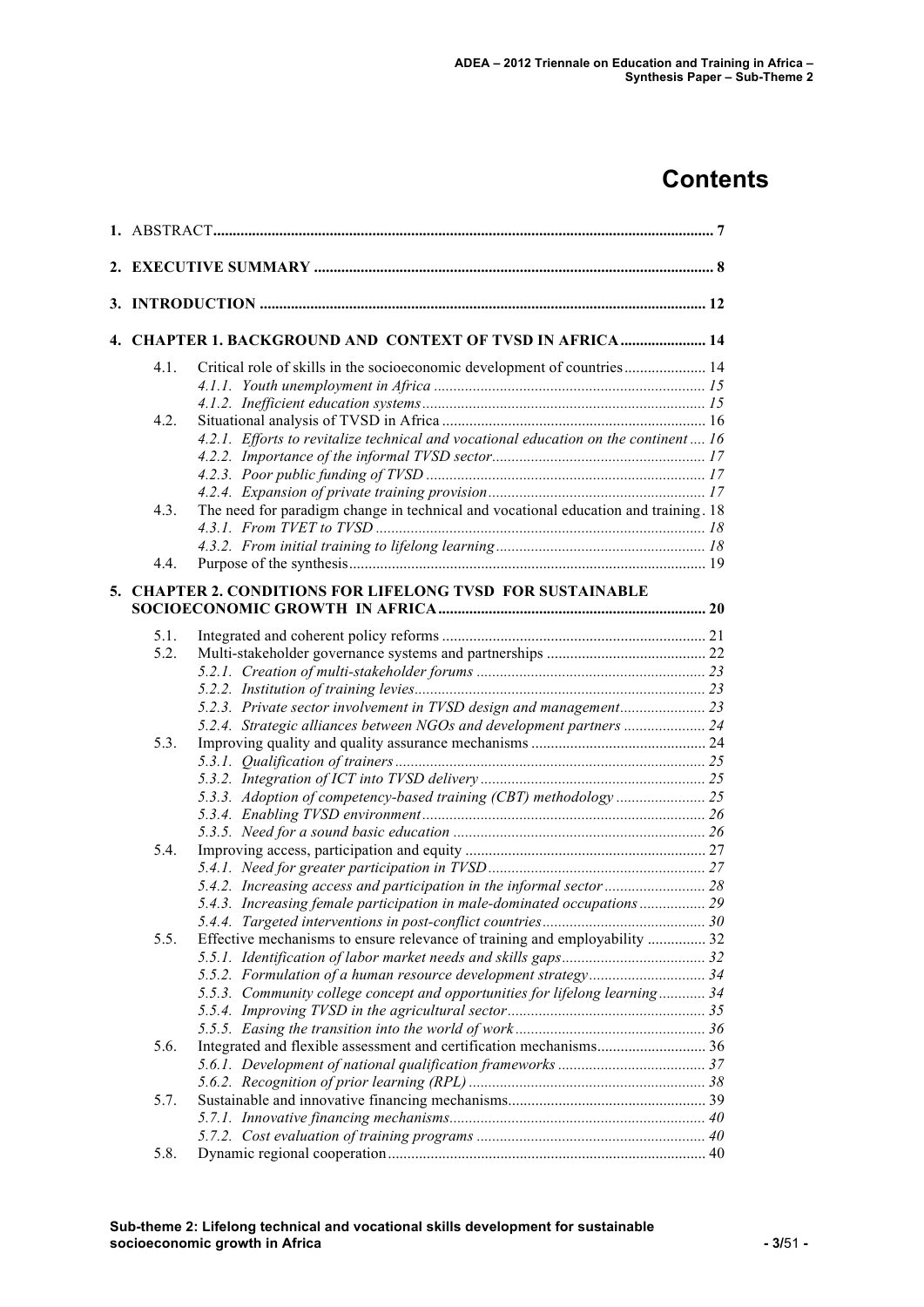#### **6. CHAPTER 3. KEY CHALLENGES, OUTSTANDING ISSUES AND POLICY CHOICES ................................................................................................................................. 43** 6.1. Promoting employability, employment and economic growth................................. 43 *6.1.1. TVSD policy reforms must be rooted in national economic and human resource development strategies .................................................................................. 43 6.1.2. The availability of skills is not a sufficient condition for economic growth.. 43 6.1.3. The mere acquisition of skills by the youth does not lead to youth employment.................................................................................................... 44 6.1.4. Economic, trade and industrialization policies impact on employment prospects.................................................................................... 44 6.1.5. Learning essential business skills awakens the entrepreneurial spirit in learners ............................................................................................ 45* 6.2. Modernizing the informal TVSD sector ................................................................... 45 6.3. Strengthening the provision of skills for the agricultural sector............................... 45 6.4. Matching lifelong learning with sustainable development practices........................ 46 6.5. High level TVSD ...................................................................................................... 46 6.6. TVSD research.......................................................................................................... 46 6.7. Financing of TVSD................................................................................................... 46 **7. CONCLUSION ........................................................................................................................ 47 8. BIBLIOGRAPHY.................................................................................................................... 48**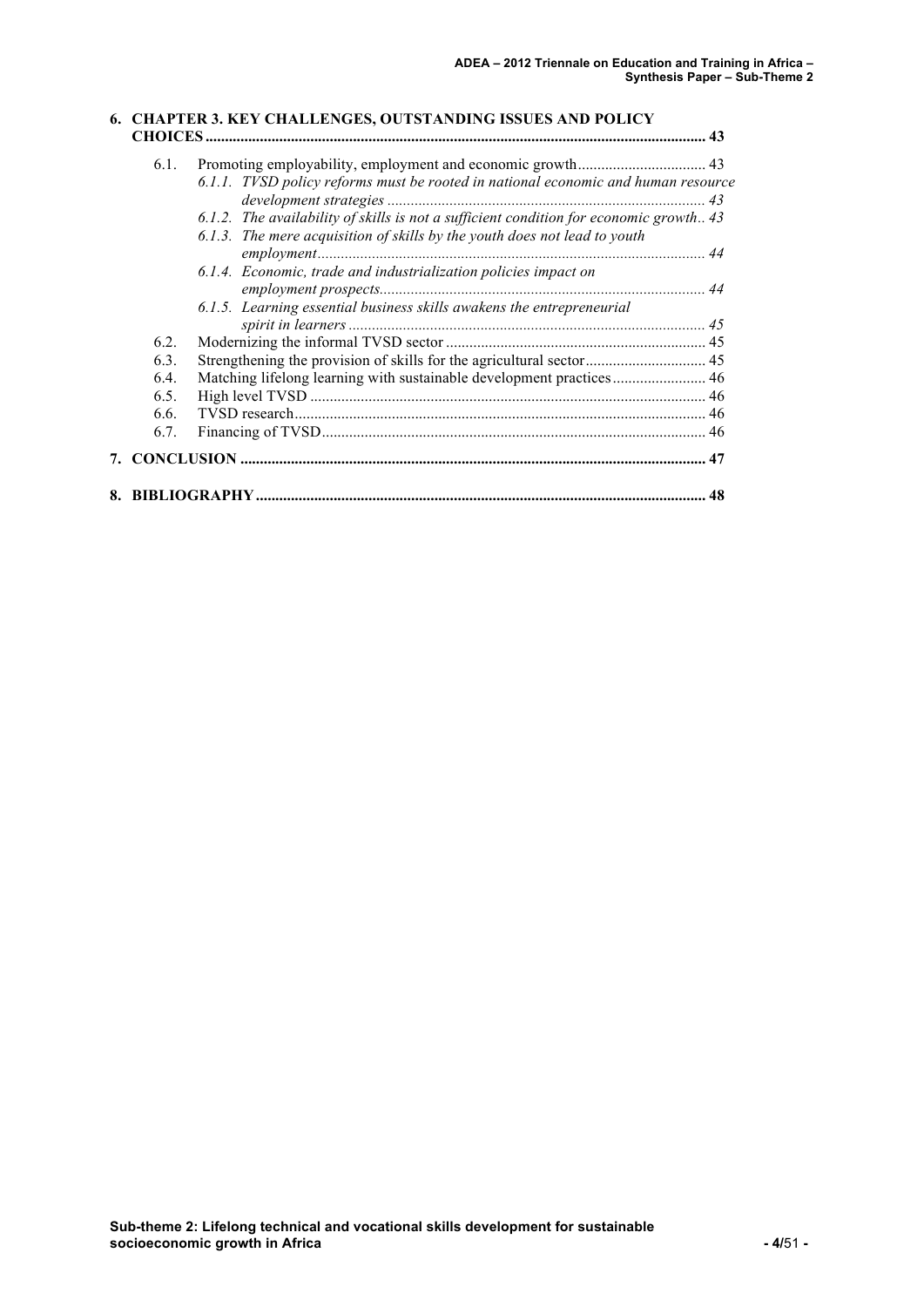# **List of Tables**

# **List of Figures**

# **List of Boxes**

| Box 3. Strategic alliance between the EU and the NGO Save the Children 24  |  |
|----------------------------------------------------------------------------|--|
|                                                                            |  |
|                                                                            |  |
| Box 6: Pre-requisites for TVSD interventions in post-conflict countries 32 |  |
|                                                                            |  |
| Box 8: Declaration of Ministers responsible for TVSD in ICQN-TVSD member   |  |
|                                                                            |  |
| Box 9: Conditions for the creation of a vibrant economic environment44     |  |
|                                                                            |  |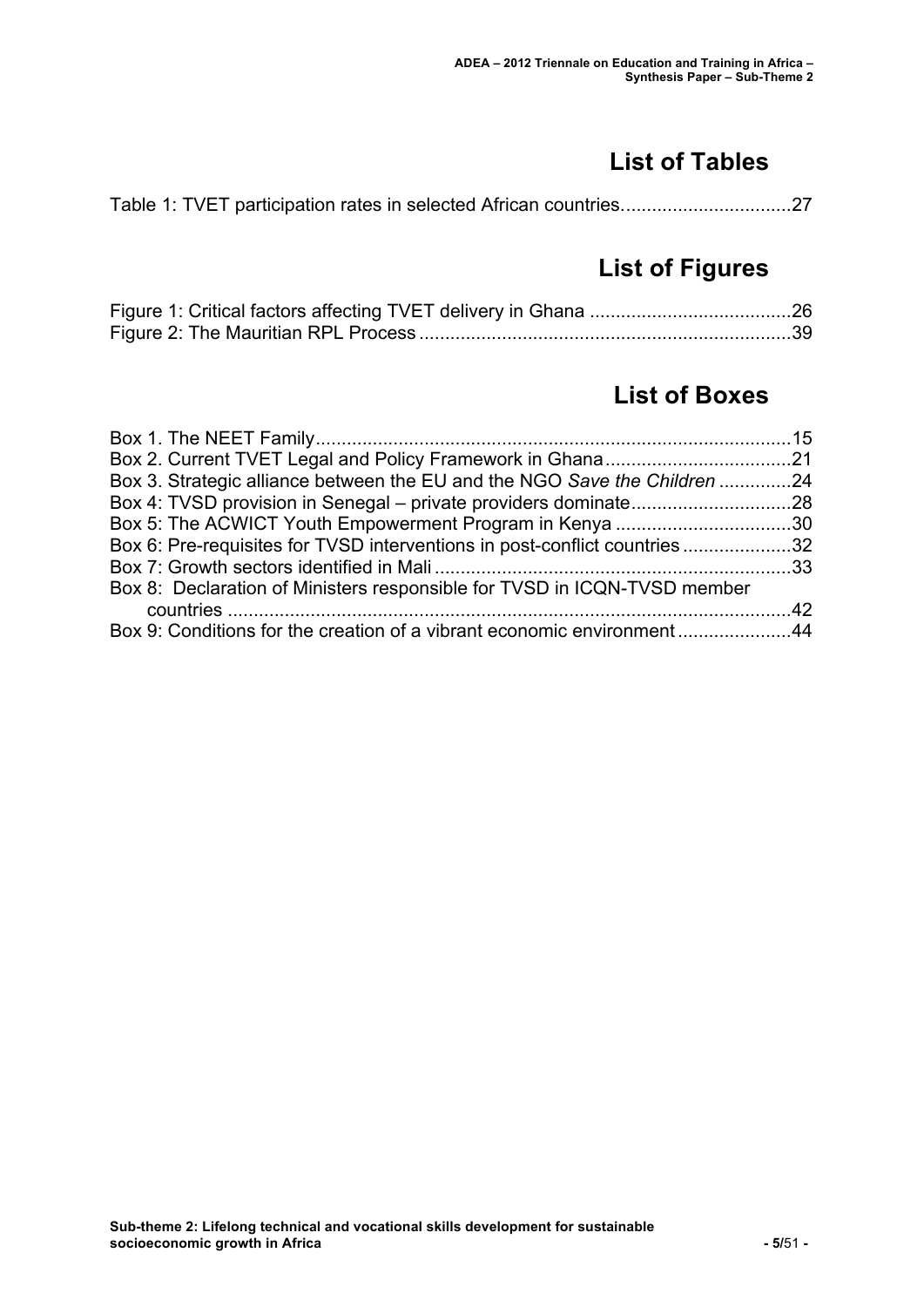# **Acronyms and abbreviations**

| <b>ADEA</b>   | Association for the Development of Education in Africa                          |  |  |
|---------------|---------------------------------------------------------------------------------|--|--|
| <b>AfDB</b>   | African Development Bank                                                        |  |  |
| AU            | African Union                                                                   |  |  |
| <b>CSOs</b>   | Civil Society Organizations                                                     |  |  |
| <b>ECOWAS</b> | Economic Community of West African States                                       |  |  |
| EU            | European Union                                                                  |  |  |
| <b>FAWE</b>   | Forum of African Women Educationalists                                          |  |  |
| <b>FDI</b>    | Foreign Direct Investment                                                       |  |  |
| <b>ICQN</b>   | <b>Inter-Country Quality Node</b>                                               |  |  |
| <b>ILO</b>    | International Labor Organization                                                |  |  |
| <b>MDGs</b>   | Millennium Development Goals                                                    |  |  |
| <b>NGOs</b>   | Non-Governmental organizations                                                  |  |  |
| <b>NORRAG</b> | Network for Policy Research, Review and Advice on Education and Training        |  |  |
| NQF/nqf       | National Qualifications Framework                                               |  |  |
| <b>OECD</b>   | Organization for Economic Cooperation and Development                           |  |  |
| <b>RPL</b>    | Recognition of prior learning                                                   |  |  |
| <b>SADC</b>   | Southern African Development Community                                          |  |  |
| <b>TVET</b>   | Technical and vocational education and training                                 |  |  |
| <b>TVSD</b>   | Technical and vocational skills development                                     |  |  |
| <b>UNDP</b>   | <b>United Nations Development Program</b>                                       |  |  |
| <b>UNESCO</b> | United Nations Education Science and Culture Organization                       |  |  |
| <b>UNEVOC</b> | UNESCO international Center for Technical and Vocational education and Training |  |  |
| <b>UEMOA</b>  | West Africa Monetary and Economic Union                                         |  |  |
|               |                                                                                 |  |  |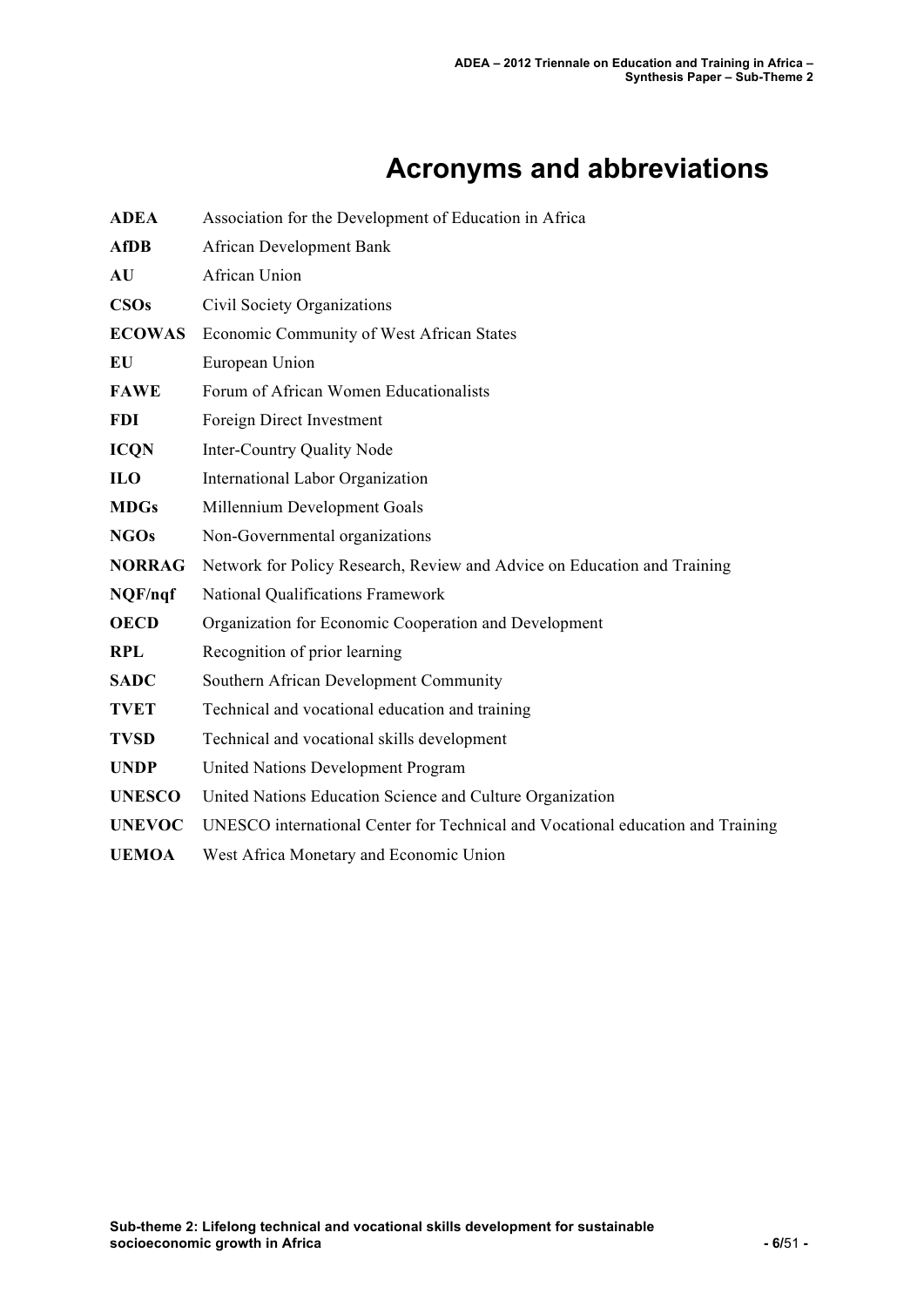# **1. ABSTRACT**

1. A number of documents have been written under the general theme *The Challenge of Learning: Improving the Quality of Basic Education in Sub-Saharan Africa*, and on the specific theme *The Relevance of Education*, these being five base documents and four case studies. The base documents deal with the match between curricula and local conditions and the use of African languages from the point of view of policies, legislation and realities on the ground, which corresponds to the two main sub-themes of the wider theme *The Relevance of Education.* They also discuss the lessons to be drawn from experience in the use of African languages for teaching and the assessment of the cost of manuals on integration policy for African languages. As for the case studies, these address the question of bilingual education in Burkina Faso and bilingual teaching in Niger, the Primary Reading Programme in Zambia and the improvement of education for nomads in Nigeria (Nomadic Education Programme).

2. The present study provides an overview of the theme *The Relevance of Education*. It naturally starts out from the work referred to above. However, it also incorporates work of which a key element is the use of an African language as the teaching language and which has been done within the same framework, but on another theme, such as the case study of convergent pedagogy in Mali or the study on the use of the national language, and the design and production of manuals in Burundi. And lastly, it also takes into account work relating wholly or partially to one or other of the sub-themes connected to the *The Relevance of Education* and done either in an administrative context, for example work on curricular texts and associated documents, or in a purely academic context, such as the descriptive and/or analytical work on Burkina Faso, Burundi and Mali, included in the bibliography and published either locally or in collections or scientific journals with a focus on the theme.

3. As an overview, the objective of this study is to gather together, on a small number of points of significance for the quality of education in Sub-Saharan Africa, the knowledge that has been acquired in connection with the theme *The Relevance of Education*. To accomplish this, the study is structured in three parts. After an initial section devoted to the relationships between quality and *The Relevance of Education*, and which forms in a sense an overall framework for the analysis, the study proceeds to the overview summary as such. The second part is thus devoted to a presentation of the knowledge that has been acquired in connection with the sub-theme *The Use of African languages*, and the third provides a presentation of the knowledge built up around the sub-theme *The Adaptation of Curricula*. Within each of these two parts, acquired knowledge is organised in a pedagogical and functional manner. The study begins by highlighting the links between each sub-theme and *The Relevance of Education* and goes on to present the observable models for use of African languages and the adaptation of curricula, the results obtained by applying these models, emerging factors for success, and lastly the issues and risks that can possibly be expected to arise.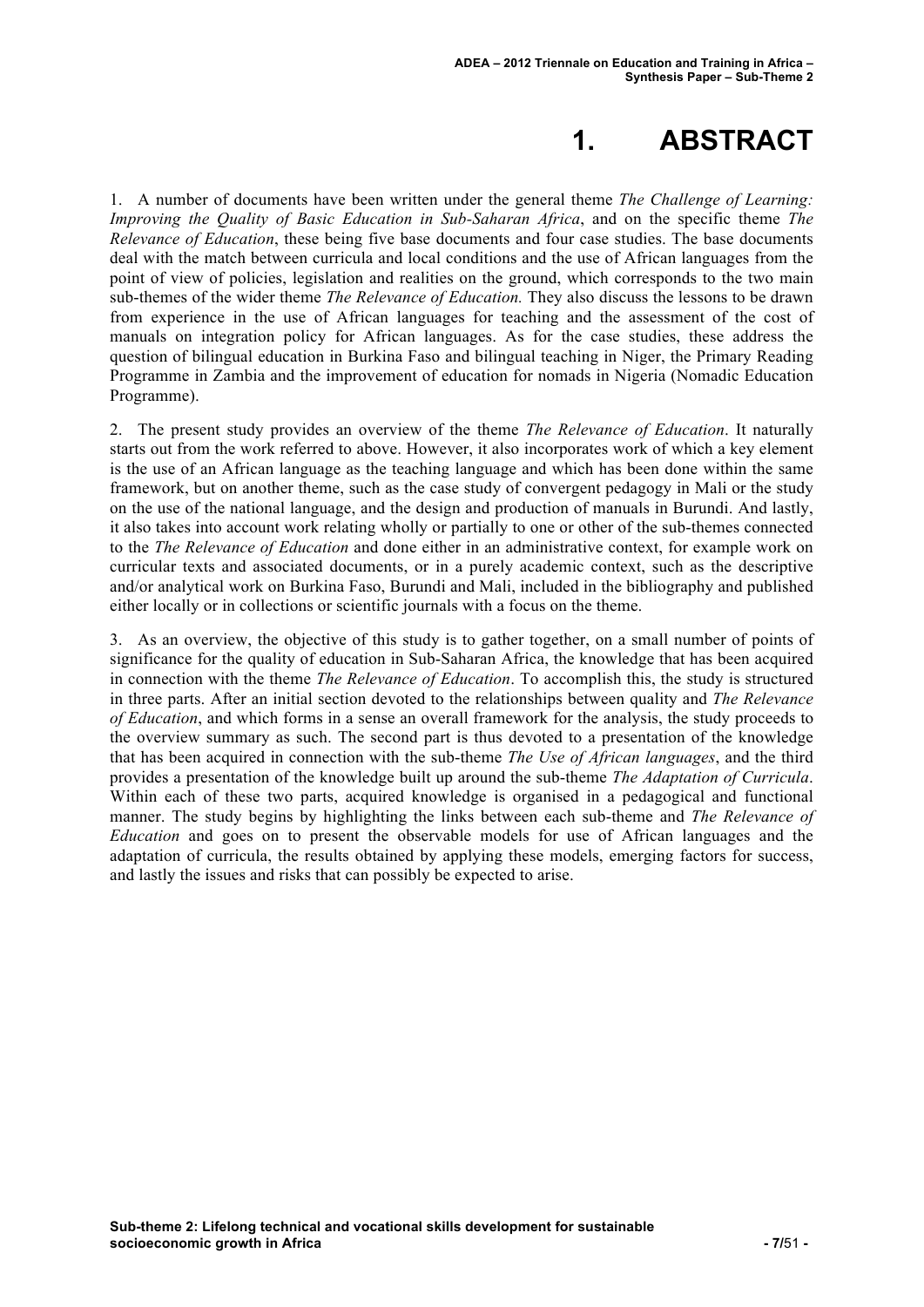# **2. EXECUTIVE SUMMARY**

#### **Introduction**

4. Over the past decade or so, many African countries have embarked on wide-ranging policy reforms and initiatives to revitalize their technical and vocational skills development (TVSD) systems. Governments have become increasingly aware of the critical role that technical and vocational skills can play in enhancing labor productivity and economic growth. More importantly, the acquisition of employable skills by the youth is recognized as a key response to youth unemployment.

#### Challenge of unemployment

5. Youth unemployment is a serious concern in Africa. Although the youth  $(15 - 24 \text{ years})$  make up 40% of Africa's total population, they account for 60% of the unemployed. An estimated 95 million young men and women in sub-Saharan Africa out of a total youth population of about 200 million are illiterate and are either unemployed or in low-paid jobs. Every year, between 7 million and 10 million young Africans enter labor markets that are characterized by high unemployment, low productivity and poverty-level incomes. These figures point to the absence of relevant skills for productive employment and demonstrate the reality of the huge numbers of African youth engaged in precarious jobs as street vendors and poorly-paid workers in irregular and seasonal employment.

6. The large numbers of young people who are not in education, employment or training is not only an indictment on the efficiency of national education and training systems but also a national security concern. As the recent history of conflicts and wars in Africa amply demonstrates, unemployed youth are more likely to be recruited into armed movements and criminal gangs. They are also candidates for illicit activities, including drug trafficking, prostitution, cyber crime, and inter-communal strife. Equipping the youth and the adult population with employable skills is therefore a key development issue and challenge.

7. The informal sector is particularly conducive to empowering out-of-school youth for gainful employment and many countries have developed strategies to tackle the critical challenge of skills development for early school leavers. Apart from being culture-friendly, informal sector training is often delivered in the mother tongue using a flexible methodological approach adapted to the learner's abilities and needs. However, the success of apprenticeship training depends on a number of organizational and managerial factors, the most critical being the workplace learning conditions and the skills competence of the master crafts persons, since they must have enough of the relevant skills to transmit to their trainees.

#### Situational analysis and findings from case-studies

8. In almost all Sub-Saharan African countries, informal and private sector training providers account for the bulk of opportunities available to all categories of learners for the acquisition of employable skills. Traditional apprenticeships, NGO and faith-based organizations, and on-the-job training provide the most opportunities for skills development for the vast majority of African youth. Informal sector employment and self employment dominate in both rural and urban areas in Africa.

9. The participation of NGOs and faith-based organizations as well as professional bodies and trade associations in the delivery of TVSD has also been on the increase, particularly with regard to the skills needs of vulnerable groups such as women, poorly educated and uneducated youth, and urban slum dwellers. NGOs and Churches are often present in areas where formal sector TVET providers are absent.

10. The findings from the national case studies do confirm that many countries have recently embarked on important legal and policy reforms geared towards a more holistic and flexible TVSD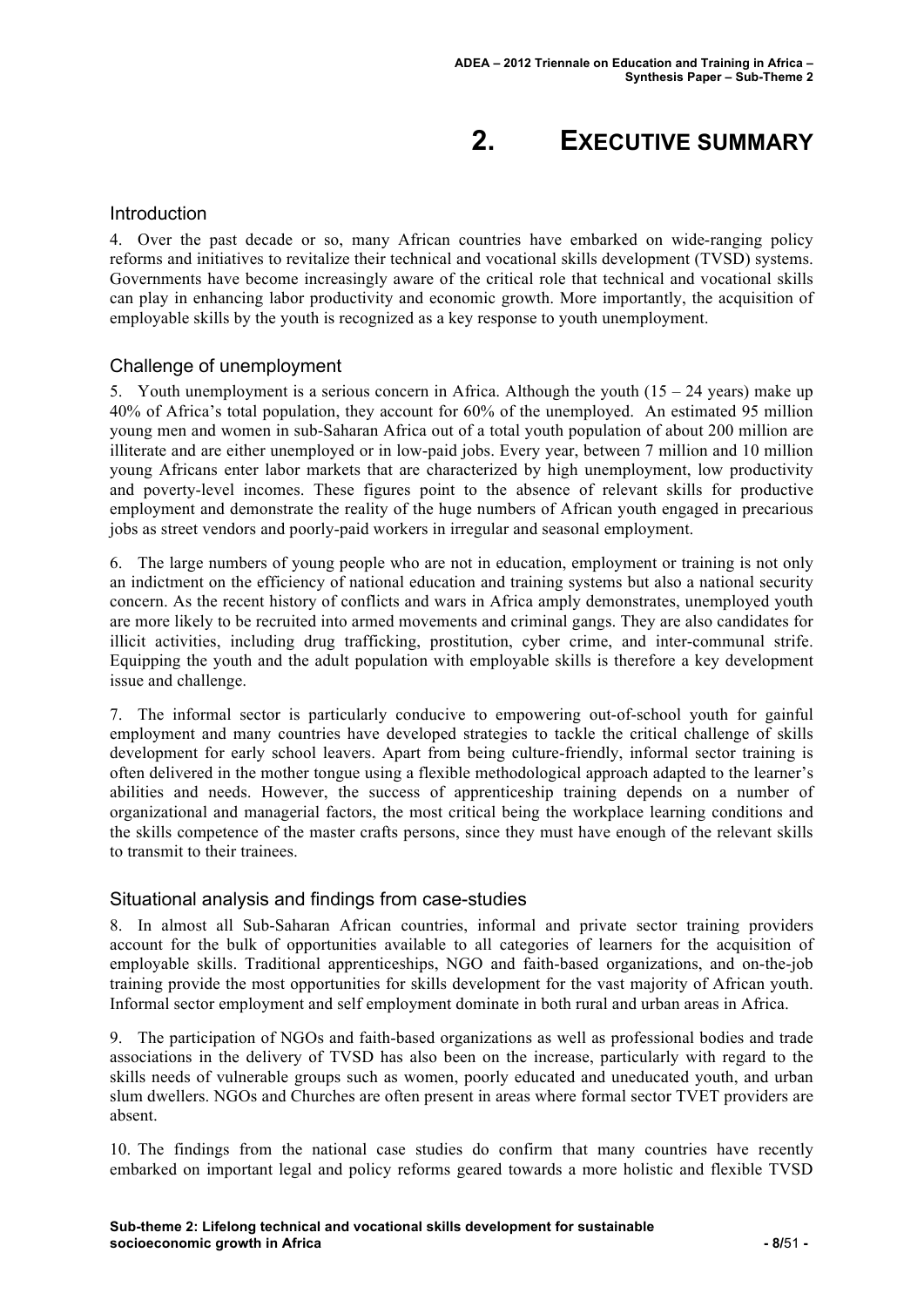delivery system that is better coordinated and managed. The evidence from the case studies also show that public-private multi-stakeholder partnerships involving key players such as government ministries responsible for education and training, enterprises, international donors and development partners, local communities, training providers, professional bodies, NGOs, CSOs, and the media are capable of generating synergies for the development of employable skills.

11. The integration of ICT and technology-mediated teaching and learning into training provision can also contribute to quality delivery. Unlike the situation in schools, colleges and universities, the use of ICT in TVET delivery in Africa is still in its infancy.

12. In recent years, the competency based training (CBT) approach has been acknowledged as a quality-improvement training methodology. Many countries have started piloting the CBT methodology in their training systems. However, the effectiveness of CBT also requires teachers who are trained for CBT delivery and are regularly exposed to new technologies through periodic internships in industry.

13. Female participation in TVSD is generally low in the engineering and technology disciplines. In the West African sub-region, female participation in these traditionally male-dominated disciplines is less than 28%. However, this participation rate rises to more than 50% in the business and commercial disciplines.

14. Skills development in post conflict countries or contexts is particularly challenging. The TVET environment in post-conflict zones is often characterized by damaged or destroyed academic infrastructure, poor learning facilities, low capacity and high demand for skills training, inadequate and poorly qualified teachers, and a dearth of data and statistics on the TVET sector.

15. The acquisition of technical and vocational skills must lead to gainful employment. For this to happen, it is important that training is geared towards the needs of the labor market. One way of doing this is to create a mechanism for identifying and predicting the skills gaps and shortages at the workplace by following the dynamics of the labor market. In order to engineer a TVET delivery system that is flexible and responsive to the skills needs of the employment sector, the establishment of a labor market observatory or Labor Market Information System (LMIS) is considered a priority.

**16.** To ease the transition into the world of work, some countries have instituted a range of measures targeting new graduates, job-seekers and candidates willing to become self-employed. These measures range from providing access to information on jobs availability to business start-up credit facilities.

17. A holistic and inclusive TVSD requires an assessment and certification system that can validate and certify competencies and qualifications acquired from different learning environments, whether formal, non formal or informal. National Qualifications Frameworks, or nqfs, have been shown to be an effective tool for harmonizing learning achievements, validating experiential learning, and generally promoting lifelong learning. The development of a qualifications framework is high on the education and training reform agenda of many African countries. While some countries are already at an advanced stage of implementation, others are only just beginning the process. In this regard, South Africa and Mauritius are the pacesetters while Ghana, Mozambique, Nigeria, Senegal, Tanzania and The Gambia (to name only a few) are at various stages of implementation. Globally, more than 130 countries are currently exploring or developing nqfs.

18. Over the past five years or so, the revitalization of TVET within the context of regional cooperation and dynamics has engaged the attention of the African Union (AU), the Regional Economic Communities (RECs), and several UN agencies including UNESCO and UNDP. These regional initiatives are driven by a common understanding and acknowledgement of technical and vocational skills acquisition as a key requirement for tackling the problem of youth unemployment on the continent. The Economic Community of West African States (ECOWAS), the Francophone West African Monetary Union (UEMOA), the Southern Africa Development Community (SADC), and ADEA have been particularly active in driving the TVSD agenda on a regional basis.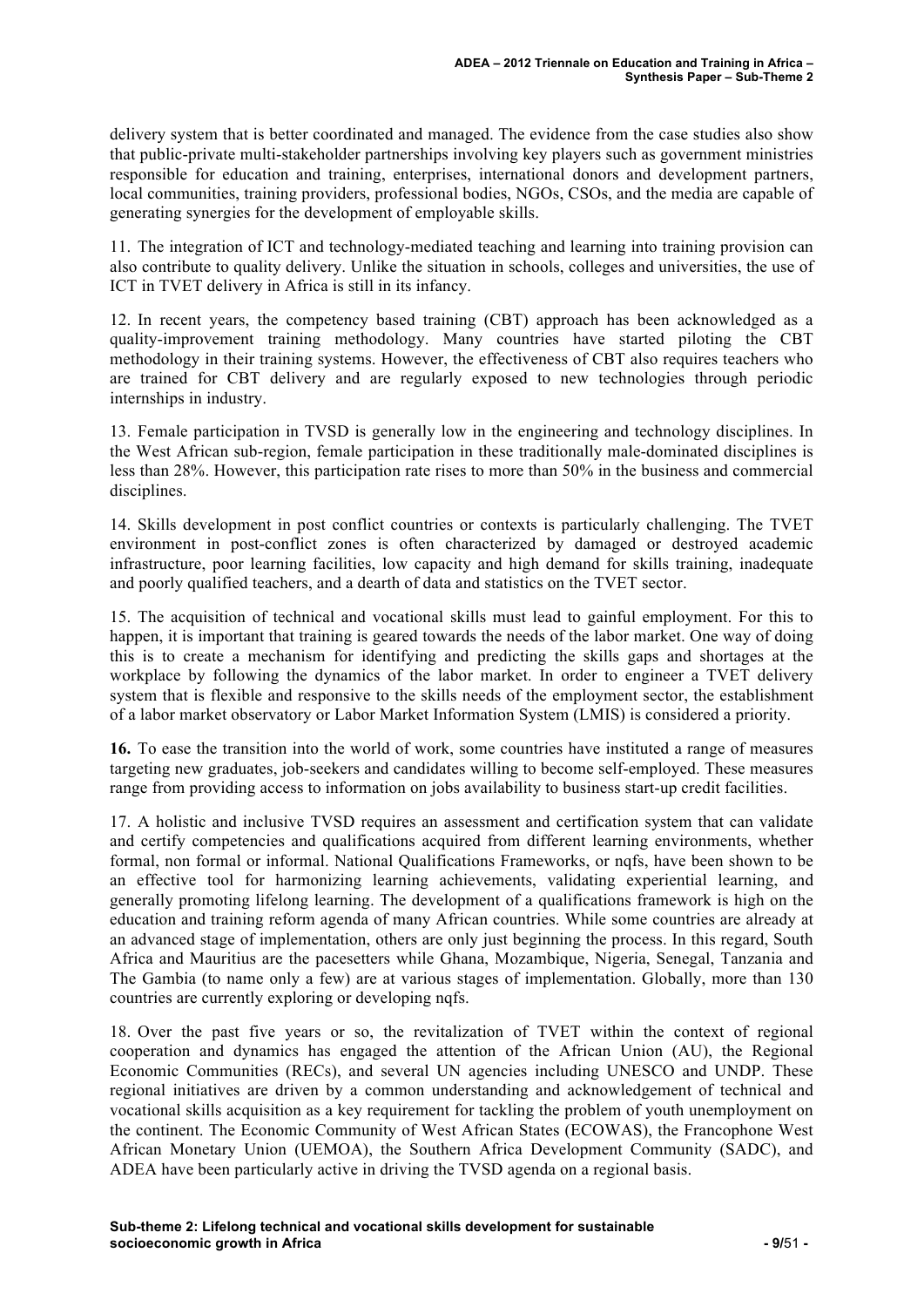19. An analytical review of the national case studies and background papers reveal a number of outstanding issues that need to be highlighted. These issues touch on the policy choices and interventions that are more likely to promote a more robust and effective delivery of technical and vocational skills.

#### Outstanding issues and policy choices

#### *Policy reforms must be rooted in national economic and human resource development strategies*

20. Policy reforms must assign specific national development functions to TVSD. Is the policy focus on providing skills for supporting private sector growth or youth and women economic empowerment? Or is the thrust of the policy on diversifying the national stock of skills and the development of high level skills for participation in the global economy? Of course, a national TVSD policy can address all of these concerns and more. However, it is important to link TVSD policies to clear and realistic economic and national human resource development goals that also take into account national values and technological preferences.

#### *There is need to revitalize the informal TVSD sector*

21. The skills needs of out-of-school youth, early school leavers, and adults are best addressed by informal sector training providers. Formal sector training providers are often too rigid in their operations and training curricula, and are ill-equipped to respond to the peculiar training needs of these categories of learners in terms of flexibility in training delivery, teaching methodology, admission requirements, and language of instruction. Revitalizing the informal sector provision of skills will involve concrete efforts at the national level to regularly update the skills of master crafts persons and improve upon their pedagogical skills; introduce reforms into master-trainee performance contracts and agreements, and facilitate the injection of new technologies into the traditional apprenticeship system.

#### *The provision skills for the agricultural sector should be strengthened*

22. With 60% of the world's uncultivated arable land, agricultural development has great potential for growth in Africa. TVSD policies and strategies should therefore include a strong component on the provision of skills required for areas such as irrigation, farm mechanization, land preparation, food processing, livestock production, marketing, and bio-fuels. In this regard, there is need for review of land tenure systems that hamper access to land.

#### *Policy reforms should also target the development of higher level skills*

23. The type of low-level skills often acquired through traditional apprenticeship (such as hairdressing, dressmaking, carpentry, etc.) are not capable of producing a globally competitive workforce imbued with the higher level skills necessary for technology adaptation and innovation, transformation of national production systems, and industrialization of the economy. TVSD policies and strategies should therefore address the development of both basic and higher level skills.

#### *The mere acquisition of skills by the youth does not lead to youth employment*

24. Very often national TVSD policies and strategies fail to recognize that skills acquisition in itself does not create jobs or guarantee employment unless the training is matched to demand that is driven by the employment market and the national economy. National TVSD policies should therefore be based on a sound analysis of the employment market (the skilled labor employers want) and the education and training market (the type of training being delivered) while paying attention to the phenomenon of occupational elasticity or the rapidly changing typology of occupations.

*The availability of skills is not a sufficient condition for economic growth*

25. The availability of skills, even of the highest quality, does not constitute a sufficient condition for increased productivity and economic growth. New technologies and more efficient production systems and machinery are also important and may play a more dominant role in boosting productivity. However, the availability of a skilled and competent workforce is a necessary condition for driving the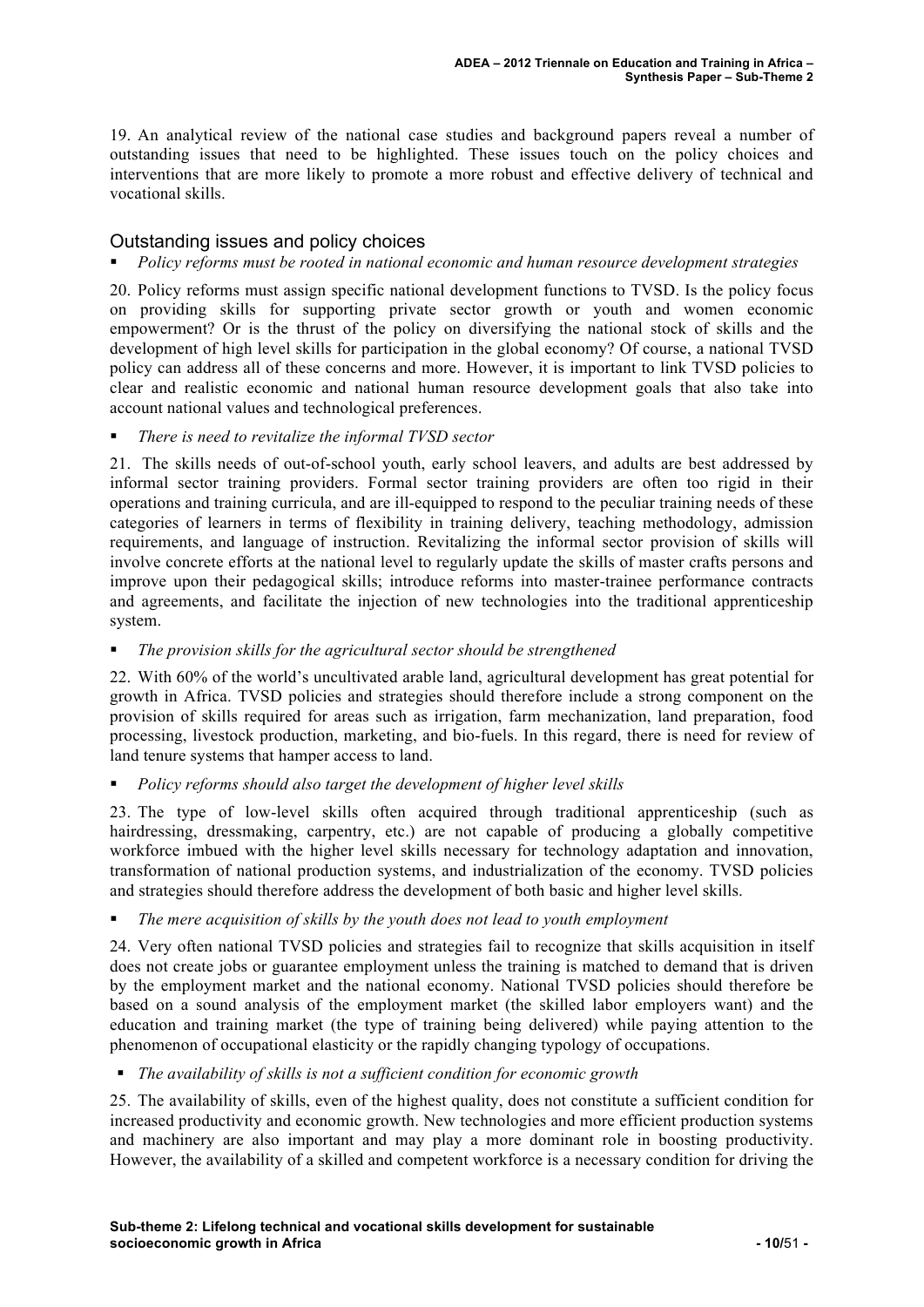engine of growth for wealth creation. Investment in skills should therefore be accompanied by the modernization and improvement of production systems.

#### *Economic, trade and industrialization policies impact on employment prospects*

**26.** Government economic policies that support the manufacturing and productive sectors or stimulate the creation and growth of enterprises can raise the demand for employable skills. As the productive sectors of the economy grow, new or additional job and skills training opportunities emerge and more people get employed. The market effects of globalization on the supply, demand, and prices of imported goods also impact on employability. In effect, the influx of cheaper imported products on the domestic market can impact negatively on the employability and incomes of skilled workers engaged in the local production of similar goods which are priced out by the cheaper imports.

27. Finally, it is recognized that Africa faces a huge deficit of socio-economic infrastructure in terms of adequate roads, housing, power supply, water and sanitation systems, telecommunications, and transportation among others. A skilled workforce is required to build and maintain this type of infrastructure. The people exist but the skills are lacking. Africa's working age population (of  $15 - 64$ ) years) which currently stands at about 500 million people is projected to exceed 1.1 billion by 2040. The challenge is how to provide this large potential workforce with the education and skills necessary for sustainable socio-economic growth. Meeting this challenge will require the effective implementation of national policies and strategies that emphasize the development of lifelong technical and vocational skills and are firmly rooted in national knowledge and value systems.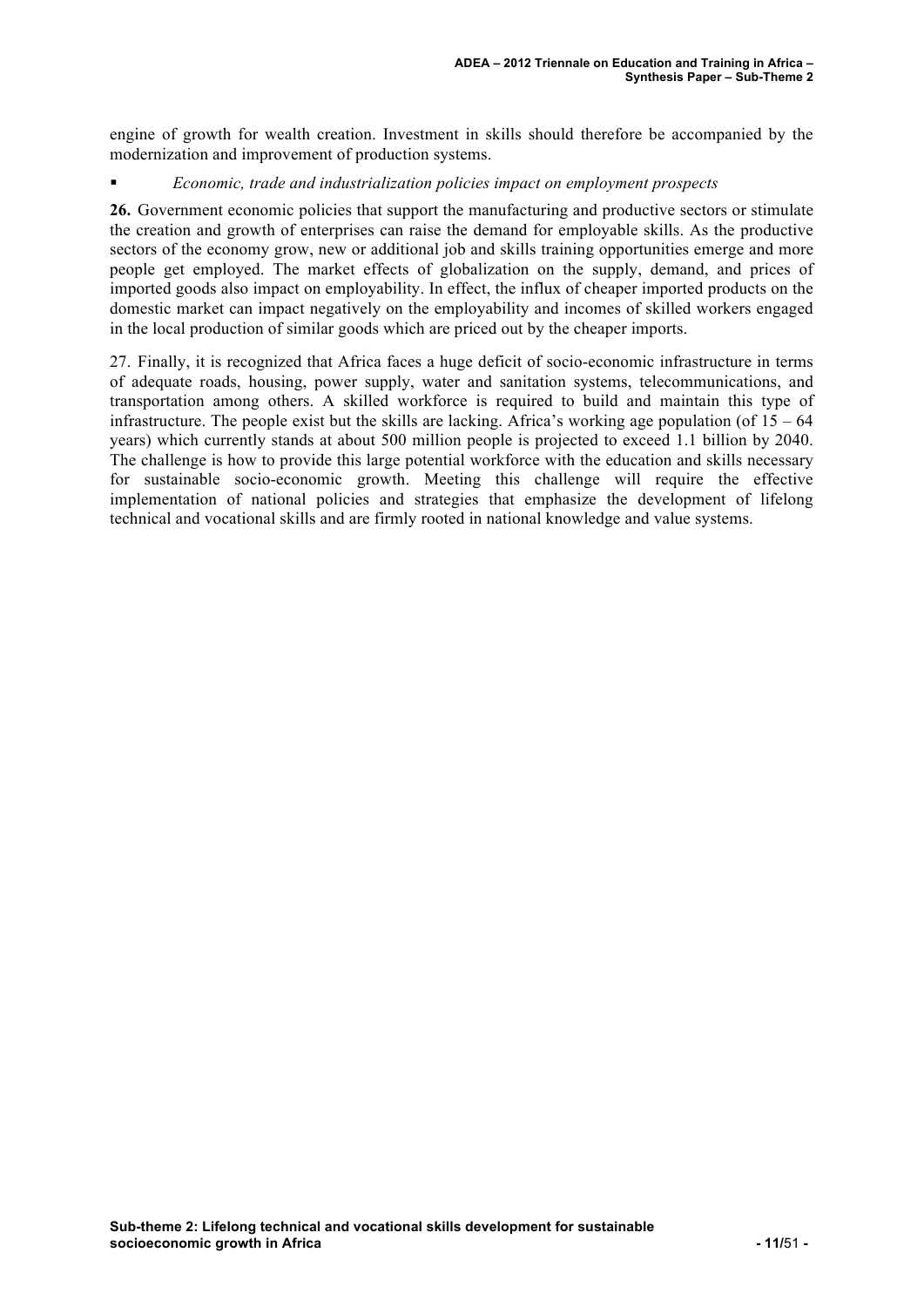# **3. INTRODUCTION**

28. Knowledge and skills are the key drivers of the knowledge economy. Knowledge and skills oil the wheels of industry and commerce. Every day, new ways of doing things, new technologies, and new products find their way onto the global market. At the core of this mutation of society is the dynamic interaction between technical knowledge and skills and the market economy. A critical mass of knowledge and skills is therefore necessary for the effective participation of any country in the global knowledge economy and marketplace. Developing a skilled human resource for the growth and transformation of African economies is therefore a major developmental issue and challenge.

29. The promotion of skills in national development is the focus of the ADEA 2012 Triennale which is under the overall theme of: "Promoting critical knowledge, skills and qualifications for sustainable development in Africa: how to design and implement an effective response by education and training systems?" This paper is essentially a synthesis of the current dynamics, policies and practices of technical and vocational skills development in Africa. The synthesis is based on the review and analysis of about thirty contributions commissioned for the Triennale under the sub-theme of "Lifelong technical and vocational skills development for sustainable socio-economic growth in Africa". The contributions include country and transnational case studies, successful innovations, partnerships and promising practices in the area of technical and vocational skills development. The other two sub-themes within the overall Triennale framework of skills development and lifelong learning are: "Common core skills for lifelong learning" (sub-theme 1) and "Lifelong acquisition of scientific and technological knowledge and skills for the sustainable development of Africa in the context of globalization" (sub-theme 3).

30. The notion of skills is complex and multi-dimensional and can best be explained within a given context. Conceptually, a set of skills may be described as general, basic, core, critical, key or even "soft". Understanding the notion of skills therefore must take into account content and context. A practical approach would be to adopt a parametric definition based on the dimension of *time* (shortterm, medium-term or long-term skills), the dimension of *content* (general, basic, specific, problemsolving, communication, teambuilding skills, etc.) and the dimension of *context* (skills that are sectorspecific: social, industrial, engineering, technological, business or marketing skills, etc.)

31. In this synthesis paper, skills is defined to encompass basic skills and competencies such as literacy and numeracy as well as higher-order skills such as critical thinking, problem-solving, and analytical skills that are necessary for functioning effectively in the world of work. The term is also used to describe the competencies that are necessary for immediate employment, future employment or lifelong learning. The term *skills development* is used to mean "the acquisition of practical competencies, know-how and attitudes necessary to perform a trade or occupation in the labor market".<sup>1</sup> While not ignoring the importance of "soft" social and team skills, market-oriented education and training is essentially vocational in orientation and technical in content.

32. In the conceptual framework of the Triennale, the acquisition of skills is placed in the context of *lifelong learning* and *sustainable development*. The concept of lifelong learning should be understood, not only from the perspective of time (or over time) but also from the dimension of space or the spread of skills and skills development opportunities. In the context of the sub-theme, the term *socioeconomic growth* is understood to include the sustainability dimension of economic development with emphasis on appreciation of social and cultural values, indigenous knowledge and learning systems, and respect for the natural environment. The concept of sustainable development is intrinsically linked to the total development of the individual. This includes not only the acquisition of employable skills

 <sup>1</sup> Definition attributed to DFID and quoted by Palmer, R in: *"What room for skills development in post-primary education? A look at selected countries."* A background paper produced for the Paris meeting of the Working Group for International Cooperation in Skills Development, 13-15 November 2007.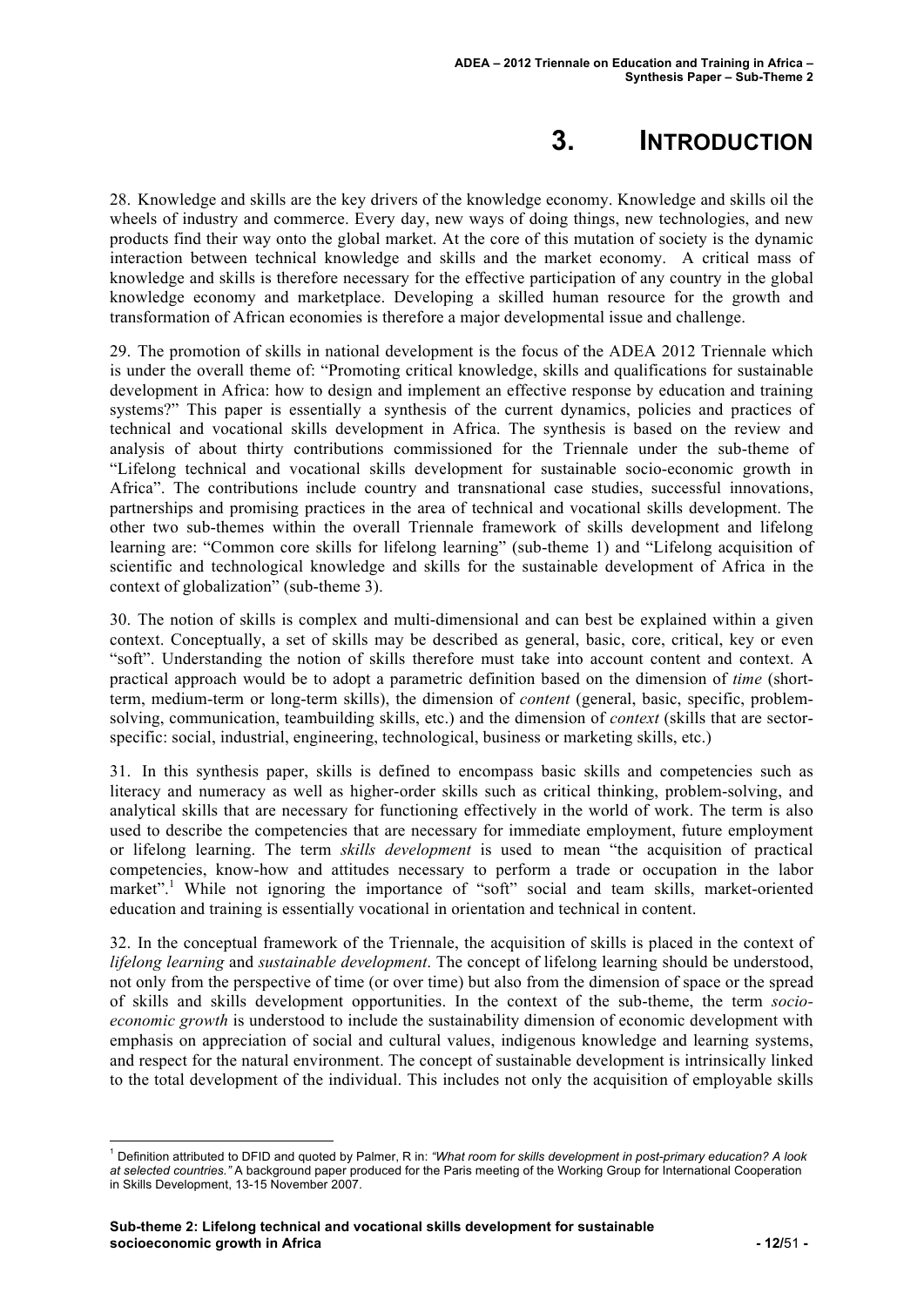for better economic livelihoods but also knowledge and practices that promote respect for the environment and others, ethnic and political tolerance, social cohesion, and responsible citizenship.

33. This paper is in three parts. The first chapter discusses the critical role of skills in the socioeconomic development of countries, the current context of TVSD in Africa, and the paradigm shift in the choice of terminology from TVET to TVSD. The second chapter considers the conditions for lifelong TVSD for sustainable socioeconomic growth, based on an analytical review of the case studies, agency reports, and background paper contributions to the Triennale sub-theme as well as current TVET/TVSD dynamics in Africa and international best practice. The third and last chapter highlights the main findings, key challenges and outstanding issues that have emerged from the analytical work.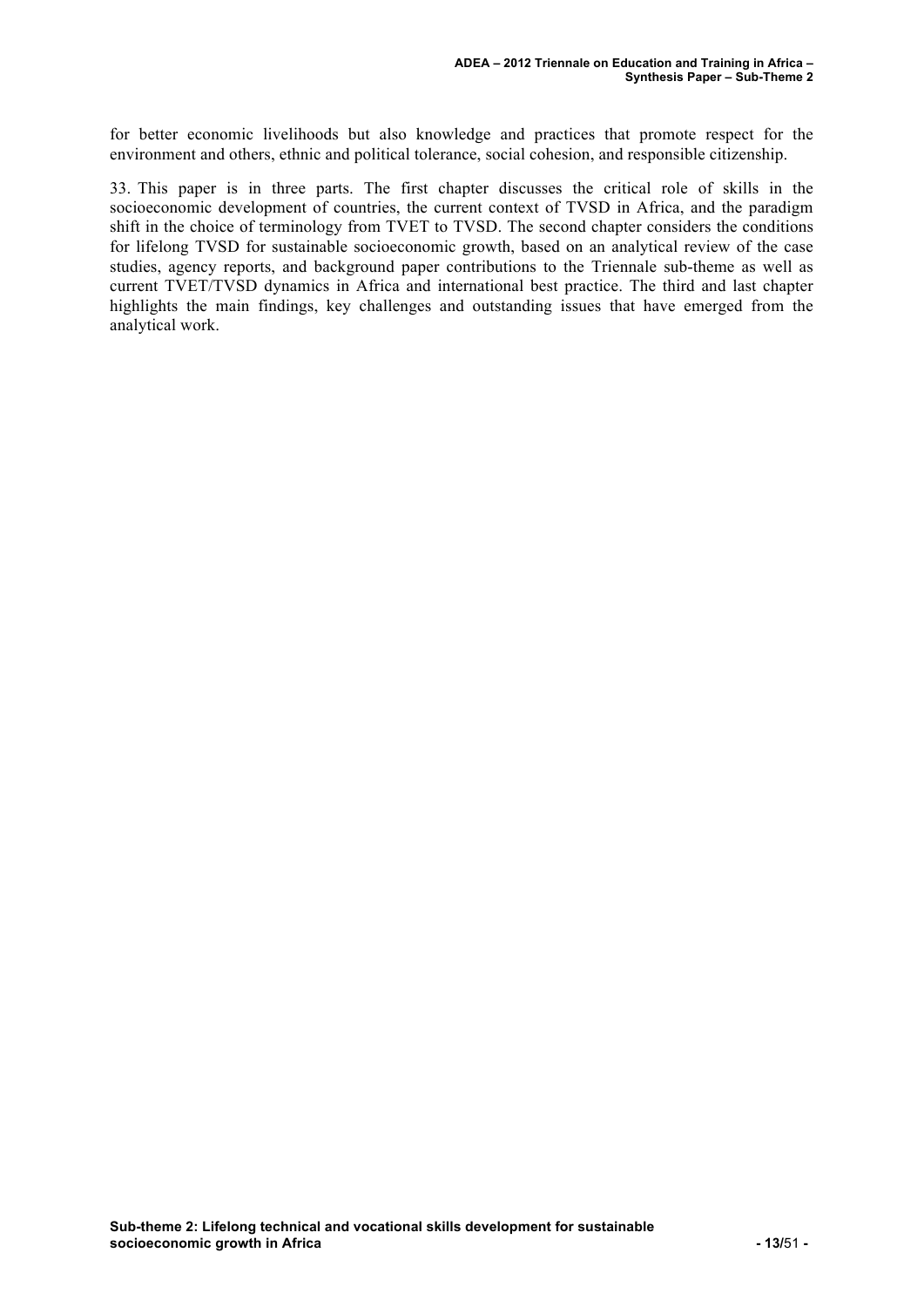# **4. CHAPTER 1. BACKGROUND AND CONTEXT OF TVSD IN AFRICA**

# **4.1. Critical role of skills in the socioeconomic development of countries**

34. The important role that human capital and skills play in the socio-economic development of countries was forcefully underscored by an American economist, Lester Thurow, when he said:

> *"Show me a skilled individual, a skilled company or a skilled country and I will show you an individual, a company or a country that has a chance to be successful. Show me an unskilled individual, company or country and I will show you a failure in the 21st century. In the economy ahead, there is only one source of sustainable competitive advantage – skills. Everything else is available to everyone on a more or less equal access basis" (Thurow, 1994).*

35. Countries with skills shortages and human capital deficits face a bleak future with little prospect for economic growth, employment creation and social progress (Commission on Growth and Development, 2008; Kok, 2004; OECD, 2004). Indeed strengthening the national stock of skills is increasingly recognized as a vital growth strategy for both rich and poor countries (DfID, 2007, 2008; AfDB, 2011).

36. A country's stock of skills as embodied in the workforce is a strong determinant for attracting foreign direct investment (FDI) which in turn contributes to increased job opportunities and employment. Although the flow of FDI is conditioned by a complex blend of economic and political factors, the lack of high-level skills may be one important reason why Africa is unable to attract a fair share of the worldwide FDI. Even though FDI inflows to Africa have been on the rise over the past decade<sup>2</sup>, much of this investment has been in the capital-intensive oil and extractive industries sector. In the era of globalization, the competitiveness of countries in attracting FDI for a broader range of economic and industrial activities is often determined by skills rather than by natural resources. Indeed the lack of a skilled workforce may deter foreign investment in a country, since physical capital tends to go where quality human capital is in good supply (Lucas, 1990). Skills attract financial capital which comes with technology which in turn leads to capacity building of the domestic workforce and skill accumulation in the host country. FDI flows and the activities of multinational corporations, if carefully engineered and harnessed through appropriate government policies, can produce the capitalskill and technology-skill tandem that supports industrial development and economic growth. In the  $21<sup>st</sup>$  century, skill, not just natural resources, is wealth.

37. At the individual level, the acquisition of employable skills is a basic requirement for employment, income generation, poverty reduction and the raising of living standards. Poor people, especially women and children, suffer most from various forms of social and economic deprivation, including hunger and malnutrition, inadequate healthcare, limited access to education, and low selfesteem. Poverty is a threat to national stability and good governance. The eradication of extreme poverty and hunger is the first goal of the United Nations Millennium Development Goals (MDGs) that aim to significantly reduce the proportion of people living below the poverty line, improve access to education, promote gender equality, improve maternal and child health, ensure environmental sustainability and promote global partnerships between developed and developing countries. The key to poverty reduction is economic growth and the creation of jobs and employment. However, poor

 $^2$  In 2010 total FDI in Africa was more than USD55 billion, five times what it was a decade earlier, according to The Economist magazine of December  $3<sup>rd</sup> - 9<sup>th</sup>$ , 2011.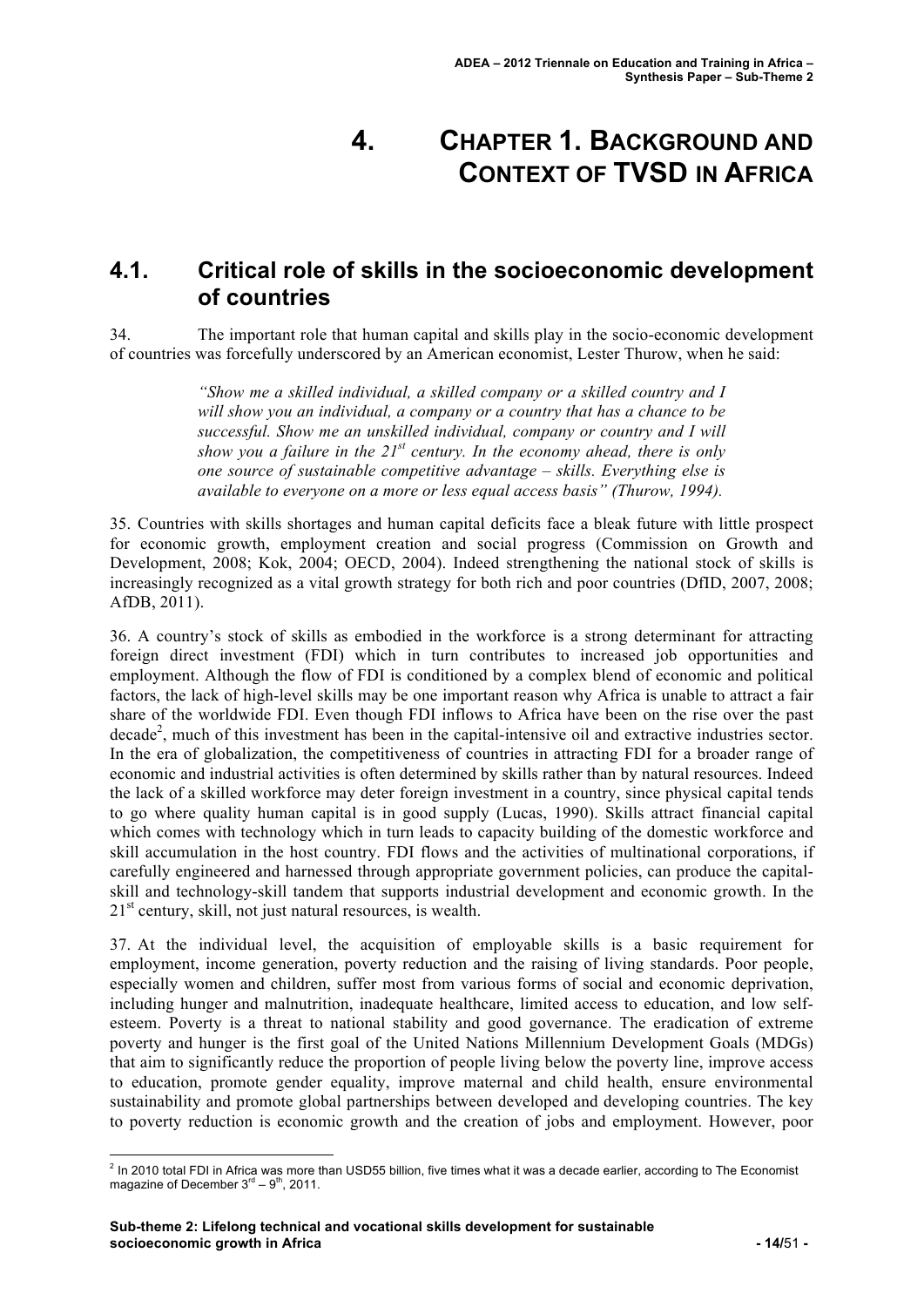people without employable skills cannot participate effectively in the productive sectors of the economy or benefit from any economic growth process. The acquisition of skills and job-specific competencies is therefore a crucial intervention in any poverty reduction strategy.

### **4.1.1. Youth unemployment in Africa**

38. Youth unemployment is a serious concern in Africa. The International Labor Organization estimates that 3 in 5 of the total unemployed in Sub-Saharan Africa are youth, where the definition of "youth" is age  $15 - 24$  years (ILO, 2006). A recent World Bank publication on Youth and Employment in Africa (World Bank/ADI: 2008/2009) also confirms the share of the youth in the unemployed population as 60% although the youth make up 40% of Africa's total population. The ADI further estimates that the unemployment rate in Uganda is as high as 83% and in Burkina Faso as 56%. However, these figures need to be viewed with caution as the high unemployment figures often quoted refer more to the absence of employment and underemployment (or the *quality* of employment) rather than to a state of absolute inactivity. Indeed some studies have argued that unemployment as defined by ILO is inadequate to describe labor market dynamics in less developed economies particularly in Africa (Fares et al. 2006; World Bank, 2006). Nonetheless, the high unemployment figures point to the reality of the huge numbers of African youth engaged in precarious jobs as street vendors and poorly-paid workers in irregular and seasonal employment.

39. An estimated 95 million young men and women in sub-Saharan Africa out of a total youth population of about 200 million are illiterate and are either unemployed or in low-paid jobs (Garcia and Fares, 2008). Over 20% of young people are unemployed, pointing to the absence of relevant skills for productive employment (AfDB/OECD, 2010). Every year, between 7 million and 10 million young Africans enter labor markets that are characterized by high unemployment, low productivity and poverty-level incomes (Garcia and Fares, 2008). In Kenya, it is estimated that 800,000 young people enter the job market every year (Adam, 2011).

40. The large numbers of young people who are not in education, employment or training is not only an indictment on the efficiency of national education and training systems but also a national security concern. As the recent history of conflicts and wars in Africa amply demonstrates, unemployed youth are more likely to be recruited into armed movements and criminal gangs. They are also candidates for illicit activities, including drug trafficking, prostitution, cyber crime, and inter-communal strife. Equipping the youth and adult population with employable skills is therefore a key development issue and challenge.

### **4.1.2. Inefficient education systems**

41. The education system in many countries is characterized by high drop-out or attrition rates of learners. In Ghana, for example, the transition rate of learners between basic education and senior high school is only about 50 percent while only about 40 percent of senior high school leavers are able to proceed to tertiary level institutions (Box 1). The factors accounting for the high drop-out rates include low and insufficient academic achievement standards, inadequate absorption capacity of higher level institutions (admission and placement constraints) and poverty or financial constraints of parents and guardians.

#### **Box 1. The NEET Family**

In Ghana only about 50% of learners exiting the junior high school (JHS) system, equivalent to 9 years of basic education, qualify to enter senior high schools (SHS). Thirty percent of SHS students also exit the mainstream without meeting the requirements for further studies or acquiring the skills for employment. Actually, the education statistics show that only 10% of JHS pupils eventually proceed to tertiary institutions. As a result of the poor transition rates, large numbers of learners drop out of the mainstream education and training system – ending up in the **N**ot in **E**ducation, **E**mployment or **T**raining (NEET) category. *Source*: Baffour-Awuah and Thompson (2011)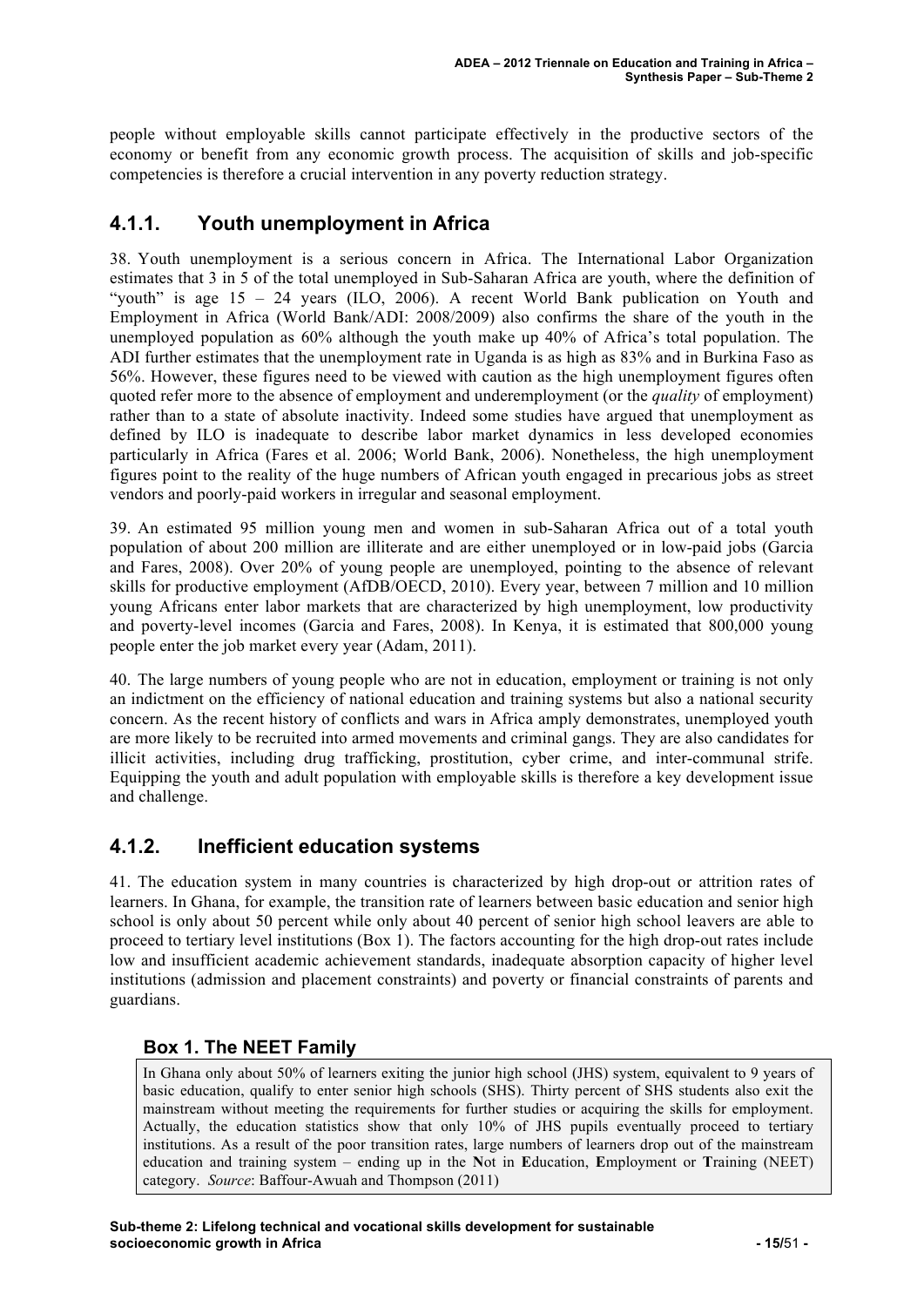42. In view of the threats posed to national development by youth unemployment and poverty, it is imperative that African countries design and implement strategies that effectively tackle the challenge of young people outside the labor market and skills development pathways.

# **4.2. Situational analysis of TVSD in Africa**

39. The issue of building a competitive workforce with the competencies needed for the world of work in a rapidly changing socioeconomic environment is prominent in the visions and the development strategic plans of most, if not all, African countries. Taking into account the need for change to achieve their respective development goals, many countries have embarked on policy formulation and reforms targeting their education and training systems. However, the development of TVET in Africa has experienced more policy formulation than policy implementation. In many countries, the policy discourse in favor of TVET has not been matched with concrete strategies and action plans.

#### **4.2.1. Efforts to revitalize technical and vocational education on the continent**

40. Desirous to promote TVET as a vehicle for economic growth, poverty reduction, national development, and regional integration, the African Union in 2007 formulated a strategy document for the revitalization of TVET in Africa.<sup>3</sup> This document identified several issues and challenges that characterize the TVET landscape on the continent. These include:

- o Weak national economies, high population growth, and a growing (mostly unskilled) labor force;
- o Shrinking or stagnant wage employment opportunities especially in the formal industrial sector against a growing and vibrant informal sector, composed mainly of micro- and small enterprises;
- o Huge numbers of poorly educated, frustrated and unemployed youth;
- o Uncoordinated, unregulated and fragmented delivery systems;
- o Low quality of training;
- o Mismatch between training and labor market needs;
- o Unequal training opportunities fostered by inequities based on regional or geographical location, gender and socio-economic conditions;
- o Poor public perception due to low status of TVET;
- o Weak monitoring and evaluation mechanisms;
- o Ill-adapted assessment, validation and certification systems;
- o Inadequate financing;
- o Poor governance and system management.

43. With the TVET strategy document as a point of reference, the AU in 2009 declared the years 2009 – 2018 as the Decade of Youth Development in Africa with a plan of action that is focused on skills development and capacity building for sustainable livelihoods.

44. The 2008 ADEA Biennale in Maputo provided a forum for updating the TVSD situation in Africa with particular emphasis on the education and training challenges that influence skills development for the world of work. According to the report of the Biennale<sup>4</sup>, the almost exclusive focus of the Millennium Development Goals (MDGs) on primary education has downplayed the importance of

 <sup>3</sup> African Union 2007: Strategy for the revitalization of TVET

<sup>4</sup> ADEA 2008: Post-Primary Education in Africa. Challenges and Approaches for Expanding Learning Opportunities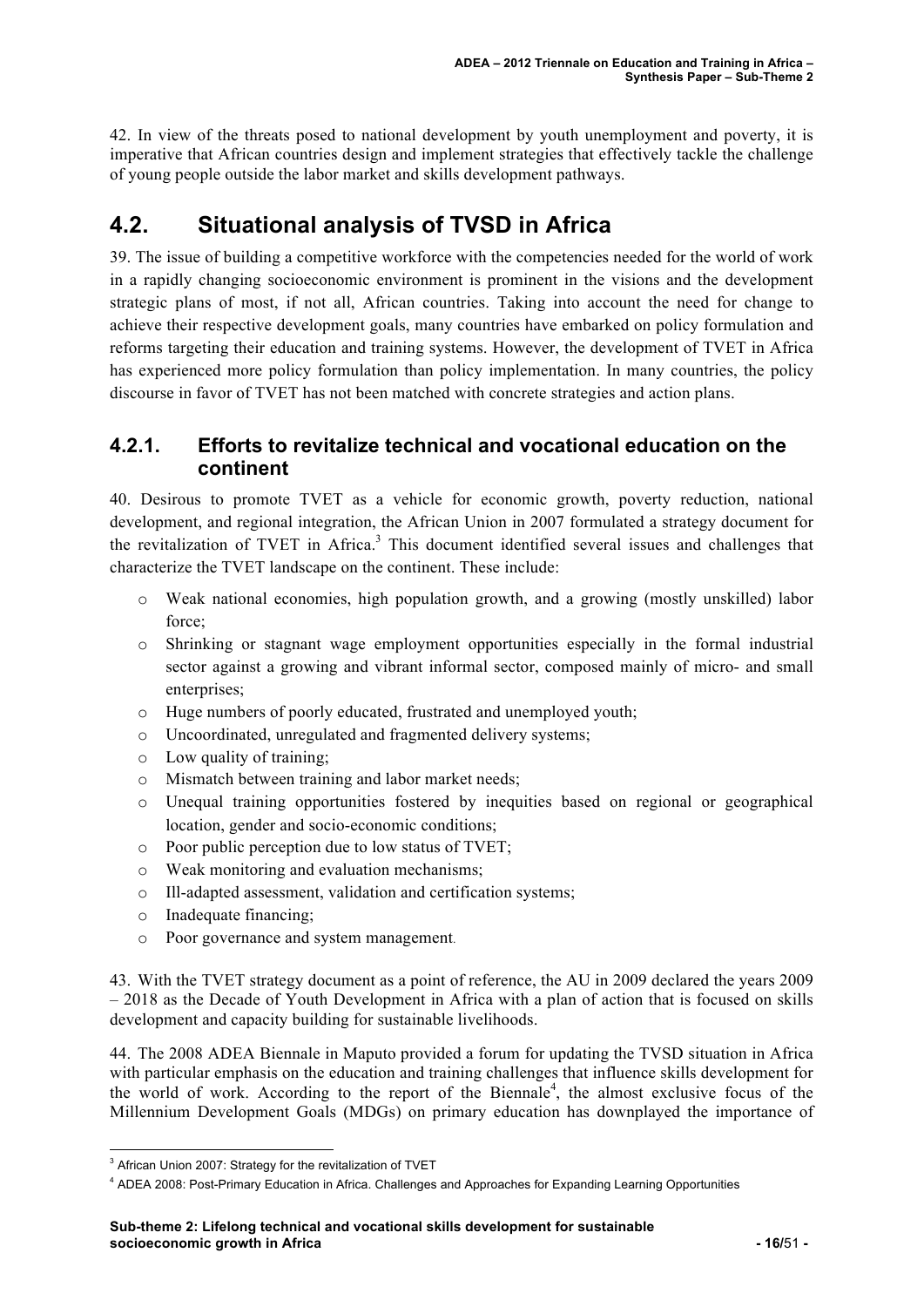skills development. And yet about 50% of pupils leaving basic education do not proceed to higher levels. Only a few countries (Botswana, Seychelles, and South Africa, notably) have transition rates exceeding 90% (UNESCO Institute for Statistics, Fact Sheet 2006).

45. The Biennale report noted that formal TVET institutions lack the capacity and resources to train the huge numbers of early school leavers. Formal TVET institutions enroll less than 2% of all postbasic education students in countries such as Kenya, Senegal, Ghana, and Namibia. Consequently, especially in West Africa, TVET provision takes place on-the-job or through informal traditional apprenticeships. The economic reality of skills development in the informal sector can be seen in the fact that the informal sector accounts for a large percentage of employment activities, reaching 80 – 95% of the labor market in many West African economies.

### **4.2.2. Importance of the informal TVSD sector**

46. 44. The informal sector is particularly conducive to empowering out-of-school youth for gainful employment and many countries have developed strategies to tackle the critical challenge of skills development for early school leavers. Apart from being culture-friendly, informal sector training is often delivered in the mother tongue using a flexible methodological approach adapted to the learner's abilities and needs. However, the success of apprenticeship training depends on a number of organizational and managerial factors, the most critical being the workplace learning conditions and the skills competence of the master crafts persons, since they must have enough of the relevant skills to transmit to their trainees.

47. 45. In Ghana, a National Apprenticeship Program that offers free skills training (funded by the State) to junior high school (basic education) leavers was instituted in 2010. Under the program, the trainees are attached to accredited workshops and trained master crafts persons for a 1-year period of apprenticeship training. However, the scheme can only accommodate about 7000 beneficiaries out of the more than 150,000 junior high school leavers who are unable to proceed to senior high schools every year. Senegal, Benin and Mali have also developed improved apprenticeship schemes that combine functional literacy classes with workshop-based pre-vocational training involving the direct collaboration of trade associations (Walther with Filipiak, 2007).

# **4.2.3. Poor public funding of TVSD**

48. Even with the growing awareness of the role played by skills in the socioeconomic development of countries, public funding of TVET has remained inadequate over the years. As a result, academic infrastructure expansion and upgrading has been slow. The provision of inputs for quality teaching and learning has also not kept pace with training demands. Except in a few cases, the share of TVET in the national education budget of most countries is less than 2%. The case of Senegal is an exception where the allocation to TVET has been on the rise, reaching a respectable figure of 8.2% of the national education budget in 2009. Many countries, including Cote d'Ivoire, Benin, Mali, Mauritius, Burkina Faso, Togo and Senegal, have introduced payroll levies paid by employers as a strategy for mobilizing additional resources for financing TVSD with varied success. These levies or employer contributions (as they are called in some countries) are intended for use in financing the up-skilling or re-training of employees, the organization of student internships and the general TVET delivery system.

### **4.2.4. Expansion of private training provision**

49. The participation of NGOs and faith-based organizations as well as professional bodies and trade associations in the delivery of TVSD has also been on the increase, particularly with regard to the skills needs of vulnerable groups such as women, poorly educated and uneducated youth, and urban slum dwellers. NGOs and Churches are often present in areas where formal sector TVET providers are absent. These private, often not-for-profit, providers are more likely to enter into partnerships with companies and receive funding from international donors than public providers. Companies and donor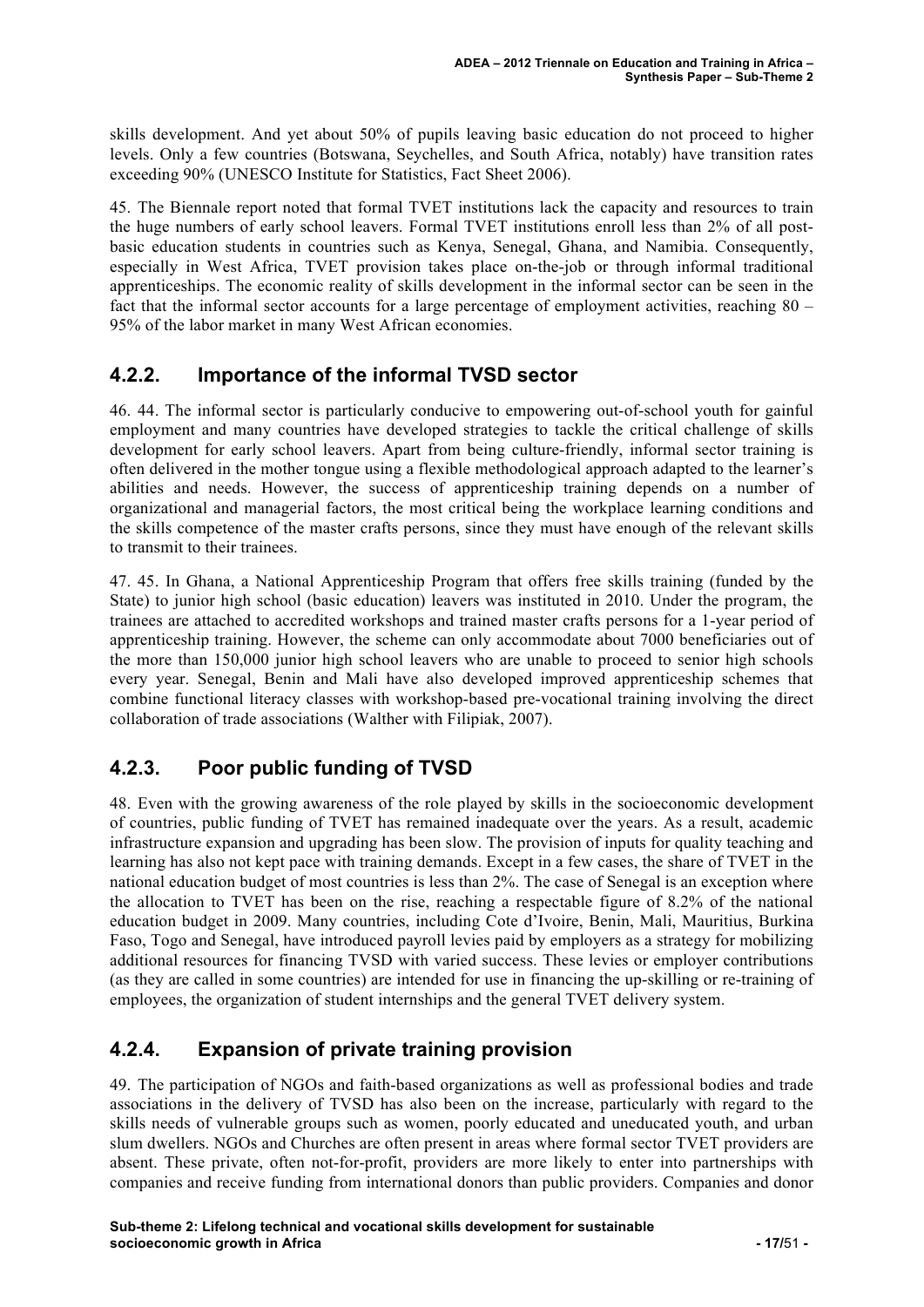organizations recognize that partnerships with NGOs are more business-like and devoid of the bureaucratic procedures and regulations that are often involved in attempts by companies to establish strategic alliances with public training institutions that in many cases lack autonomy in decisionmaking.

# **4.3. The need for paradigm change in technical and vocational education and training**

## **4.3.1. From TVET to TVSD**

50. Skills can be acquired in formal public or private schools, institutions or centers, through informal traditional apprenticeships, or nonformal semi-structured learning. The ADEA 2008 Biennale underscored the need for a paradigm shift in the delivery of technical and vocational education and training (TVET) towards a more holistic and inclusive concept of technical and vocational skills development that is more flexible and responsive to labor market demands. The Biennale strongly recommended the inclusion and recognition of informal and nonformal skills acquisition in national TVET delivery systems as opposed to the current practice in many countries where TVET is often associated with training delivered in a formal school or classroom setting. The paradigm change endorsed at Maputo also included the adoption of technical and vocational skills development (TVSD) as a more comprehensive terminology that encompasses and acknowledges the diversity of provision and learning pathways – formal, informal and nonformal – and implies the validation and recognition of all skills acquired from different learning environments.

51. The concept of TVSD also includes the management of the issues and challenges related to the transition from school to work and human resource development in a lifelong learning context. TVSD therefore does not discriminate with regard to age or status in life of the learner or the type or level of training or learning environment.

52. Finally the OECD, following in the footsteps of NORRAG, endorses the expanded view of TVSD to embrace the inclusive and broad definition of TVET used in the UNESCO and ILO Recommendations for the 21st Century as: "*a comprehensive term referring to those aspects of the educational process involving, in addition to general education, the study of technologies and related sciences and the acquisition of practical skills, attitudes, understanding and knowledge relating to occupations in various sectors of economic and social life*" (African Economic Outlook/OECD 2008).

53. 51. Notwithstanding these definitional remarks, the terms TVET and TVSD are used interchangeably in this synthesis paper.

### **4.3.2. From initial training to lifelong learning**

54. Although TVSD is about the development of employable skills, it focuses not only on initial training but also on the issues of employability and the transition from training to employment. In other words, lifelong TVSD is about the acquisition of relevant knowledge and flexible skills that are necessary for up-skilling, re-skilling and multi-skilling of workers. The need for the continuing education and training of workers is underscored by the fact that poorly skilled or unskilled workers are more likely to be underemployed in low quality jobs and are also more likely to be among the first to be fired during economic downturns. Furthermore, a poorly-trained workforce is a severe drawback to raising productivity, since higher skills are required for boosting productivity and competitiveness of enterprises. Upgrading the skills of workers, particularly youth workers, is the best guarantee that they will have the requisite competencies to take advantage of the emerging job opportunities that come with investments in new technologies by foreign firms in Africa.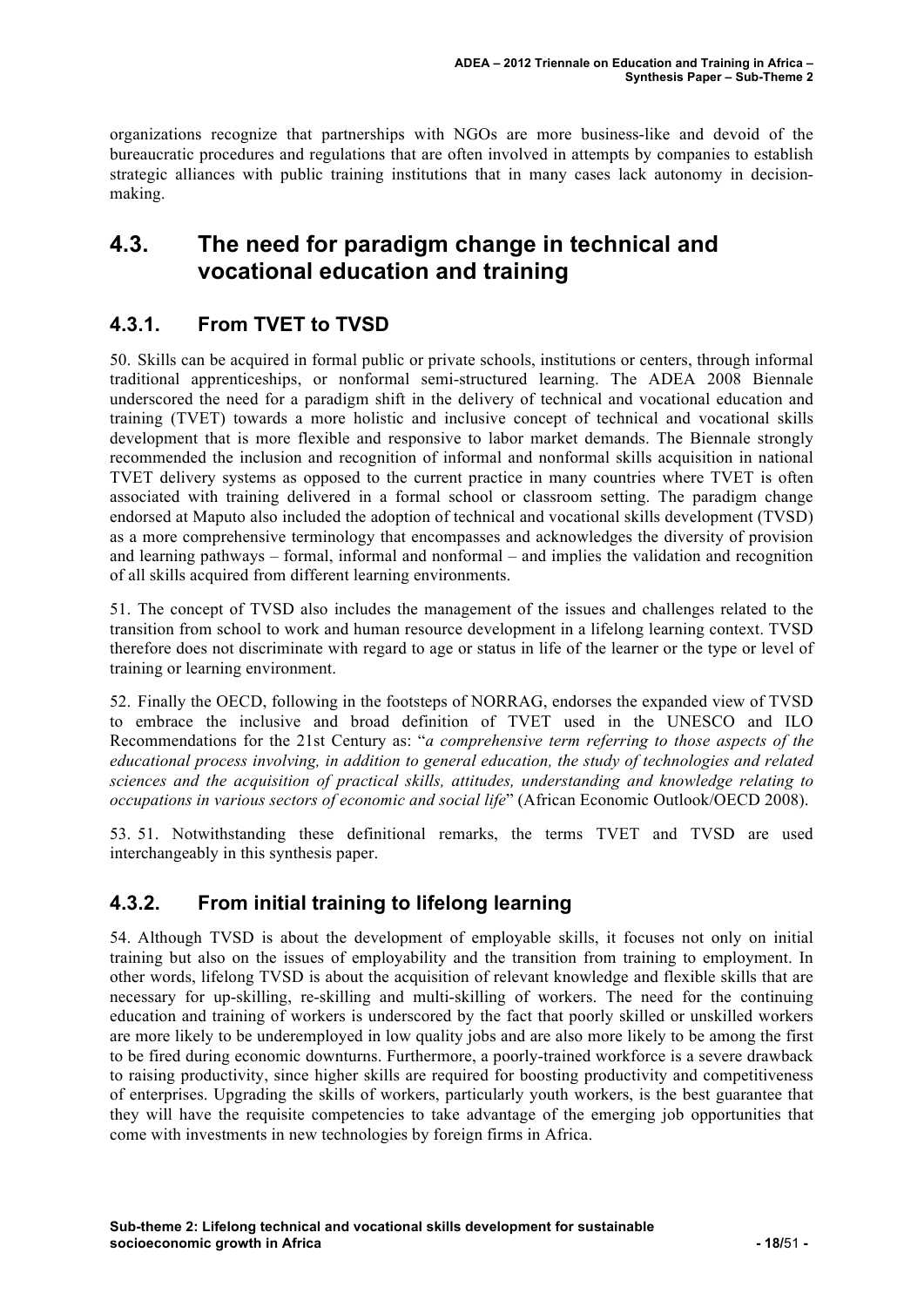# **4.4. Purpose of the synthesis**

55. All over Africa, there is strong recognition of TVSD as a key driver of socioeconomic development. However, there appears to be considerable inertia and systemic obstacles to making TVSD a real engine of growth in many countries. Often, the gap between policy formulation and policy implementation is characterized by the absence of clear policy directions and choices, inadequate expertise and resources for effective policy implementation, and lukewarm political engagement.

56. As captured in the ADEA 2008 Biennale Synthesis Report: "there are too few programs, in general, and too few programs with effective design, implementation and quality control to meet the needs of a diverse and large population" (ADEA 2008: 156). From recent literature and conferences on skills development, country case studies and the reports of international agencies and development partners on the role of TVSD in economic growth and poverty reduction, a growing body of evidence is emerging of how to revitalize vocational education and training in Africa.

57. This synthesis reports on the current dynamics, policy reforms, practices and challenges of organizing TVSD systems to support the formation of adequate and competent human capital for sustainable socioeconomic development in Africa. By focusing at the end on the key issues, challenges and main findings, the synthesis suggests future directions for TVSD policy making and, more importantly, policy implementation.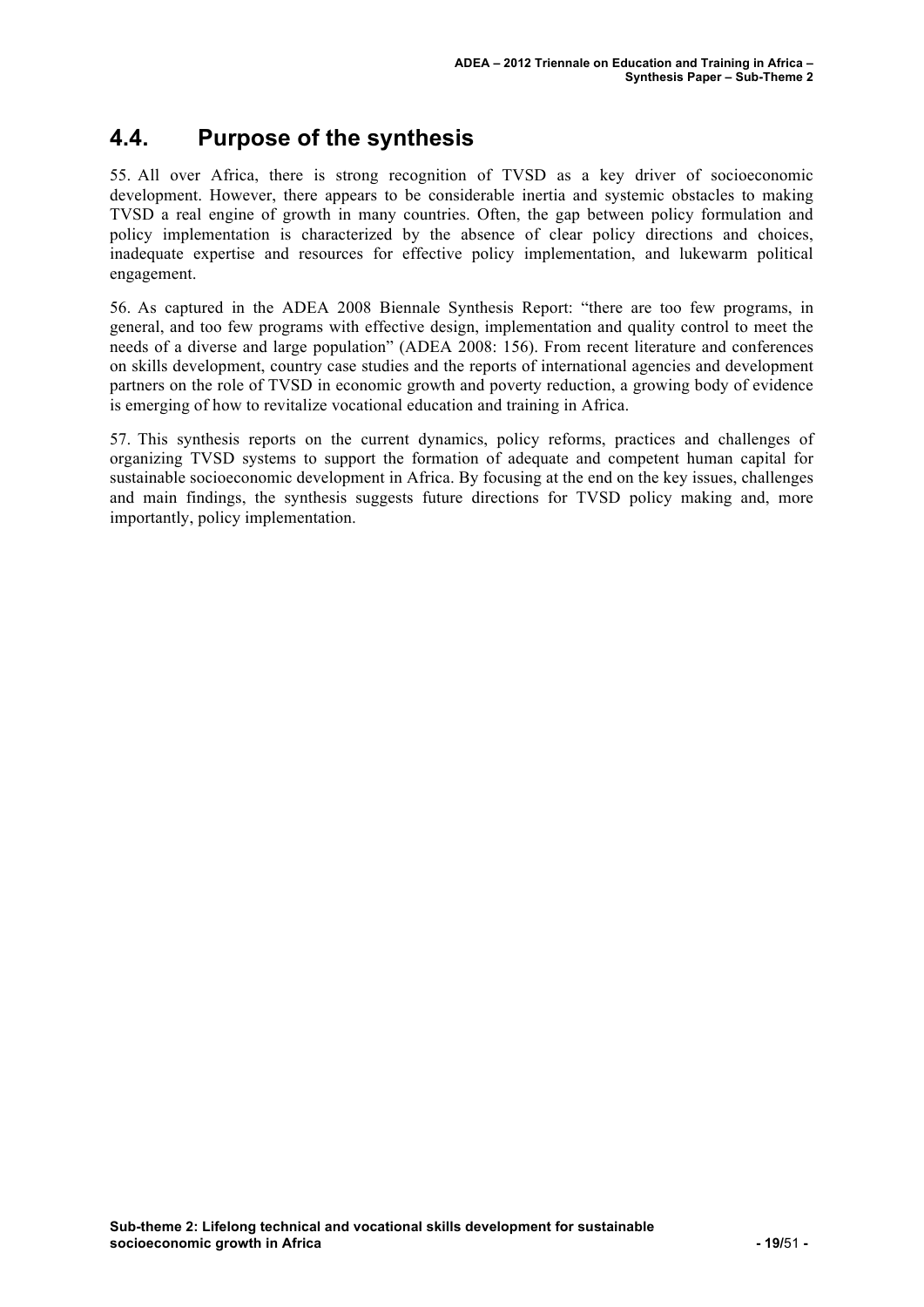# **5. CHAPTER 2. CONDITIONS FOR LIFELONG TVSD FOR SUSTAINABLE SOCIOECONOMIC GROWTH IN AFRICA**

58. Since the early 1990s, technical and vocational skills development in Africa has continued to receive considerable attention in the policy discourse of not only African countries but also in the growth strategies recommended by international development partners, bilateral and multilateral agencies and donors, NGOs and Civil Society Organizations. In particular, the African Development Bank has recently renewed its call for a concerted effort to address the growing youth unemployment crisis in Africa<sup>5</sup>. The Bank's action in favor of skills development has included investment in the upgrading and rehabilitation of existing training facilities in many African countries as well as encouraging the creation of partnerships with the private sector to support technical and vocational education and training (TVET) for the acquisition of employable skills by the youth.

59. The conditions for lifelong learning and employability recently underscored by the G20 Ministers responsible for TVSD have a universal appeal<sup>6</sup>. The statement on lifelong learning strategy urged countries to work towards ensuring:

- Access to quality education and vocational training for all;
- Alignment of education and training to the needs of the labor market with a systemic capacity to respond to change;
- Employability and flexibility during one's whole professional life; and
- Continuing improvement and system renewal.

60. Although this type of strategic reasoning is not unknown in Africa, many countries have been more concerned with making structural changes (establishment of policy and legal frameworks and TVET coordination bodies) than providing the necessary resources for systemic renewal and innovative delivery of TVET.

61. The recent social and political upheavals in North Africa, the tragic involvement of thousands of impoverished unemployed youth in armed conflicts and violence in parts of sub-Saharan Africa, and the growing frustration and desperation of thousands of African youth in search of sustainable livelihoods, sometimes under precarious conditions abroad, have combined to create a deeper awareness and concern within the leadership and political class of many countries of the potentially destabilizing and politically disruptive capacity of unemployed young people, educated or unskilled.

62. The renewed commitment on the part of African Governments to address the growing menace of despondency among the youth was recently re-affirmed by the African Union at its  $17<sup>th</sup>$  Ordinary Session<sup>7</sup> where the leaders expressed concern about the rise in unemployment and underemployment particularly among the youth and the threat they pose to social cohesion, political stability and the future socioeconomic development prospects of Africa. In this regard, the leaders pledged to accelerate efforts to reduce unemployment and underemployment; develop and harmonize Labor Market Information Systems in support of employment policy formulation, implementation and evaluation; and improve the responsiveness of the education and training systems of member countries to current and future labor market needs in order to address the pervasive and structural skills mismatch.

 <sup>5</sup> Accelerating the AfDB's Response to the Youth Unemployment Crisis in Africa: An OSHD/EDRE Working Paper

<sup>&</sup>lt;sup>6</sup> International Organization of Employers (IOE)/Business and Industry Advisory Committee (BIAC) to the OECD: Lifelong learning Strategy – G20 Meeting, March 2010

 $^7$  African Union 2011: Decisions, Declarations and Resolution of the 17<sup>th</sup> Ordinary Session of the AU held in Malabo, Equatorial Guinea, 30 June – 1 July 2011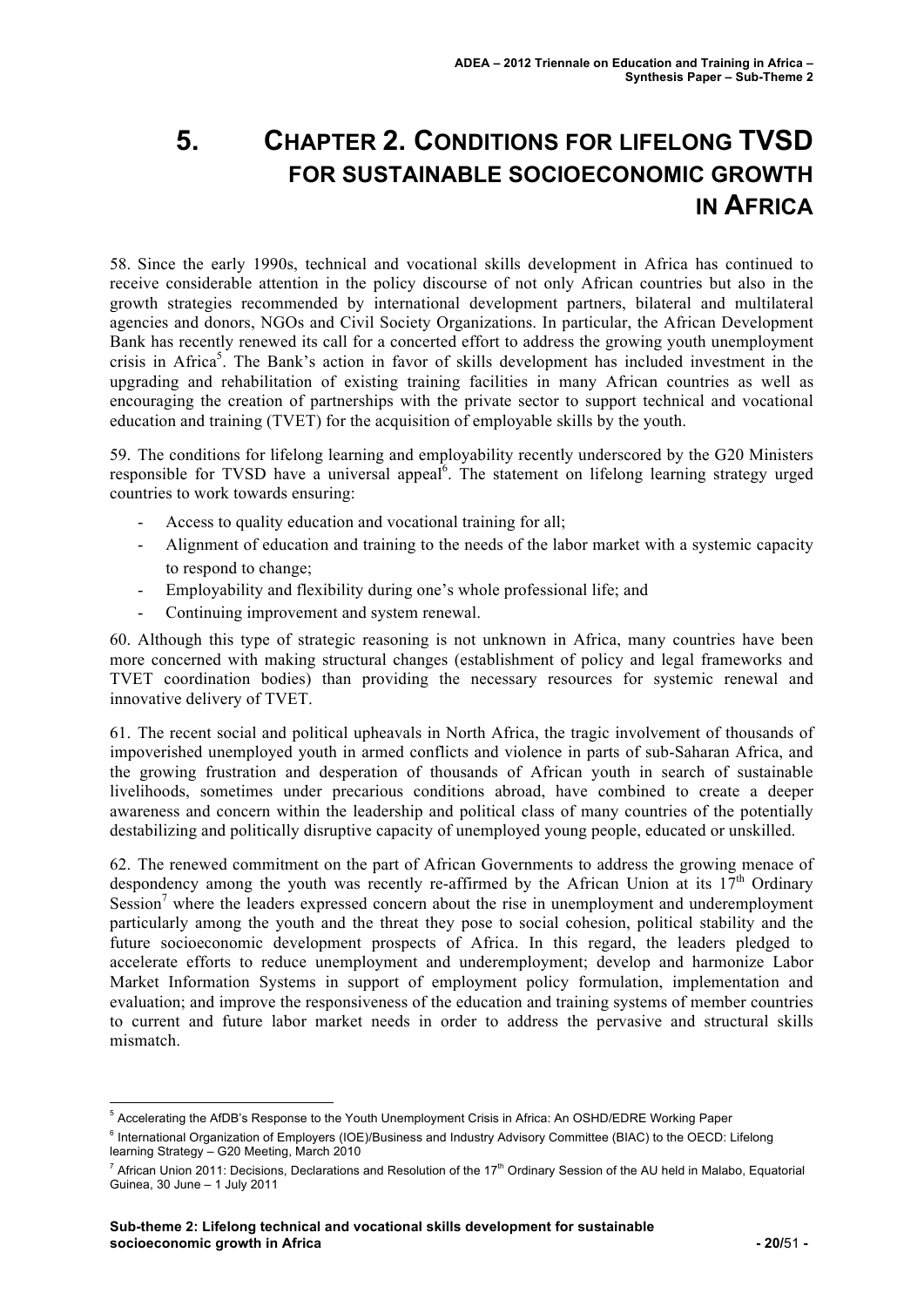63. Although youth unemployment is predicated on a complex set of socio-economic factors, the problem cannot be divorced from the availability of opportunities for skills training, the academic background and disposition of the learner, the skills in demand by the labor market, the trade and economic policies of the government, and the general business climate for the creation and growth of enterprises in the country. It is when the economy grows and businesses expand that the demand for new or more relevant skills grows and new skills training and job opportunities emerge. Dealing with the challenge of skills development for employment therefore requires the formulation and effective implementation of education and training policies that adequately take into account the key issues of access and participation, quality, relevance and employability, cost and efficiency of training, training partnerships and sustainable financing.

# **5.1. Integrated and coherent policy reforms**

64. In many countries, instead of operating under a unified policy and legal framework, the TVSD system is governed by several legislative instruments. As a result, even the public provision of TVET takes place under different government ministries and departments and different management structures. The TVET landscape in many countries is therefore characterized by significant disparities in training standards and procedures for quality assurance, assessment, and certification. The absence of a single accreditation and quality assurance body for TVET has resulted in a proliferation of certificates that are not easily benchmarked or nationally and internationally recognized. Addressing these challenges have been at the center of the policy and governance reforms that countries have embarked upon to revitalize their TVSD systems.

65. The findings from the national case studies do indeed reveal that many countries have recently embarked on important legal and policy reforms geared towards a more holistic and flexible TVSD delivery system that is better coordinated and managed. Recent developments in this regard include the establishment of a Council for TVET (COTVET) in Ghana (Box 2), the Workforce Development Authority (WDA) in Rwanda, the National Consultative Commission on TVET (CNCFPT) in Senegal, the proposed establishment of a Technical, Industrial, Vocational and Entrepreneurship Training Authority (TIVETA) in Kenya, and a new Business, Technical and Vocational Education and Training (BTVET) Strategy in Uganda. The common objective underpinning these reform initiatives is to have an apex body imbued with legislative functions and powers to:

- Regulate and coordinate training, and advise on all matters related to training
- Promote access, equity and relevance in training
- Establish a training system that meets the needs of both formal and informal sectors
- ! License, register and accredit training institutions
- License and register trainers
- Assure quality and relevance in training
- ! Accredit skills examination and curriculum development bodies
- ! Conduct regular monitoring, evaluation and inspection of training institutions; and
- ! Mobilize resources for development of training.

#### **Box 2. Current TVET Legal and Policy Framework in Ghana**

Recognizing the need to reform TVET provision in Ghana, the Council for Technical and Vocational Education and Training (COTVET) was established by an Act of Parliament in 2006 to coordinate and oversee all aspects of TVET and also formulate national policies for skills development across all levels (pre-tertiary and tertiary) and sectors (formal, informal and non formal). The Council's coordination activities extend to all 9 government ministries undertaking skills training of one kind or the other as well as private training providers. The Council is governed by a 15-member Board with an Industrialist as the Chairman and representation from the public and private sectors. In particular, the Council is empowered to: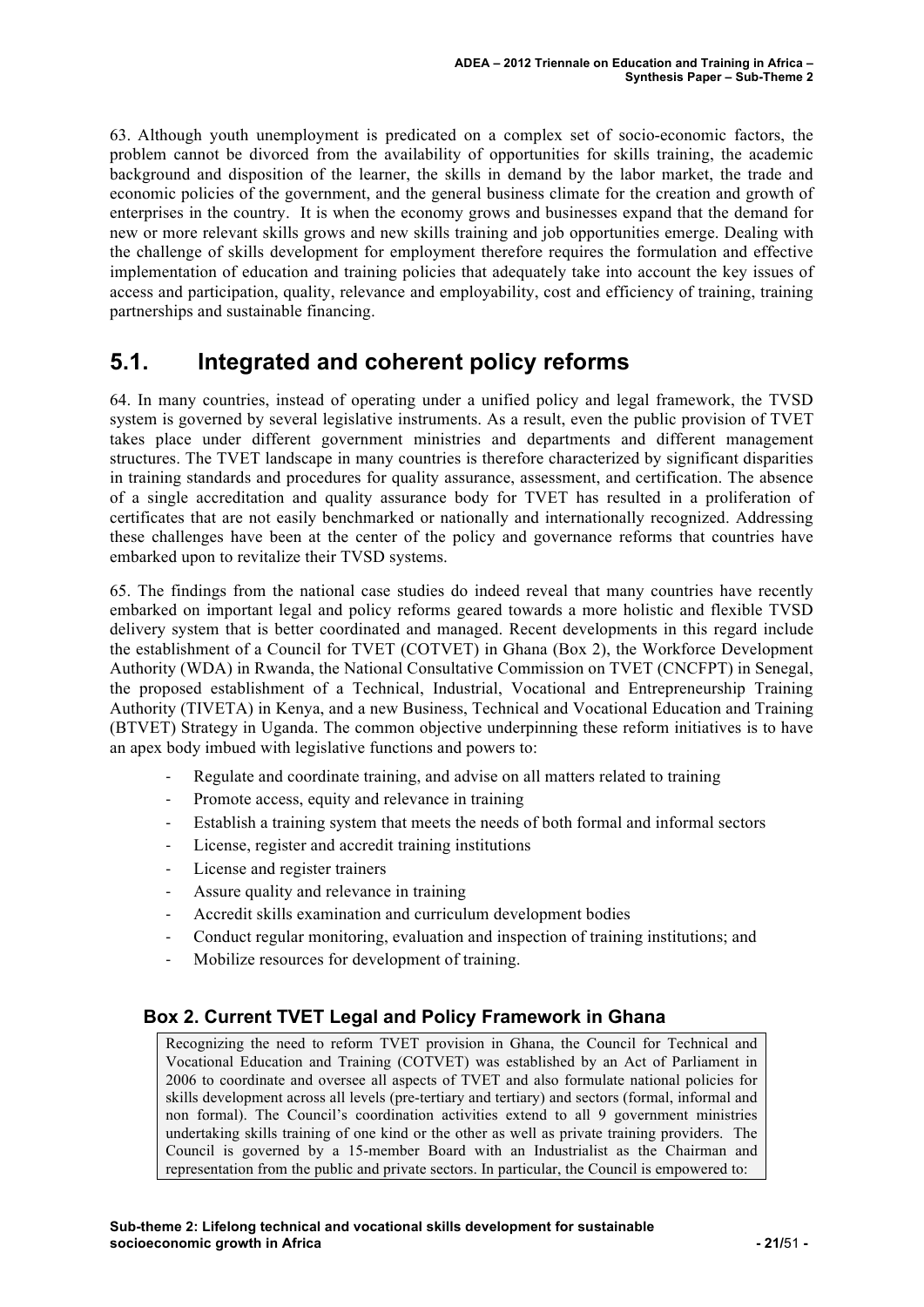- ! rationalize the assessment and certification system in technical and vocational education and training;
- take measures to ensure quality in delivery of and equity in access to technical and vocational education and training;
- ! maintain a national database on technical and vocational education and training;
- ! facilitate research and development in the technical and vocational education and training system;
- source funding to support technical and vocational education and training activities;
- facilitate collaboration between training providers and industry to promote demand driven curriculum development and placement, and national internship programs
- promote co-operation with international agencies and development partners;
- ! advise Government on all matters related to the management and improvement of the technical and vocational education and training system

In the few years of its existence, the Council has been credited with the following key achievements:

- the piloting of Competency Based Training in three different institutions at three different levels
- ! the generation of occupational standards, unit specifications and learning materials for some trade areas in the formal and informal sectors
- ! the establishment of a USD 70 million Skills Development Fund
- ! the organization of an annual National TVET Week to raise awareness and perception of TVET
- ! the implementation of a National Apprenticeship Program for early school leavers from the educational system.

#### *Source*: Baffour-Awuah and Thompson (2011)

66. In the case of Ethiopia, a National Adult Education Strategy (NAES) has been developed to address the challenges of poverty reduction with particular emphasis on the youth (15 years and older) and women (GIZ/Quincke et al. 2011). Burundi has also recently concluded a consultative review of their TVSD system with a proposal to establish a multi-stakeholder governing body that would give more autonomy to the subsector and to the training institutions. The policy emphasis is on better and more efficient management and financing of training delivery.

67. One of the essential conditions for achieving training effectiveness and relevance of training programs is the active participation of the private sector in the delivery of TVSD both at the institutional and national levels. However, in most countries, private sector and community involvement in training policy design and governance at the school or college level is limited to representation on the Governing Boards of the training institutions.

# **5.2. Multi-stakeholder governance systems and partnerships**

68. The primary objective of vocational education and training is the acquisition of job-relevant skills for gainful employment. Skills training for employment must therefore necessarily involve the concerted participation of several actors and players. Training needs are best articulated by employers and the labor market while investment in instructor training, physical infrastructure, learning equipment and facilities can be provided through government budgetary allocations and donor support. The creation of partnerships is therefore at the core of strategies for developing effective TVSD delivery systems. The evidence from the national case studies reviewed for this synthesis paper show that public-private multi-stakeholder partnerships involving key players such as government ministries responsible for education and training, enterprises, international donors and development partners, local communities, training providers, professional bodies, NGOs, and the media are capable of generating synergies for the development of employable skills.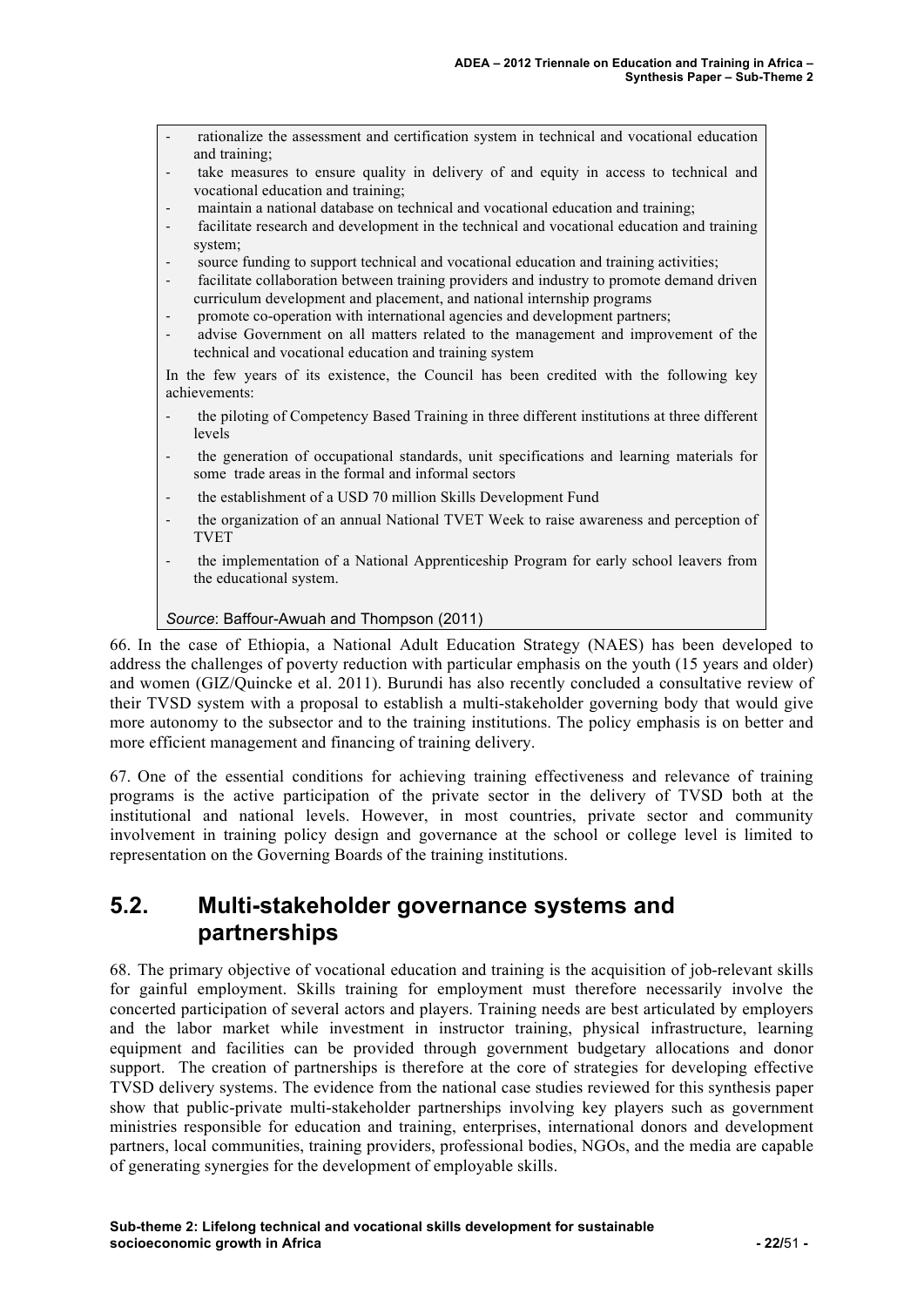## **5.2.1. Creation of multi-stakeholder forums**

69. In Rwanda, a partnership agreement between the ministry of education and some development partners to support TVET delivery has contributed to the formation of an association of technical and vocational schools (TEVSA) embracing both public and private training providers in the country (Musobo and Gaga, 2011). TEVSA has been instrumental in forging collaboration among training providers in the area of institutional benchmarking, resource-sharing, and the organization of common examinations and inter-schools skills competitions. TEVSA has also played a significant role in promoting an "Employer Forum" comprising the ministry of education, industry, the Private Sector Federation, and training providers to support learner internships, apprenticeship training, and advocacy. In West Africa, the charter for public-private partnership in TVSD formulated by Togo is considered as a good example of government commitment to public-private collaboration in skills development.

### **5.2.2. Institution of training levies**

70. The payment of training levies by firms and businesses is a fairly widespread example of employer participation in the financing of TVSD in many countries. South Africa and Mauritius, for example, have instituted a tax system under which employers are obliged by law to pay a levy equivalent to 1% of the firm's payroll into a training fund for skills development. In South Africa, the fund is managed by the various occupation-based Sector Education and Training Authorities (SETAs). The SETAs have a mandate to carry out skills development and labor market research, pay grants to companies for undertaking skills development activities and for the training of their employees, as well as for initiating action to address scarce and critical skills shortages in the economic and industrial sectors relevant to the SETA in question. SETAs also support centers of excellence, where training excellence is determined by the level of internal and external efficiencies of the centers, particularly in terms of the percentage of graduate trainees who have found employment in the sector concerned and the level of employer satisfaction of the training delivered. The levy-grant system operated in Mauritius is a private sector initiative led by the Mauritius Employers Federation and managed by the Industrial and Vocational Training Board. Under the levy-grant system, employers who train their own employees get a refund of the costs involved from the training fund (Roland and Koontee, 2010).

### **5.2.3. Private sector involvement in TVSD design and management**

71. Private sector involvement in the delivery of TVSD has been driven in part by the pervasive mismatch between the skills supplied by the training institutions and the actual skills needs of employers. In a collaborative effort to achieve greater congruence in the supply and demand for skills, the private sector in Nigeria has partnered the National Board for Technical Education to establish Vocational Enterprise Institutions (VEIs) and Innovation Enterprise Institutions (IEIs) to deliver industry-specific training at the post-basic and postsecondary levels, respectively (Muhammad, 2009). Funding for these institutions includes contributions from industry, the Nigeria Education Trust Fund, and the Petroleum Development Technology Fund.

72. One of the most innovative skills training partnerships in Africa in recent years is the strong participation of professional bodies and associations in the governance and management of public vocational training centers in Tunisia (Halleb, 2011). Under this partnership arrangement, the collaborating professional body determines the Training Package which consists of the training needs, the type and level of training required, the annual cohort of trainees, and the investments necessary to deliver the prescribed training. The central government, through the ministry of vocational training, retains ownership of the center as a public institution and validates the training package. The ministry also undertakes capital investment projects and assures the coherence of the different training projects managed by different professional bodies and coordinates their activities where necessary. However, the professional bodies are fully in charge of the design, management and certification of the training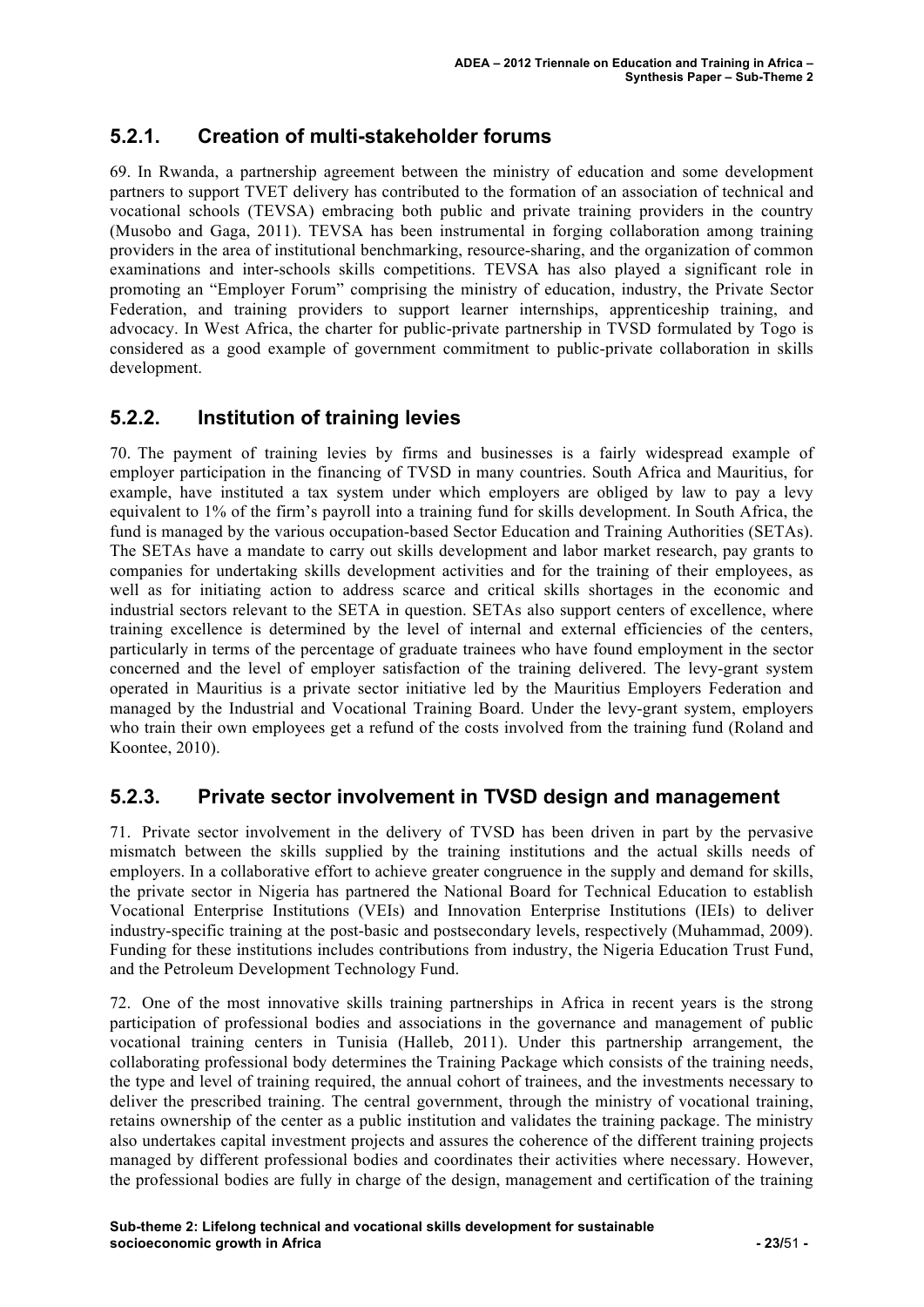programs, ensuring in this way a close pedagogical cooperation between the centers and enterprises, including better organized internships and apprenticeships.

73. One major benefit of this type of management partnership is the capacity of the training centers to quickly adapt to the changing needs of enterprises. The recruitment of personnel of the centers is decentralized and linked to the training needs of the centers while budgeting and resource allocation is performance-based and results-oriented rather than activity based. Clearly, the success of this type of partnership is dependent on the willingness of the central government authorities to delegate enough financial and operational autonomy to the centers. The other success factor is the availability of well organized professional bodies with the requisite technical expertise and management capacity in key economic sectors of the country.

### **5.2.4. Strategic alliances between NGOs and development partners**

74. 72. With regard to NGOs, a review of the partnership environment in Africa shows that a number of them are developing strategic alliances with development partners and business firms to undertake vocational education and training in underserved sectors (such as farming and health delivery services) targeted at people living in hardship areas. The case studies from Uganda, Kenya, and South Africa presented by GIZ are illustrative of this type of partnership (GIZ/Adam, 2011). Many Danish NGOs are involved in similar partnerships with mutual benefits to the corporate image of the firms, the outlook of the NGOs, and the livelihood and economic fortunes of the target groups (Box 3).

#### **Box 3. Strategic alliance between the EU and the NGO** *Save the Children*

The European Union has entered into a three-year contract of EUR 2.9 million with an NGO, *Save the Children Denmark* to train and secure employment for young people in Somalia. Youth unemployment in Somalia is above 40 per cent due to the protracted civil war and general insecurity in the country. ! The program focuses on the skills needs of the poorest and most vulnerable groups: returnees, internally displaced people, ex-militia, and people with disabilities due, for example, to landmines; minorities, girls and women;

- The target age group is 16 to 25 years;
- ! The trainees receive either 7.5 months of institution-based training plus a month of internship, or six months of enterprise-based skills training;
- ! All trainees graduate after having worked with a contractor for ten days. The contractor checks the quality of the training and tests the trainee;
- ! The skills training areas are based on current market surveys carried out by local stakeholders, e.g. employers, local authorities and relevant ministries;
- ! *Save the Children Denmark* cooperates with relevant ministries and supports stakeholder meetings for trainees, trainers and enterprises;
- ! During the training period, the trainees are paid USD 30 per month by *Save the Children Denmark*.

Tracer studies carried out in 2007 and 2008 with regard to an earlier successful project showed laudable results with a post-training employment rate of 70.1 per cent based on a sample of 927 graduates.

*Source:* BU-Net (2011)

# **5.3. Improving quality and quality assurance mechanisms**

Quality is often defined as "fit for purpose". However in a market economy, the quality of goods, products, and services may be linked to their "marketability". How can TVET students be prepared to meet the quality demands of the job market? What are the factors that contribute to raising the marketability or quality of graduates of the TVET system? In formal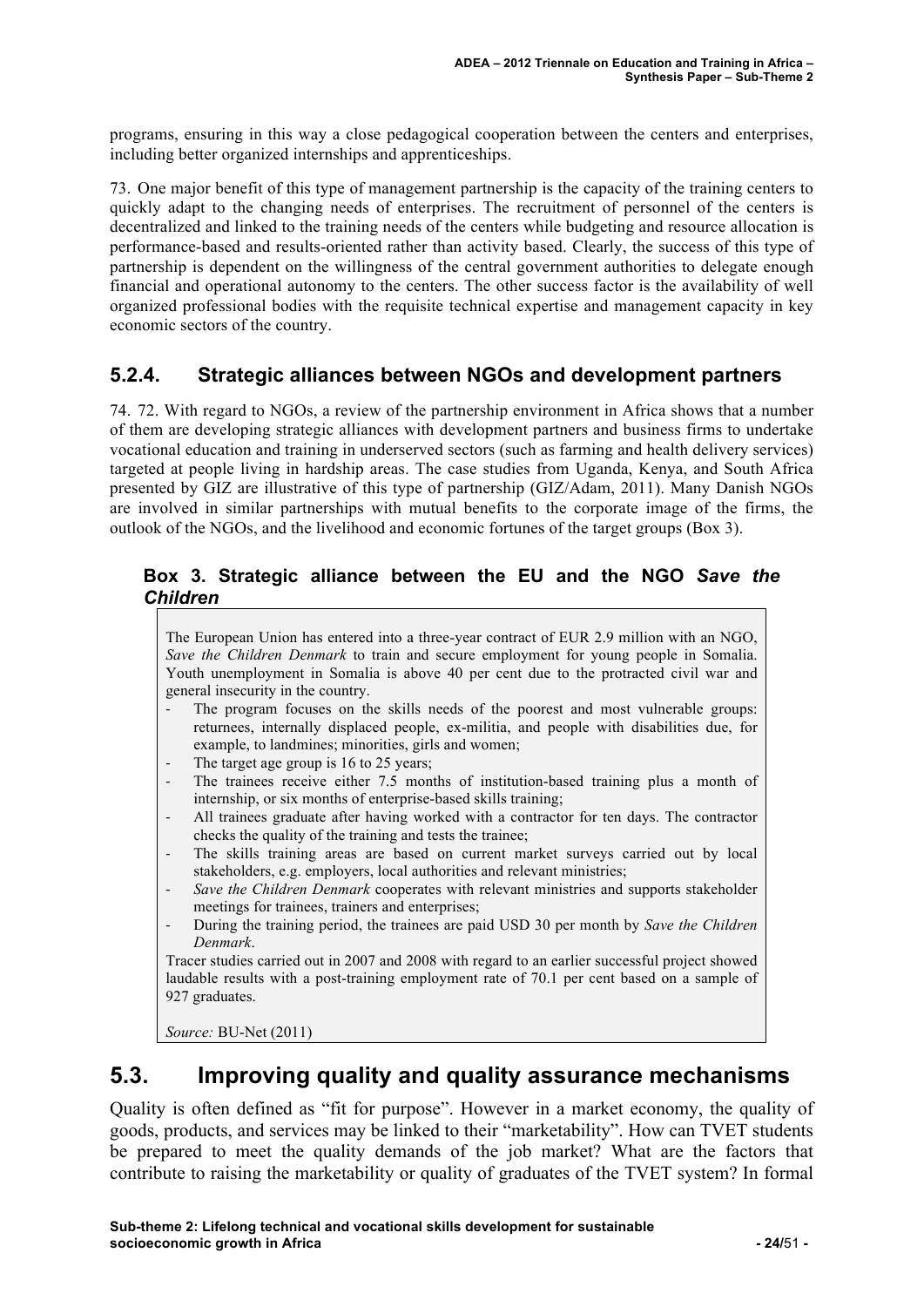TVET institutions, training quality is more likely to be enhanced by the availability of well-trained and practically-oriented teachers and instructors with excellent pedagogical skills and experience from the world of work, appropriate learning and teaching materials and adequate training equipment and facilities. In spite of the primordial role of the TVET teacher in the transmission of skills, in most countries there is no mandatory requirement that prospective teachers demonstrate a certain level of practical skills competence or experience in enterprises before they are hired.

## **5.3.1. Qualification of trainers**

75. In a recent survey in Kenya, about two-thirds of TVET teachers confessed that they were more comfortable teaching theory than practice (Ferej et al, 2011). Many of the teachers lacked the practical skills required for quality job-market relevant training with more than one-third having little or no enterprise-based work experience. With regard to staying abreast with developments in new technologies, new production equipment and tools, and the rapidly changing dynamics of the workplace, more than 50% of the teachers mentioned the Internet as their principal source of information. In order to equip teachers to deliver quality skills training, it is important for the training institutions to support their teachers with opportunities and resources for continuous professional development and practical skills upgrading courses. Subject matter mastery, practical enterprise-based work experience, and pedagogical training are the attributes of an effective TVET teacher. In this regard, it may be more cost-effective for technical teacher education and training colleges to focus on offering mainly pedagogical training to students who already have the requisite level of subject mastery and some experience in enterprises.

# **5.3.2. Integration of ICT into TVSD delivery**

76. The integration of ICT and technology-mediated teaching and learning into training provision can also contribute to quality delivery. Unlike the situation in schools, colleges and universities, the use of ICT in TVET delivery in Africa is still in its infancy. The Commonwealth of Learning (COL) has recently embarked on a Flexible Skills Development (FSD) project involving 10 TVET institutions in six African countries to promote the use of educational media and technology in TVET teaching and learning (Richardson, 2011). Educational media includes the teacher, text, audio, video and e-learning materials while educational technology includes communications equipment that can be used to deliver media such as radio, DVD players, mobile phones and computer networks. The FSD concept pioneered by COL is characterized by a flexible, learner-centered approach to education and training provision with an increased focus on the process of learning rather than teaching, and the use and sharing of open education resources (OERs). FSD does not necessarily mean online internet-based teaching; it means students can learn at their own pace using the appropriate technology, with or without the internet.

77. Although increased ICT and vocational skills of learners enhances quality and employability, the availability and management of ICT infrastructure remains a challenge in many TVET institutions. The FSD study reveals that in general TVET providers in Africa lack the technical expertise for the development of their ICT infrastructure. Other challenges include the capacity of staff to utilize ICT in teaching and the comparatively high cost of internet bandwidth in many African countries.

# **5.3.3. Adoption of competency-based training (CBT) methodology**

78. 77. In recent years, the competency based training (CBT) approach has been acknowledged as a quality-improvement training methodology. Many countries have started piloting the CBT methodology in their training systems. Employer appreciation of CBT graduates in Ghana has been very high (Baffour-Awuah and Thompson, 2011). This is not surprising since industry has been actively involved in the delivery of CBT in the country. The involvement of industry has been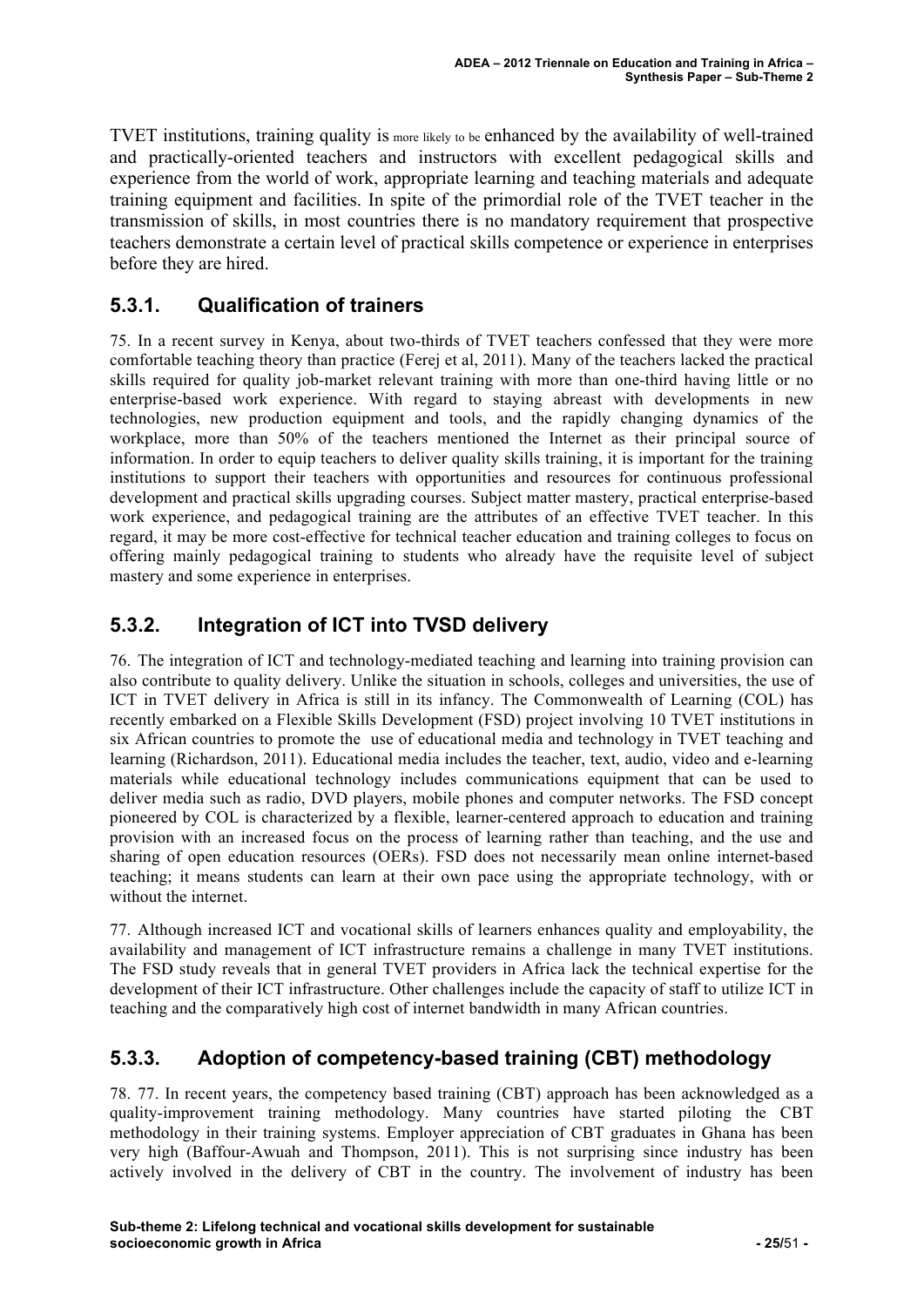facilitated through the participation of Industry Training Advisory Committees (ITACs) in the development of training and occupational standards and assessment of graduates. However, the effectiveness of CBT also requires teachers who are trained for CBT delivery and are regularly exposed to new technologies through periodic internships in industry.

## **5.3.4. Enabling TVSD environment**

79. Training for high-quality skills is also closely linked to the availability of strong, professional management and leadership capacity at both the institutional and national levels as well as a suitable quality monitoring and evaluation mechanism to drive the entire system. A recent survey conducted in Ghana shows that TVET practitioners rate the availability of appropriate training equipment and facilities, adequate funding and the quality of staff as the most important critical factors for quality TVET delivery (Figure 1). This finding reinforces the need for public private partnerships between the training market (institutions and centers) and the employment market (industry and businesses). In effect, the inability of governments to adequately respond to the equipment and funding requirements of their training institutions can be compensated for by an active involvement of industry in training provision. The benefits of such institution-industry collaboration will include access of learners to modern enterprise-based production equipment and machinery for practical training, the effective participation of industry experts in the training process, and reduced training costs to the institution.



**Figure 1: Critical factors affecting TVET delivery in Ghana**

*Source*: Baffour-Awuah and Thompson (2011)

### **5.3.5. Need for a sound basic education**

80. The acquisition of effective work-related skills also depends on a sound basic education. Rigid tracking of students into vocational training, especially at an early stage, diminishes the prospect of developing flexible skills. Students with sufficient basic academic education are better able to acquire higher-level vocational skills. In South Korea, for example, academic and vocational students in secondary school share as much as 75% of a joint curriculum (Adams, 2007). Quality TVSD delivery, especially in the informal sector, is hampered by the poor academic preparation of learners. In effect by age 15, many young people in sub-Saharan Africa drop out of school (UNESCO, 2010). These young people, who are often candidates for skills training in the informal sector, leave school with a weak foundation in basic learning skills that are vital for developing flexible, problem-solving capabilities necessary for acquiring more technical and specialized skills.

81. It must be noted, however, that quality in the informal sector is very often measured by the success of the goods and services produced for sale in the marketplace. The quality of a crafts person is seen in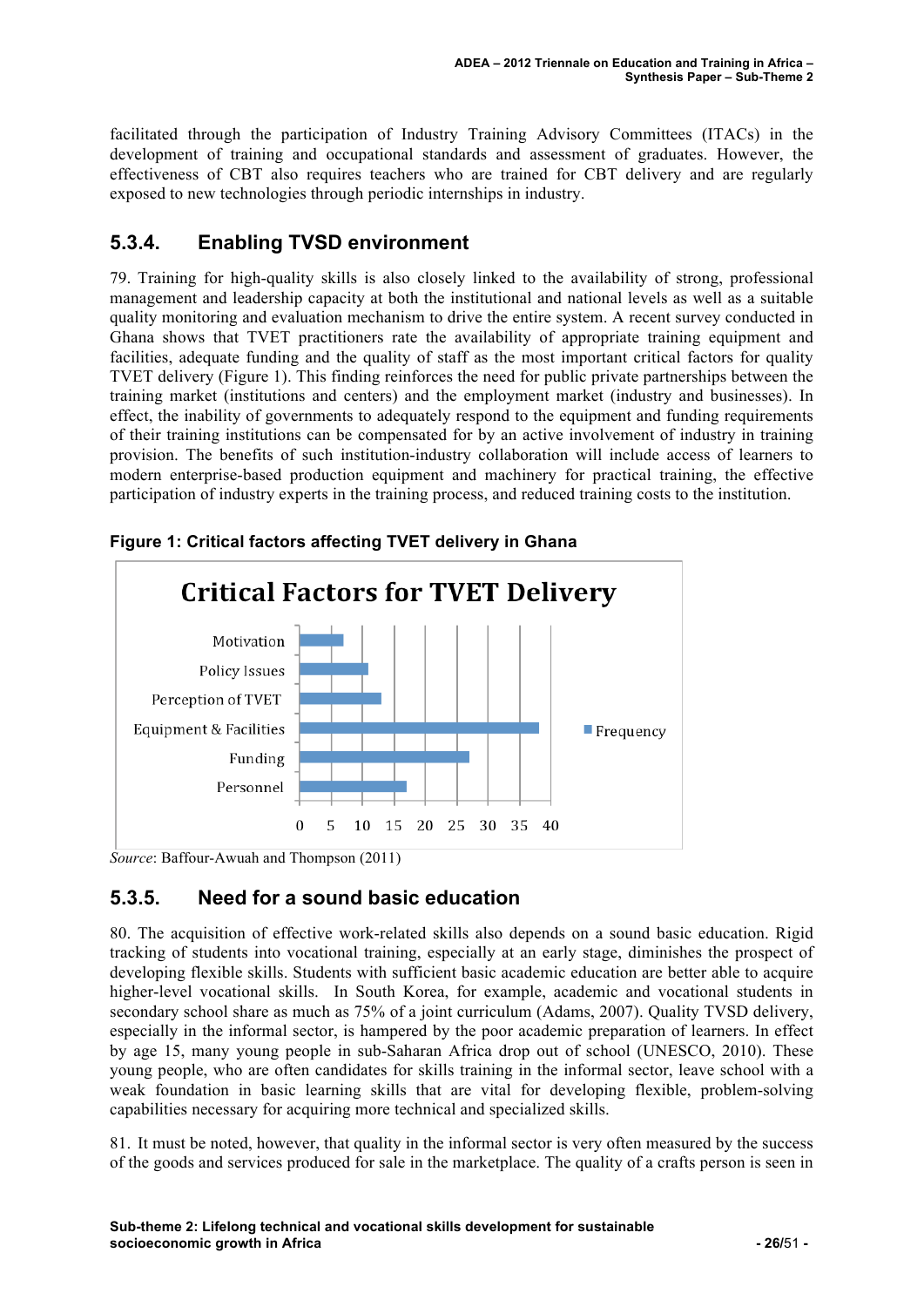the quality of his products or services. Quality has a market value and is a critical success factor in the globalized market economy. This is the bottom line.

# **5.4. Improving access, participation and equity**

### **5.4.1. Need for greater participation in TVSD**

82. Access to skills development opportunities is a pre-requisite for entry into the employment market. Improving access to vocational skills acquisition for all age groups and categories of learners regardless of sex, physical disability or geographical location should therefore be a major priority for all governments. The participation of the youth and other vulnerable groups in skills development programs that lead to gainful employment is critical to the promotion of social cohesion and solidarity, poverty reduction, good democratic governance and responsible citizenship.

83. However, enrolments in TVET are generally low in African countries, although there are a few exceptions such as Rwanda, Mauritius, Mali, Benin and Algeria. The African Economic Outlook (AEO, 2008) reports that between 2001 and 2005, enrolment in technical and vocational education programs at upper secondary and post-secondary non-tertiary level as a percentage of total secondary enrolment was only 5.2% in sub-Saharan Africa, compared to 18.6% in OECD countries and 11.6% in Latin America. For individual countries, the figures are 1-4% for countries like Ghana, Senegal, Kenya and Uganda and 5-9% for Botswana, South Africa, Morocco and Tunisia (Table 1).The enrolment figures are much higher for South East and East Asian countries, for example South Korea (19%), China (18%), Indonesia (16%), Thailand (18%) and Singapore (13%).

84. These figures, while not giving the whole picture of the link between high level vocational education and economic development, nonetheless provide strong evidence of the transformation role of TVET in supporting economic growth. It is therefore important for African countries to promote and encourage access to TVET, particularly at the secondary and postsecondary levels. Strategies to increase access include provision of relevant physical and academic infrastructure to raise the absorption capacity of TVET providers and the diversification of training programs to satisfy the diverse skills training needs of learners. Also, partnerships with business enterprises and companies can generate or free additional resources which could be used by training providers to support greater enrollments.

| Enrolment $>10\%$ | Enrolment between 5%<br>and $9%$ | Enrolment $\leq 5\%$ |
|-------------------|----------------------------------|----------------------|
| Rwanda            | Burkina Faso                     | Mauritania           |
| Cameroon          | Burundi                          | Uganda               |
| <b>DRC</b>        | Djibouti                         | Niger                |
| Egypt             | Mozambique                       | Ethiopia             |
| Libya             | Tunisia                          | Ghana                |
| Congo             | Botswana                         | Guinea-Bissau        |
| Mauritius         | Morocco                          | Zambia               |
| Benin             | South Africa                     | Chad                 |
| Algeria           | Cape Verde                       | Eritrea              |
| Mali              | Togo                             | Gambia               |
|                   |                                  | Kenya                |
|                   |                                  | Lesotho              |
|                   |                                  | Sao Tome & Principe  |
|                   |                                  | Senegal              |
|                   |                                  | Sudan                |

**Table 1: TVET participation rates in selected African countries.**

*Source*: Kingombe, 2008 cited in Maponga et al. 2011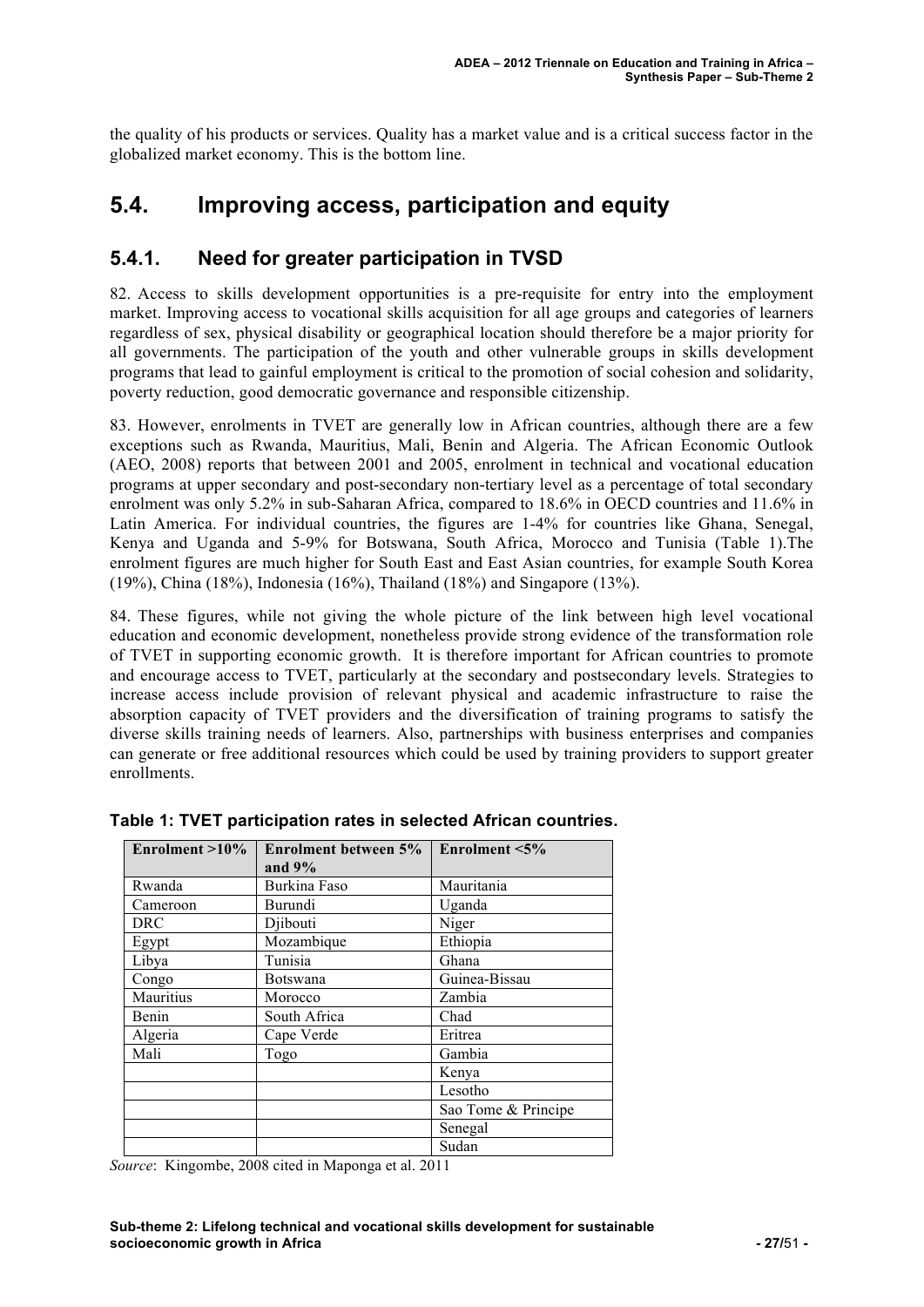85. The geographical distribution of training institutions, as much as financial constraints, is a factor of inequity and unequal access to TVSD. In many countries, majority of the good formal TVET institutions are located in the urban centers, making it difficult for rural dwellers (especially poor learners) to get access to quality skills training. Access is also hampered by the poor public perception of vocational education and training. In many countries, technical and vocational education is viewed as a last resort or second choice to general education rather than as a viable avenue for acquiring employable skills for sustainable livelihood. Unfortunately, there is evidence that general education generates far higher returns to the individual than technical and vocational education, especially in Africa (Oketch, 2008; Kahyarara and Teal, 2006). Such evidence adds to the lack of enthusiasm for vocational education and training. The poor public perception of TVET is a contributory factor to the lack of attractiveness for this field of human resource development.

86. Research-based empirical evidence may be necessary to understand the underlying causes of the poor status and attractiveness of TVET. According to the Education Network of West and Central Africa (ERWACA/ROCARE) there is urgent need for extensive research to identify the conditions (social, political, economic) and resources (human, financial, material) that are indispensable to the development of a credible and attractive TVSD system in Africa (Azoh et al. 2011). Apart from South Africa, very little empirical information and data is available on the important issue of access and participation in technical and vocational skills development in Sub-Saharan Africa. In Burkina Faso, for example, the number of research studies dealing specifically with the question of access represents only 1% of the total number of studies commissioned or produced on all aspects of TVSD in the country over a period of 20 years between 1990 and 2010.

87. In almost all Sub-Saharan African countries, informal and private sector training providers account for the bulk of opportunities available to all categories of learners for the acquisition of employable skills. Traditional apprenticeships, NGO and faith-based organizations, and on-the-job training provide the most opportunities for skills development for the vast majority of African youth (ILO, 2007; Wachira et al. 2008; Walther, 2007). Informal sector employment and self employment dominate in both rural and urban areas in Africa. In Ethiopia, the informal sector accounts for 90% of all labor market activities and jobs.<sup>8</sup> In Morocco, a survey conducted in the informal sector revealed that about 80% of employers or employees acquired their skills on the job (Ait Soudane, 2005). As at 2010, two-thirds of all formal training institutions in Senegal are privately owned (Ngone, 2011). The private providers also enroll more than half of all learners (Box 4).

#### **Box 4: TVSD provision in Senegal – private providers dominate**

Of the 213 formal sector TVET providers in Senegal, 143 (representing 67%) are private as against 70 (33%) that are owned by the State. Total enrolments in both public and private institutions increased from 32, 868 to 37,473 between 2007 and 2010, with an average annual enrolment growth rate of about 4.5%. Private providers consistently account for more than half of the total enrolments over the past four years (56% in 2007; 57% in 2008; 58.7% in 2009; and 56% in 2010). However, the majority of the training institutions are located in urban centers with only 16% in rural areas.

*Source*: Ngone, 2011

### **5.4.2. Increasing access and participation in the informal sector**

88. One of the reasons for the increasing importance of the informal sector in the provision of skills training is the inability of public providers to cater for the skills needs of the increasing number of leavers of the basic education system. The rapid expansion of enrolment in primary and lowersecondary education in most countries fuelled in part by the Education for All (EFA) process without a

 <sup>88</sup> Central Statistical Authority, Ethiopia (2003). Report on urban informal sector, sample survey. January 2003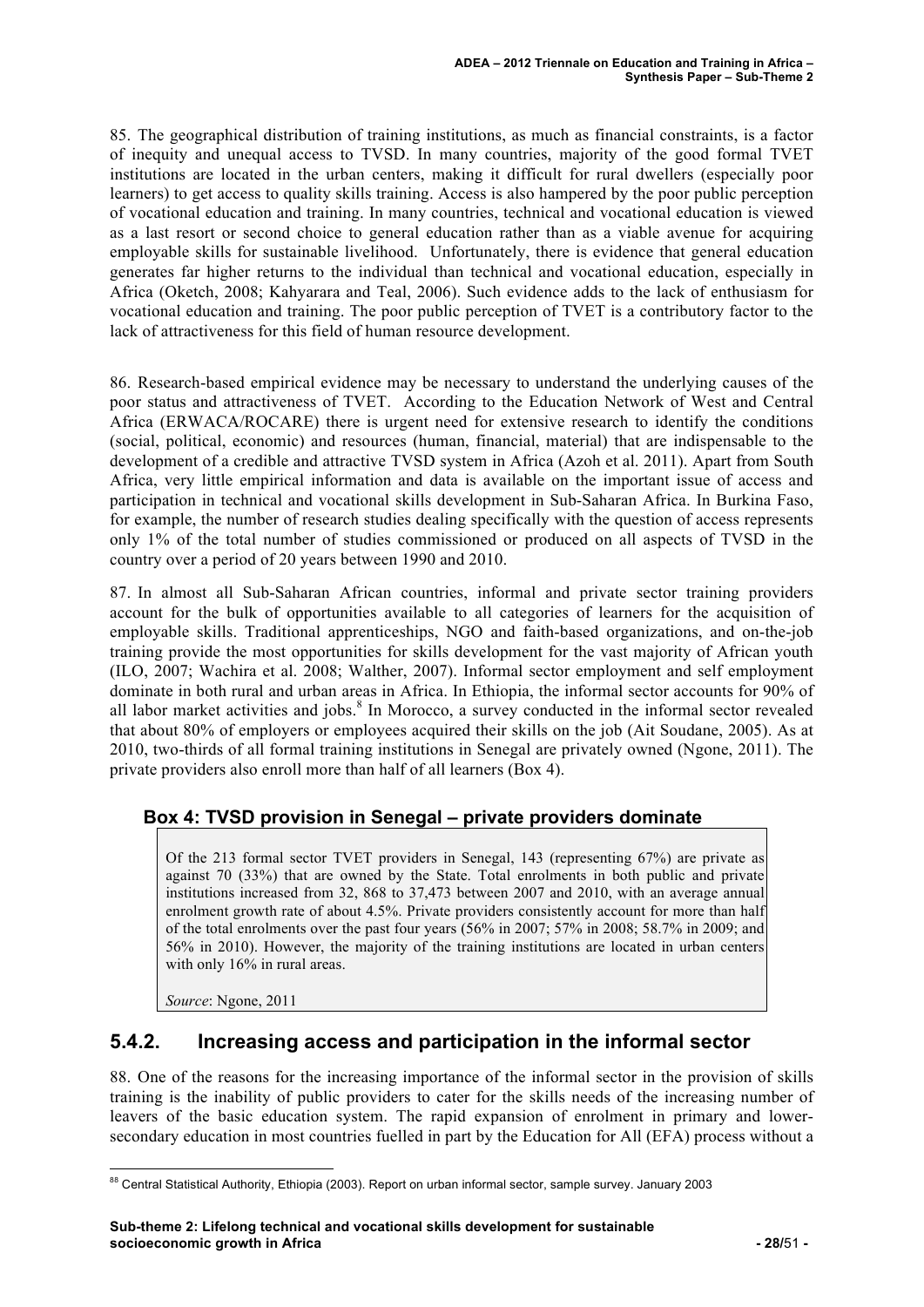corresponding expansion of opportunities for upper secondary school education has led to the presence of a large youth population who do not have much of a chance to continue their education beyond primary or lower secondary school. Education and training systems are therefore confronted by a social demand for post-basic skills training opportunities as well as by economic concerns linked to youth employability and the dominance of the informal economy in most countries (World Bank, 2008). Private sector and informal sector providers appear to be better placed to respond to these social and economic pressures.

89. Another reason that accounts for the strength of traditional apprenticeships is the fact that they provide the youth who have low levels of education with practical employable skills (Monk et al., 2008). In Kenya, Senegal, Tanzania, Zambia and Zimbabwe, half of all informal sector workers had only primary education or lower (Haan, 2001). However, this strength may also constitute a handicap, as poorly-educated workers lack the theoretical basis for high-level skills training. Skills development in the informal apprenticeship sector therefore tends to be slow in adapting to technological advances, hence perpetuating the use of traditional (sometimes outmoded) learning methodologies and offering little theoretical knowledge. However, the situation appears to be evolving with the proliferation of the mobile phone and the internet. It has been reported that some garage owners in Benin do access the internet to download diagnostic software for the repair and servicing of modern high-technology automobile cars (Sévérino and Ray, 2010). The traditional apprenticeship system is also undergoing reforms in some countries such as Ghana, Burkina Faso, and Senegal where a number of apprenticeship workshops have been identified for equipment upgrading and master crafts persons selected for pedagogical training to support a renovated system in which trainees alternate between theoretical learning in a classroom setting and practice in modernized workshops. Savadogo (2011) has documented recent developments regarding renewal of traditional apprenticeship systems in the UEMOA region. In Senegal, 334 traditional apprenticeship workshops have been selected to participate in this type of renovated traditional apprenticeship system (Ngone, 2011).

90. Some NGOs have been active in promoting innovative partnerships and income generating activities in the delivery of both formal and informal TVSD. A Danish NGO, *Humana People to People*, operates 11 vocational schools in 6 countries where theoretical and practical instruction is combined with internships in enterprises. The same NGO has also been involved in improving professional skills for rural development and agriculture in Malawi, Mozambique, Zimbabwe and Guinea Bissau where about 75,000 peasant farmers have been undergoing training in farm improvement techniques since 2009 (BU-Net, 2011).

### **5.4.3. Increasing female participation in male-dominated occupations**

91. Female participation in TVSD is generally low in the engineering and technology disciplines. In the West African sub-region, female participation in these traditionally male-dominated disciplines is less than 28%. However, this participation rate rises to more than 50% in the business and commercial disciplines. A notable exception is in Sierra Leone, a post-conflict country, where there are more females than males enrolled in TVSD<sup>9</sup>. Non formal TVSD has the advantage of catering to the skills needs of different categories of learners and can be tailored to the learners' needs. Learners with a low educational background can be taught basic skills for economic survival while those with higher education backgrounds can be trained to transform their theoretical knowledge into productive occupational skills in a structured but non-formal approach.

92. Non formal TVSD has proven to be very successful in empowering young women to enter the job market in Kenya under a scheme pioneered by the African Centre for Women, Information and Communications Technology (ACWICT). ACWICT is a non-profit organization promoting young women's access to and knowledge in ICT (Adam, 2011). One of their flagship programs, the *Youth Empowerment Program* or YEP, was launched in Kenya in 2007 in partnership with Microsoft

 <sup>9</sup> Report of the ECOWAS-UNESCO BREDA international workshop on revitalizing TVET in the ECOWAS region held in August 2009.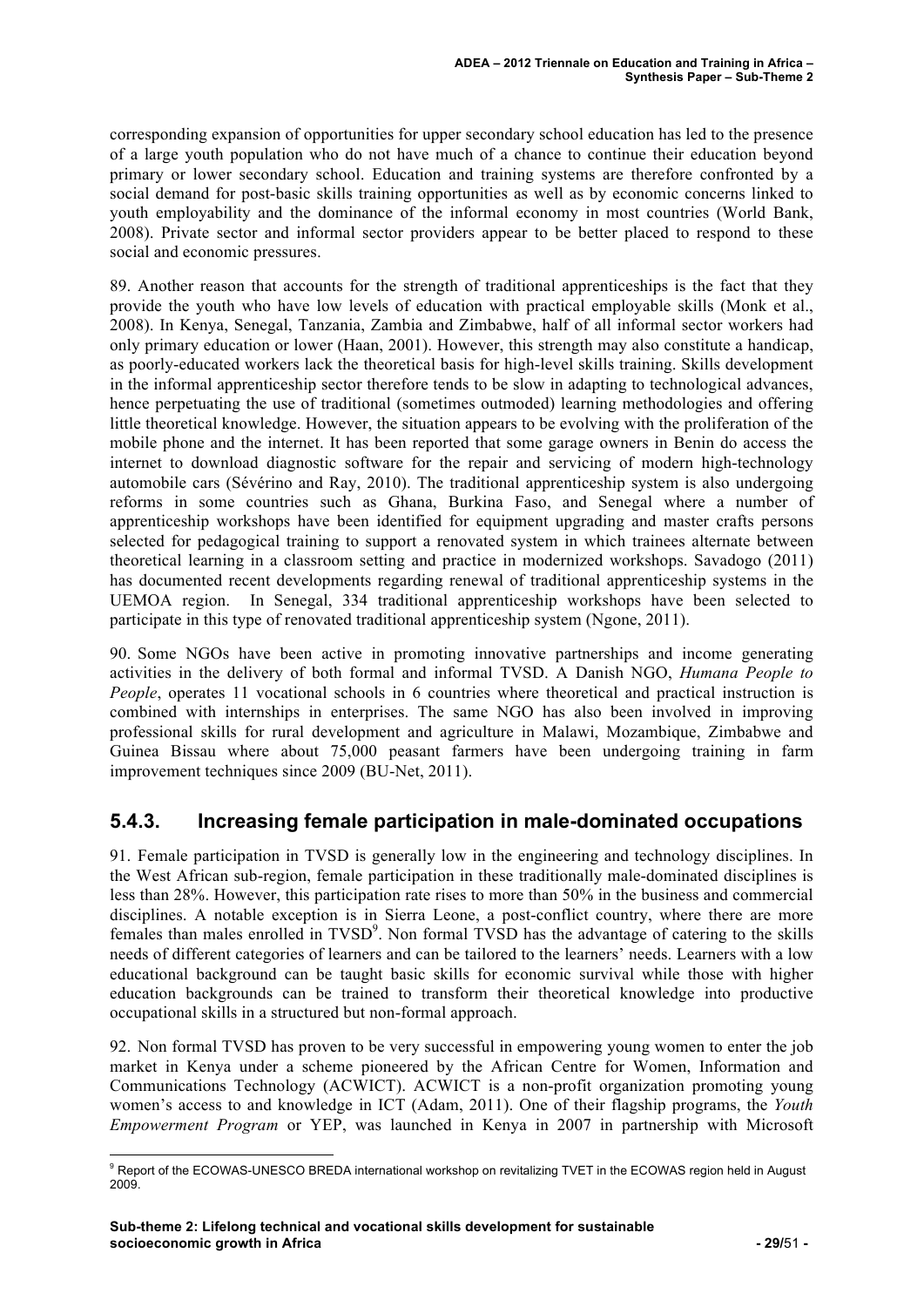Corporation and the International Youth Foundation. The objective of the training program was to improve the employability of women by equipping them with ICT skills, life skills, and entrepreneurship skills (Box 5). The program also provides learners with enterprise development services as well as post-training job placement support services to facilitate their transition or insertion into the world of work. These services are offered by ACWICT through collaboration with a network of employers and include one-on-one career counseling of program participants; sharing of information about job opportunities and vacancies by email and SMS to graduates of the program; making recommendations on graduates to employers; helping with the preparation of business plans and submitting the plans to micro-finance institutions for possible funding; and advising on incubation of new businesses.

### **Box 5: The ACWICT Youth Empowerment Program in Kenya**

The YEP program was designed to accommodate 1200 women participants, however only 1105 completed the training. Participants were surveyed before starting the training, at the end of the program, and about six months after completion of the program. Regarding the learner profiles, 75% had completed secondary school, 20% were graduates of higher education institutions. Only 5% had not completed primary school. The training program consisted of 40 hours of life skills (mainly creative thinking, decision-making, work ethics, problem-solving skills, and teamwork); 60 hours of ICT training (incorporating PC fundamentals, MS Word, Spreadsheets, internet); and 50 hours of entrepreneurship training (comprising communication skills, record keeping, and identification of business opportunities). The evaluation of the program revealed that 52% of the 1105 women trained (as against the program objective of 70%) had successfully been placed in a paid job or were in self employment, voluntary service or internship.

The program was donor-funded with a grant of USD 74,0The unit cost of training was therefore about USD 67. However, participants paid only a token commitment fee.

*Source*: GIZ/Adam, 2011

93. Despite the success of the YEP program, a major drawback of this type of donor-driven programs is their non sustainability. When donor funds dry up, the programs die out. Furthermore, some donorfunded projects are often limited in time and are not always aligned with the country's skills development priorities or socioeconomic realities. Donor-funded programs that are built into a country's human resource development agenda are more likely to continue well beyond the program expiry date, which is not the case with many NGO-driven skills training initiatives.

### **5.4.4. Targeted interventions in post-conflict countries**

94. Skills development in post conflict countries or contexts is particularly challenging. The TVET environment in post-conflict zones is often characterized by damaged or destroyed academic infrastructure, poor learning facilities, low capacity and high demand for skills training, inadequate and poorly qualified teachers, and a dearth of data and statistics on the TVET sector. Women and girls are hardest hit by the breakdown of the social and economic order and the erosion of family values and solidarity in such situations. In war and conflict situations, women and girls often become victims of rape, sexual abuse and forced pregnancies or simply just drop out of school. A program to address the employment needs of child-mothers, victims of sexual abuse and societal stigmatization, was recently launched in Congo Brazzaville as a partnership between an NGO, Fondation Congo Assistance (FCA), and the ministry of technical and vocational education (Dzondhault and Banoukouta, 2011).

95. The "House-School" (Maison-Ecole) program, initiated by FCA, is designed to assure the employability and economic livelihoods of out-of-school child mothers by equipping them with vocational and family life skills. The house-school concept is based on a combination of theoretical and practical apprenticeship training in a family setting without uprooting the child-mother from her local environment. Under the training partnership agreement, the NGO provides the academic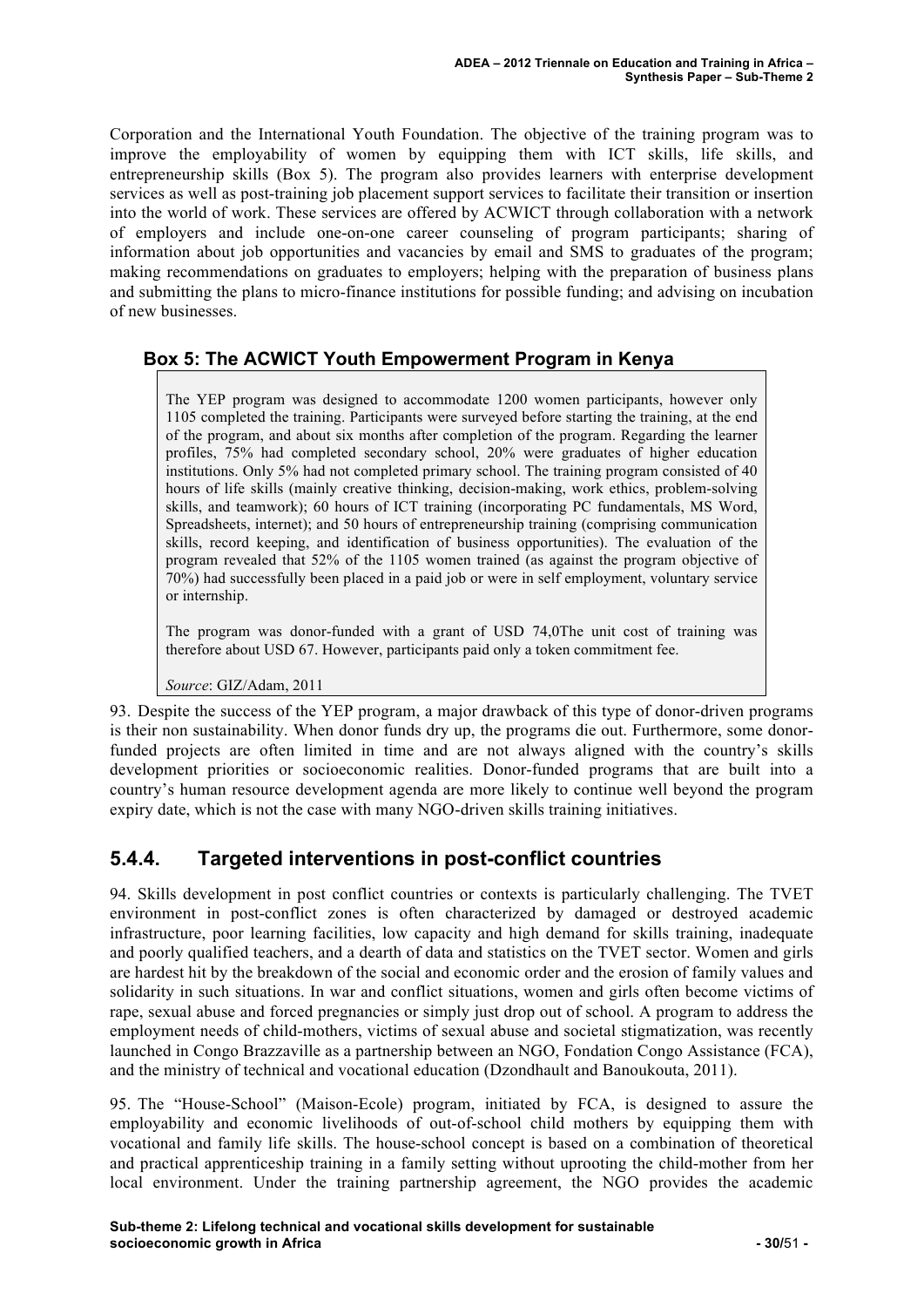infrastructure and training equipment while the ministry offers its technical expertise in the selection and training of trainers, most of whom are master crafts persons. The local community helps to identify potential beneficiaries of the training program. Participants who are young women and childmothers between the ages of  $15 - 20$  years with at least a lower secondary school qualification are selected from among the most marginalized groups. The major disciplines taught are in the areas of tailoring and dressmaking, cosmetology, catering and hotel management. The course structure consists of 6 months of theory interspersed with industrial visits to production workshops, followed by 3 months of internship in an enterprise, and 12 months of mentorship. Successful trainees are awarded a certificate of proficiency.

96. The overall outcome of the program, however, does not appear to measure up to expectation. Of the 137 beneficiaries of the program over a 2-year period, only 61 representing 44.5% of the participants have successfully transited into employment of any kind. 10.2% of the participants dropped out and did not complete the program. The challenges faced by the program included inadequate funding and poor budgeting, pedagogically inexperienced instructors and master crafts persons, inadequate equipment and training facilities, and non fulfillment of a promised provision of tool kits to successful trainees. In a few cases, master crafts persons abandoned the program for nonpayment of their allowances resulting in the closure of the training centers. In some cases, interference by local politicians in the operations of the house-schools, including the forced admission of unqualified candidates, impacted negatively on their performance. These challenges notwithstanding, the lessons learnt are expected to help redesign the operational framework of the schools, address the implementation bottlenecks, and generally improve upon the system delivery and efficiency.

97. The approach adopted by the Pan-African NGO, Forum for African Women Educationalists (FAWE) to address similar employability concerns of girls in post-conflict contexts is different from the "house-school" experience in Congo Brazzaville. The FAWE program of economic empowerment of girls in the post-conflict countries of Burundi, Liberia, and Sierra Leone through TVET was funded under a FAWE-DANIDA partnership (FAWE 2011). Unlike most skills training programs that target women and girls, the FAWE intervention was designed to facilitate the training of girls in traditionally male-dominated courses, such as auto mechanics, welding, masonry, plumbing, electricity and electronics, general building, and general agriculture. Incidentally it is in such occupational areas that technical skills are most required for rebuilding and rehabilitating the economic and physical infrastructures of post-conflict countries. This program represents a unique departure from the majority of donor-funded skills acquisition schemes for females. The girls were enrolled in courses that are economically viable in post-conflict contexts but for which girls are traditionally excluded.

98. The program objectives required FAWE to work closely with the country focal point designated by the ministry of education and to partner TVET institutions in the program country to deliver training, to develop the capacity of staff in the TVET institutions and train them in gender-responsive pedagogy, and to link graduates to job opportunities. Although a full impact evaluation of the program is yet to be conducted, it is apparent that economic empowerment of girls through the acquisition of employable skills cannot stop with training alone; it is equally important to put in place job placement support services to facilitate the transition of learners from training to the world of work. Job placement is a key issue in TVET delivery, and in this particular program the beneficiaries have expressed the wish for FAWE to establish FAWE production and service workshops where the graduates may be temporarily engaged to work as part of a post-training support scheme.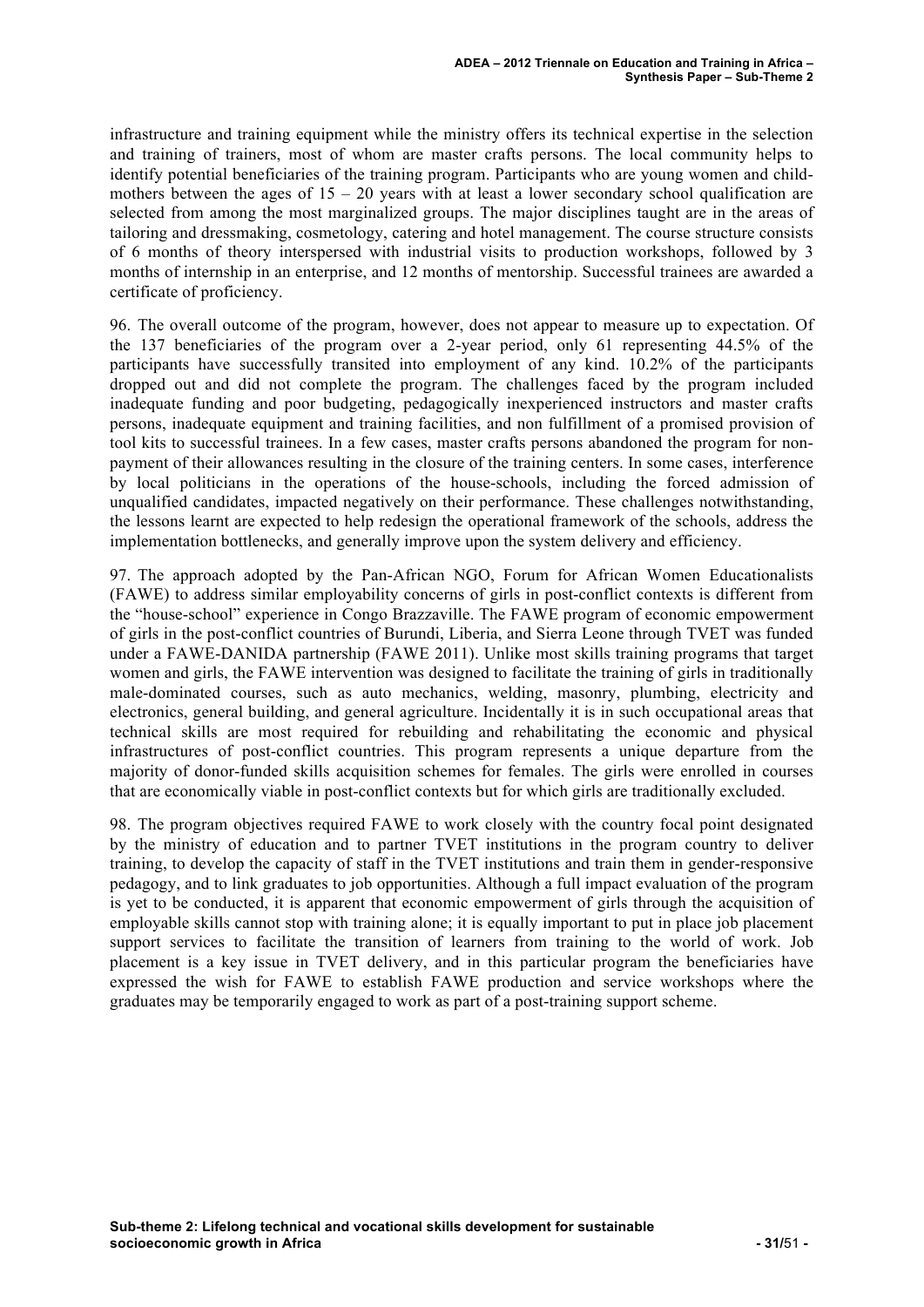#### **Box 6: Pre-requisites for TVSD interventions in post-conflict countries**

To maximize the impact of TVSD interventions in post-conflict situations, the Commonwealth Association of Polytechnics in Africa (CAPA) at an international conference in Sierra Leone (May 2007), made the following recommendations:

- (i) TVET in post-conflict countries should be seen as giving hope, confidence and economic empowerment to the youth and vulnerable of society, in particular, females, ex-combatants and survivors of war and conflict;
- (ii) Scholarship schemes should be instituted for survivors of war and conflict to enable them acquire knowledge and skills for sustainable livelihoods and further education;
- (iii) TVET providers should emphasize short duration, job-specific and ready-to-use skills necessary for infrastructure and economic development;
- (iv) Training should be delivered close to the domicile of the learners at community skills-training centres or through the use of mobile training workshops or vans, where possible;
- (v) Training programmes should include peace education, basic literacy and numeracy, and family life skills;
- (vi) Post-training support services, including micro-financing and mentoring, should be provided to successful trainees to facilitate their insertion into the world of work.

*Source*: (FAWE, 2011)

# **5.5. Effective mechanisms to ensure relevance of training and employability**

99. An often-repeated criticism of formal TVET institutions in Sub-Saharan Africa is that they deliver skills of limited relevance to contemporary economic and social needs, and at high cost, often marginalizing the poor and the informal sector. There are no systematic evaluation, graduate tracer systems, and effective two-way linkages between industry and TVET. In many cases, there is a dearth of local textbooks and an over-reliance on imported foreign textbooks which are too expensive and often not suitable for the curricula. Students therefore rely mostly on simple handouts or verbal lectures. Teachers, on the other hand, rely on inadequate or outdated resources to work with. According to UNESCO, technical and vocational education in the formal sector is often driven by inappropriate curricula, which is detached from employers' real needs (UNESCO, 2010). Training relevance impacts directly on the employment prospects of TVET graduates. When graduates are not equipped with the skills in demand by the labor market, it takes them much longer to find a job. This may be one reason the average duration of unemployment for first-time job seekers in many African countries is measured in years rather than months. In Ethiopia, Malawi, Mozambique and Zambia, young graduates face about five years of inactivity before finding work (Garcia and Fares, 2008). The widespread phenomenon of youth unemployment is often linked to the fact that many young people and school leavers simply don't have the relevant skills for productive employment.

### **5.5.1. Identification of labor market needs and skills gaps**

100. The acquisition of technical and vocational skills must lead to gainful employment. For this to happen, it is important that training is geared towards the needs of the labor market. One way of doing this is to create a mechanism for identifying and predicting the skills gaps and shortages at the workplace by following the dynamics of the labor market. What are the human resource requirements for the different sectors of the economy? In order to engineer a TVET delivery system that is flexible and responsive to the skills needs of the employment sector, the establishment of a labor market observatory or Labor Market Information System (LMIS) is considered a priority.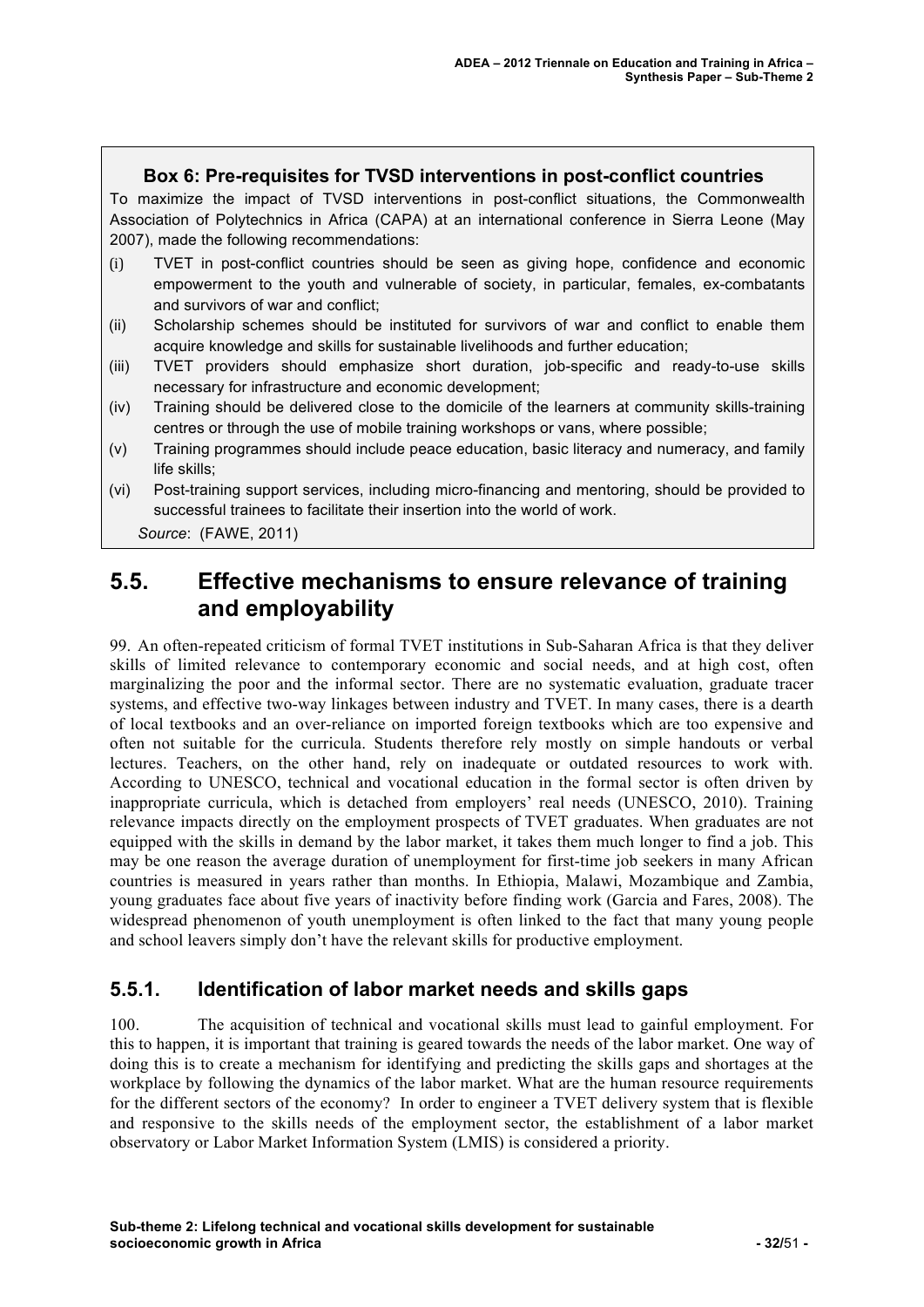101. The function of a Labor Market Information System is to collect, process and make projections from information available from employment ministries and agencies, population census and household surveys, tracer studies that track the employment destinations of graduates, labor market related reports produced by economic think-tanks and feedback from employers. Such evidence-based information can then be used by training institutions for the revision of their curricula or for the design of new training programs and courses that match the skills in demand by the economy and thus enhance the employability of their trainees. The employed and unemployed can also use LMIS information to determine the specific type of education and training program they wish to pursue or for upgrading their skills or re-skilling. An effective and efficient LMIS can also therefore promote lifelong learning.

102. In an era of globalization and internationalization of production systems where employment prospects and employee skills requirements are rapidly changing, a functional LMIS becomes an indispensable tool in the context of skills development, productive employment and sustainable livelihoods. Globalization, new technologies and new production systems are creating the demand for new skills and it is important for skills training providers to take cognizance of the risks associated with outdated curricula and training packages.

103. Although a country's labor and socio-economic environment will determine the complexity of its LMIS, the experience of The Gambia in establishing a national LMIS to help determine the skills needs in the country's economy is worth a careful study (Lisk, 2011). In the case of The Gambia, it is recommended that the development of a national LMIS should involve a wide range of stakeholders, including producers and users of labor, national training authorities, higher education institutions and other training providers, NGOs, job-seekers as well as regional and international labor-related organizations and agencies such as ILO and UNDP.

104. What are the practical and operational issues involved in collecting and analyzing labor market indicators which are the driving elements of a national LMIS? The Gambian case study provides useful policy guidelines and practical recommendations (Lisk, 2011). According to the ILO and AFRISTAT (Economic and Statistics Observatory of Sub-Saharan Africa), the key indicators of the labor market in a country should include: labor force participation rate, employment to population ratio, employment by sector, unemployment rate, employment in the informal economy, educational attainment and literacy rate, manufacturing wage indices, occupational wage indices, and incidence of poverty. The African Union Commission (AUC) is also in the process of developing a common minimum list of LMIS indicators for African countries (Lisk, 2011).

105. The Mali case study on the designing of a skills development program is also based on the identification of sectors in the economy where human resources are needed (Box 7).

#### **Box 7: Growth sectors identified in Mali**

The contributions to the elaboration of PRODEFPE with the support of professional bodies and public technical services have resulted in the identification of training fields and high potential trades (47 occupational areas and 147 promising trades) for 14 economic development sectors and cross-sectoral fields and related occupations.

- 1. The Transportation sector includes two fields: Transport and Logistics; Mechanics
- 2. The Public Works sector includes two fields: Roads Maintenance and Works Management.
- 3. The Building Construction sector includes the following: Masonry, Carpentry, Tiling, Painting and **Electricity**
- 4. The Water sector includes two fields : Plumbing and water management and supply
- 5. The Environmental sector comprises two fields: Sanitation and Security
- 6. The Energy sector is made up of one field: Alternative and renewable energy
- 7. The Hospitality sector includes the following: Accommodation, Cooking, and Catering
- 8. The Tourism sector consists of one field: Tour Operators
- 9. The Industrial sector consists of one field: Industrial Machines Operators
- 10. The Mining sector includes two fields: Quarrying and Mineral Extraction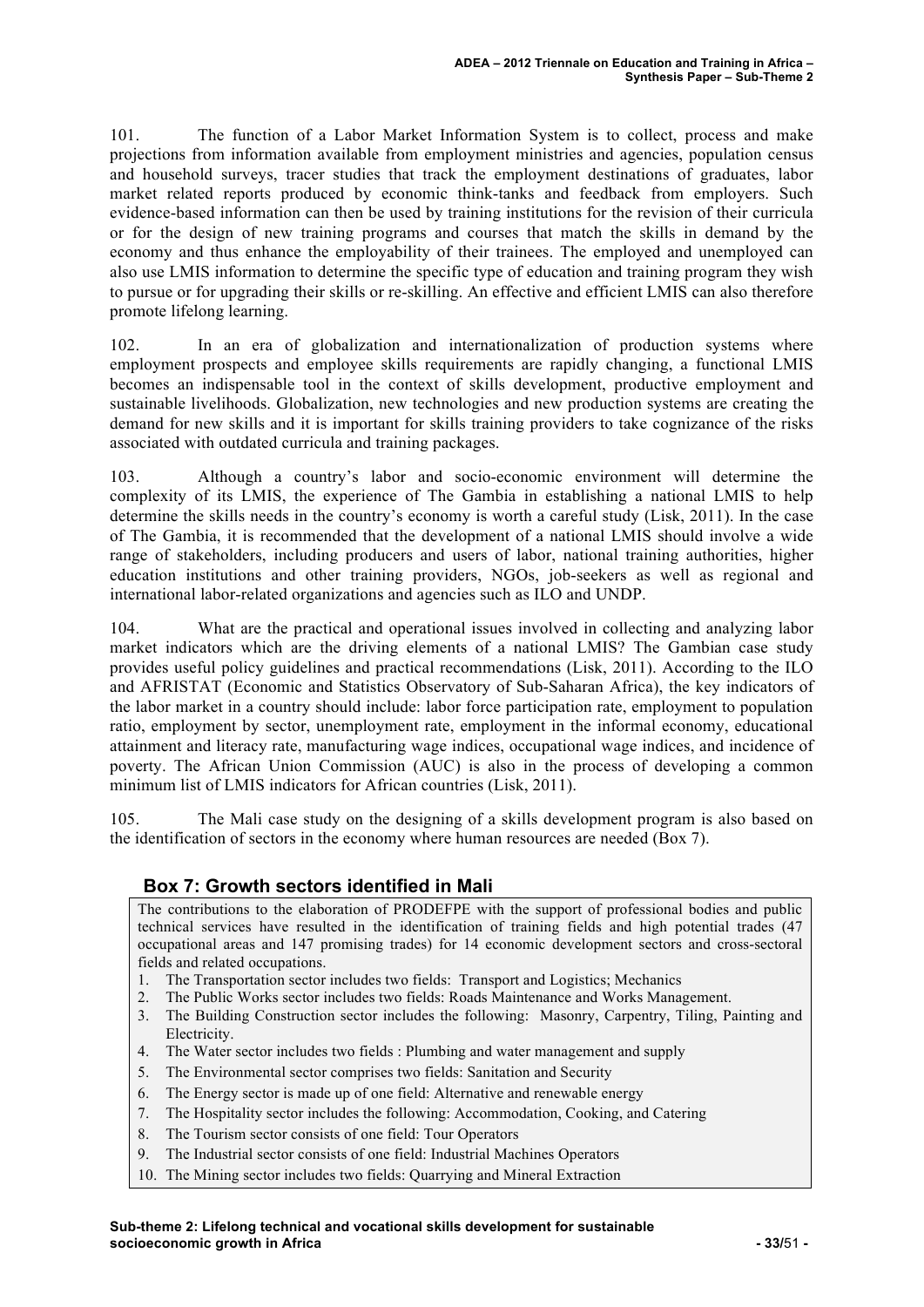- 11. The Craft sector consists of 15 training fields
- 12. The Agricultural sector includes two fields: Cereals production and horticulture
- 13. The Animal husbandry sector : Livestock and meat, Poultry, Animal feeding, Leather and skins processing, Dairy production, Apiculture, Fish farming and aquaculture
- 14. The Water, Forestry, Fisheries sector is made of one training field linked to 3 "production" trades Source: Traore, 2011

106. The Decennial Program for the Development of Vocational Training and Employment (PRODEFPE in French) is not the result of a complex mechanism such as a LMIS. However, it has the merit of giving an indication of the skills gaps to be filled over a period of time. It was designed through a consultative process with public-private partners backed by studies on employment needs and skills development issues in the country. In terms of training needs, 14 trades and 147 occupations have been identified together with an estimated number of people to be trained (Box 7).

### **5.5.2. Formulation of a human resource development strategy**

107. Mauritius, on the other hand, has drawn up a comprehensive human resource development plan as a response strategy to the skills shortages and needs of the growth and emerging sectors of the economy (Sukon et al. 2011). The plan indicates areas where skills mismatch exists; areas of scarcity in various sectors of the economy; sectors likely to generate employment opportunities; promising occupational areas, and required educational skills categories. The plan also makes projections of supply and demand of labor and in this way helps, among other things, to:

- ! plan educational programs and estimate what expansions in enrollment must be provided for in order to meet the future needs of all types of workers
- ! evaluate the feasibility of launching new skills training programs
- ! guide individuals in their career path.

108. In essence, the Mauritian human resource development plan provides a basis for training and educational planning, guidance and counseling, as well as helping to alert government and other stakeholders to emerging skills and manpower challenges.

### **5.5.3. Community college concept and opportunities for lifelong learning**

109. In order to enhance the relevance of its training programs and the employability of its graduates, African TVET institutions can learn from the community college concept of North America. In particular, the approach of the community colleges in Canada to skills development which is based on the principle of "anybody can learn" is a model well adapted to not only providing entrylevel job skills for new learners but also for up-skilling, re-skilling and multi-skilling of workers in a lifelong learning context (Assignon and Roy, 2011). Furthermore, the articulation of the community colleges with universities ensures that learners can develop their skills to the highest level possible.

110. At the Community College of New Brunswick (CCNB) in particular, the strong implication of industry, employers and the community in the design and delivery of the courses and programs of study coupled with diversified course offerings (more than 90 courses are offered annually), staff applied research activities and involvement in the development agenda of the community, as well as collaboration on international projects have contributed to enhancing the employability of their graduates. In reality, 90% of the graduates of CCNB find employment within a period of 6 months after graduation (Assignon and Roy, 2011). Remarkably, 25% of the students who graduated from the college in 2006 created their own enterprises.

111. The introduction of any new program at the college is always the result of a collective effort of relevant stakeholders including experts in the proposed area of professional activity, teachers, curriculum developers, and the various academic boards. Normally the demand to mount a new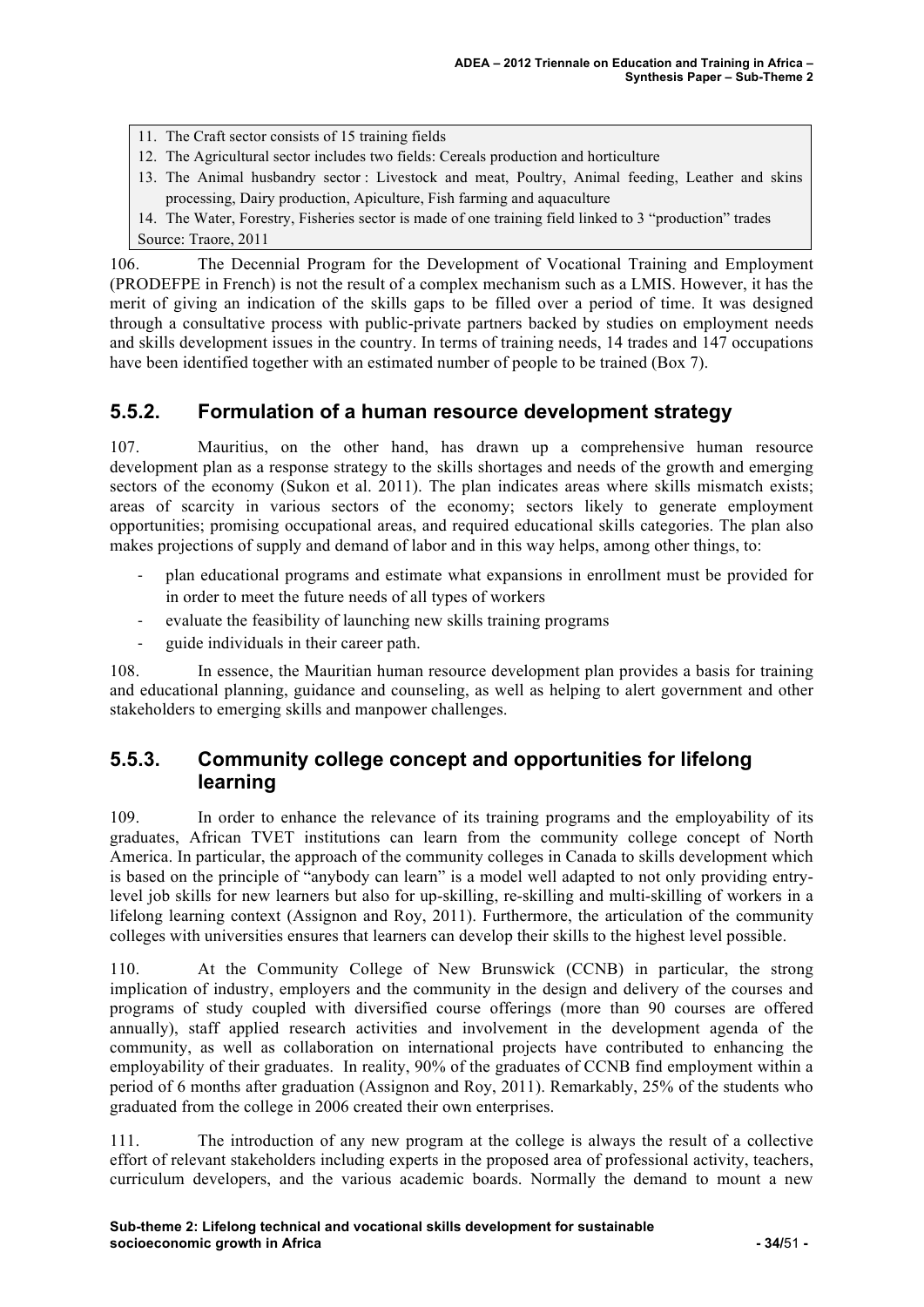program must come from the local community or industry or be based on a scan of the job market environment. Assessment of learner achievement is carried out on a continuous basis, is outcomebased and involves teachers as well as personnel from industry (Assignon and Roy, 2011). The case for the adaptation of the community college concept to the African situation is strongly supported by the fact that this system of technical and vocational education has successfully taken root in similar developing economies such as Vietnam and the Philippines. Also, the historically rural contexts in which some of the community colleges developed in parts of North America are similar to the prevailing socioeconomic environment of many African countries today.

### **5.5.4. Improving TVSD in the agricultural sector**

112. The issue of relevant skills development for youth employability can also be addressed by focusing on the job opportunities in agriculture. The agricultural sector provides employment for more than 65% of the population in many African countries, a figure that represents about 500 million people, mainly rural dwellers (Beaujeu et al. 2011). Yet the sector is underserved by the various education and training systems. The agricultural sector has remained under-developed and dominated by peasant farmers using outmoded or inefficient farming systems and practices. However, the Songhai Centers in Benin (and now also outside Benin) have succeeded in introducing innovative technologies that blend traditional and modern practices in agricultural production and merchandizing that have won international acclaim and recognition $10$ .

113. A Songhai establishment is for training, for production, research and development of sustainable agricultural practices. Songhai centers, since 1985, have been empowering young men and women with technical and entrepreneurial skills for gainful employment in the agricultural production and food processing sectors (Hountondji, 2011). The major fields of training include animal production, crop production, fish production, food processing, appropriate technology, renewable energy, and marketing services.

114. The main objective of Songhai is to train young agricultural entrepreneurs. The age profile of the learners is in the range of  $18 - 35$  years. The curriculum is organized in two phases, a first phase of  $6 - 18$  months (depending on the area of specialization) followed by 12 months of practice and a mini project. Training does not stop with the acquisition of the requisite skills of agricultural production. The graduates are also supported through loans and credits offered by Songhai to set up their own farms. In addition, there is a network of Songhai farmers for information sharing and mutual support. However, the scaling up of the Songhai approach remains a challenge.

115. The case study contribution of the Democratic Republic of Conga (Yamba Yamba, 2011) and the contributions from the FAR Network (Besson et al. , 2011) provide an insight into the new initiatives and challenges faced by this important sector. In Morocco, after the adoption of a new plan to renovate the sector (*Plan Vert*), new training strategies have been formulated involving the participation of agricultural professional bodies such as the "national association of cattle breeders" and the development of new training methodologies such as the use of ICT for distance learning. The Democratic Republic of Congo (Yamba Yamba, 2011) has introduced the competency-based training (CBT) approach in the design and implementation of training programs in the agricultural sector. The documentation of the first batch of trainees however reveals problems in the implementation of CBT, such as the unavailability of land for practice in some cases because of the location of some of the training institutions and the school calendar which is not aligned with the agricultural (rainy) season.

116. The need to include the agricultural sector in the TVSD reforms of countries has already been stated. In this regard, after tracing the historical development of training in the agricultural sector, the FAR Network goes one step further to advocate for the need to cater for the specificities of the target population, young people and adults and mainly rural dwellers with learning and training requirements different from the other sectors of the economy. Furthermore, since the knowledge and

<sup>&</sup>lt;sup>10</sup> See www.songhai.org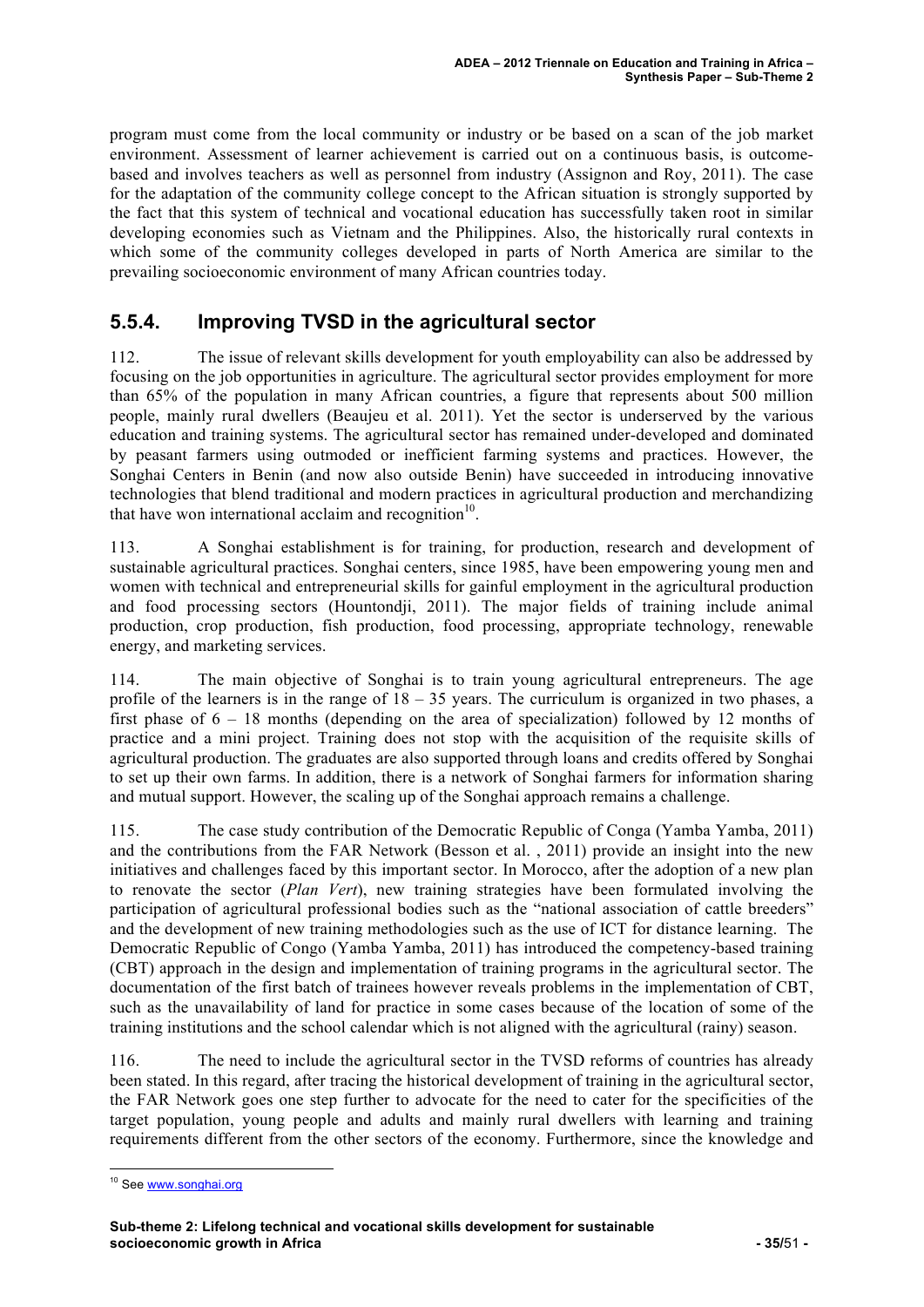skills required for the sector are complex, the training methods have to take into consideration this complexity. It is also important to set up different management structures for initial and continuing training with increased participation from professional bodies, as in the case of Tunisia (Halleb, 2011).

117. Finally, since employment opportunities in the formal economy have not kept pace with the growing labor force, it is argued that entrepreneurship education coupled with a favorable economic environment for enterprise creation offers the best prospect for job creation and selfemployment. There is also evidence that successful transition from training to work requires the development of broad skills, with an emphasis on problem-solving and "learning to learn" alongside more specialized or technical skills (UNESCO, 2010)

### **5.5.5. Easing the transition into the world of work**

118. To ease the transition into the world of work, some countries have instituted a range of measures targeting new graduates, job-seekers and candidates willing to become self-employed. These measures range from providing access to information on jobs availability to business start-up credit facilities. Yao Gnabeli et al. (2011) in a transnational study conducted in West Africa have provided an inventory of these support mechanisms in Benin, Senegal, Mali, Mauritania, Niger and Cote d'Ivoire. Their findings reveal that, in most countries, job placement agencies tend to specialize in providing only one or two services in a "sectoral" or "piecemeal" approach. Cote d'Ivoire and Senegal are however experimenting with an "integrated" approach involving advice on jobs and training opportunities, procedures for starting or doing business, and micro-finance interventions. The concept can be compared to a "one-stop facility" providing several complementary services. Such an integrated one-stop facility is "La Plate-Forme de Services" in Cote d'Ivoire. Although the implementation is still in its infancy, the facility holds a lot of promise as it involves strong coordination and collaboration among the different economic sector agencies and players. The two main features of this innovation are: multi-stakeholder partnerships and local specificities. The Plate-Forme de Services in Cote d'Ivoire is not a government agency although it benefits from government support. It is essentially a private organization that operates within the local community on the basis of a strong financial and technical partnership with the community. Its main mandate is to facilitate the access of young people to gainful employment through a process that integrates training into the local community development and business environment (Yao Gnabeli et al. 2011).

119. Recognizing that the challenge of transiting from training to employment is multidimensional, the PFS program is based on aligning training opportunities to community development plans and job openings within the socio-economic fabric of the community. As reported by Yao Gnabeli et al. (2011), between 2005 and 2008, out of the 11,000 young people who registered for the program, 6,000 were oriented and trained in different occupational and trade areas with more than 2,000 of the trainees successfully integrating the local economic development and business environment of the community.

# **5.6. Integrated and flexible assessment and certification mechanisms**

120. A holistic and inclusive TVSD requires an assessment and certification system that can validate and certify competencies and qualifications acquired from different learning environments, whether formal, non formal or informal. National Qualifications Frameworks, or ngfs, have been shown to be an effective tool for harmonizing learning achievements, validating experiential learning, and generally promoting lifelong learning. Lifelong learning has a beneficial effect on skills development since the skills of the workforce can be continually upgraded through a life-long learning approach. This also means that learners who have had limited access to training in the past can have a second chance to build on their skills and competencies. At the sub-regional level, a coherent system of mutual recognition of competencies can promote the portability of skills qualifications across national frontiers and contribute to regional integration in Africa.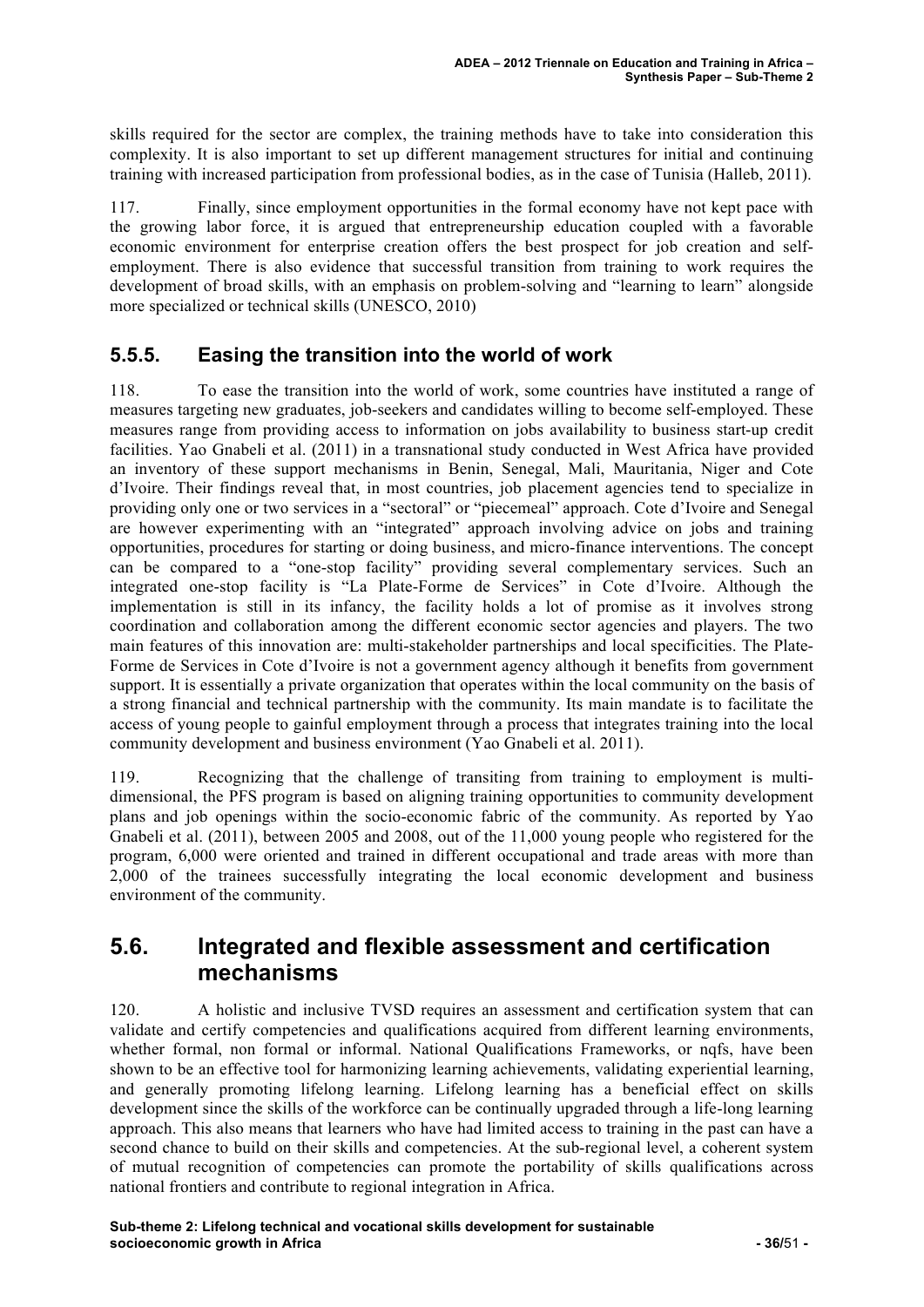121. It is therefore not surprising that the development of a qualifications framework is high on the education and training reform agenda of many African countries. While some countries are already at an advanced stage of implementation, others are only just beginning the process (Keevy and Samuels, 2008). In this regard, South Africa and Mauritius are the pacesetters while Ghana, Mozambique, Nigeria, Senegal, Tanzania and The Gambia (to name only a few) are at various stages of implementation. Globally, more than 130 countries are currently exploring or developing nqfs (ILO, 2011).

### **5.6.1. Development of national qualification frameworks**

122. A qualifications framework, especially as it relates to TVSD, is regarded principally as a tool to improve the quality of training, enhance accessibility, promote the validation of skills acquired from diverse learning environments, as well as up-skilling, re-skilling and multi-skilling of workers, facilitate the recognition and comparability of national and regional qualifications, and generally encourage lifelong learning and sustainable labor-market driven skills development. On the other hand, globalization and the internationalization of labor markets are not unrelated to the interest and attention that some international agencies such as the ILO, OECD, GIZ and the World Bank are devoting to reaching a global understanding of the benefits and challenges of nqfs. The OECD provides a comprehensive definition of a qualifications framework which includes the size, shape and scope dimensions of nqfs:

> *A qualifications framework is an instrument for the development and classification of qualifications according to a set of criteria for levels of learning achieved. This set of criteria may be implicit in the qualifications descriptors themselves, or made explicit in the form of a set of level descriptors. The scope of frameworks may take in all learning achievement and pathways or may be confined to a particular sector, for example initial education, adult education and training or an occupational area. Some frameworks have a tighter structure than others; some may have a legal basis whereas others represent a consensus of social partners. All qualifications frameworks, however, establish a basis for improving the quality, accessibility, linkages and public or labor market recognition of qualifications within a country or internationally (OECD, 2009)*

123. In Africa, the development of nqfs has been influenced by the colonial history of the different countries. According to Keevy et al. (2011), due to the differences in language and education and training system traditions, the development of nqfs in Africa has been influenced by and polarized between the Anglo-Saxon and French traditions. Keevy et al. (2011) advise against a wholesale adoption or development of nqfs based on colonial systems. Instead, they recommend a strategy based on *policy learning* rather than *policy borrowing* as a more sustainable option in the development of nqfs. Heitman/GIZ (2011) emphasizes that no two nqfs are equal and that each country faces its own particular challenges and operates from its own historic, socioeconomic and political context. The policy learning approach to the development and implementation of nqfs has been explicated by Chakroun (2010). Chakroun emphasizes the role of three key contributors to ngf development: the involvement of a wide range of social partners and other stakeholders; learning from best practices from around the world without compromising the coherence and integrity of national systems and ownership of the process; and the leverage of technical assistance to support national expertise.

124. Practically, three approaches to the development of a qualifications framework have been identified from the literature. The first is to start with a sectoral framework such as a TVET qualification framework or a higher education qualification framework which then fits into a broader nqf. The second approach is to start with a broad-based nqf followed by sector-specific frameworks while the third option is to develop a fully integrated ngf from scratch. Given the complexity of developing nqfs, many countries in Africa seem to prefer the sectoral approach, beginning with the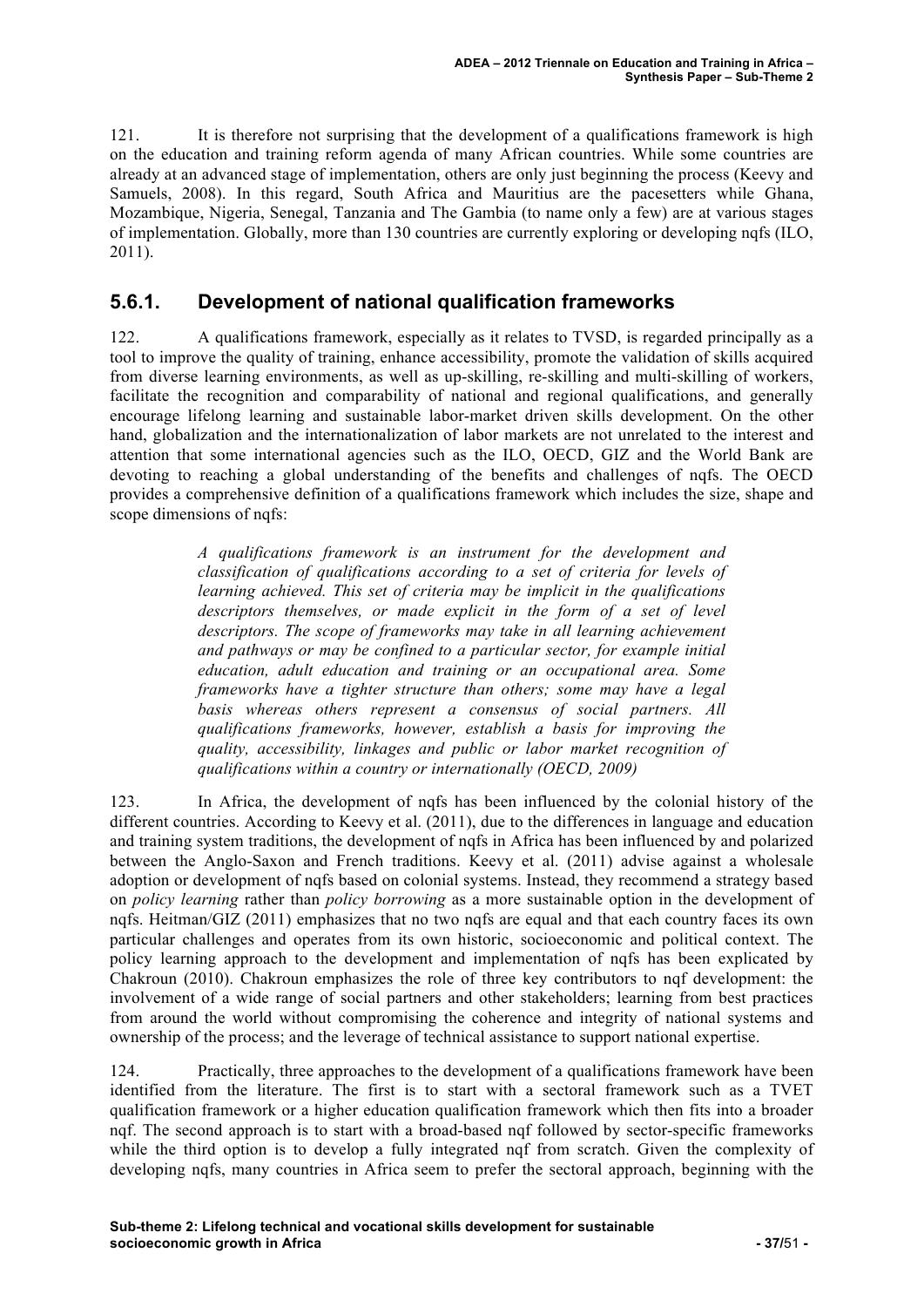development of a TVET sector framework. This is the case of countries such as The Gambia, Ghana, Nigeria and Senegal. However the question remains as to whether sector-specific options will not further widen the divide between academic and vocational education. On the other hand, some critics of earlier versions of a comprehensive nqf in South Africa have argued that "the fundamental epistemologies between education and training seem to be too great to be reconciled within a single ngf" (Heyns and Needham, 2002). In spite of the promise and opportunities that ngfs hold for lifelong skills development and harmonization of learning achievements from diverse training environments, it is worth remembering that the construction of a qualifications framework is a long and arduous process (Heitman/GIZ 2011). Studies are also on-going to evaluate the real value and impact of nqfs in some countries (Allais, 2010).

125. Regarding the development of regional qualifications frameworks (RQFs) on the continent, the SADC-RQF is at the most advanced stage of implementation, although not without its challenges. The key challenge is the diversity of the education and training systems of the SADC member countries and the varying levels of economic and industrial development (Keevy et al. 2011; Heitman/GIZ, 2011).

126. Amidst all the progress and challenges associated with the introduction of nqfs in Africa, one fundamental question remains: are nqfs capable of promoting and recognizing informal and non formal skills inherent in and within the context of African traditional and indigenous learning and knowledge systems? This dilemma of the African situation is accentuated by the need for African nqf systems to be relevant to the African reality and at the same time compatible with those of the rest of the world, if Africans must integrate and benefit from the global learning environment (Higgs and Keevy, 2009; Heitman, 2011).

# **5.6.2. Recognition of prior learning (RPL)**

127. Recognition of prior learning (RPL) is increasingly becoming a key component of the skills development policy discourse in many countries. RPL is seen as a tool for re-training and upgrading of the skills of the workforce as well as for re-orienting workers back into the world of education and training in a sustainable and lifelong learning context. RPL seeks to recognize learning that is acquired outside mainstream education and training systems, either on the job or non formally from other learning situations, in order to facilitate entry into or progression within national education and training systems and the labor market. Although RPL is also differently referred to as Accreditation of Prior Learning (APL) in the United States or Prior Learning Assessment (PLA) in Canada or Accreditation of Prior and Experiential Learning (APEL) in the United Kingdom, the common characteristics inherent in these terminologies is the recognition of previous experience, skills, knowledge as well as informal and non formal learning.

128. In this regard, the experience of Mauritius in developing and implementing an RPL system is worth sharing (Allgoo et al. 2011). The Mauritius Qualifications Authority (MQA), which is the agency responsible for qualifications in the TVET sector, has developed detailed guidelines and processes for implementing RPL. The Mauritius RPL process is schematized in Figure 2. In the Mauritian model, non- formally acquired skills and experience of the applicant are matched against a set of learning outcomes or descriptors pertaining to a particular level in the qualification framework. RPL, being a form of assessment and validation of learning, can therefore be seen as an integral part of nqf implementation.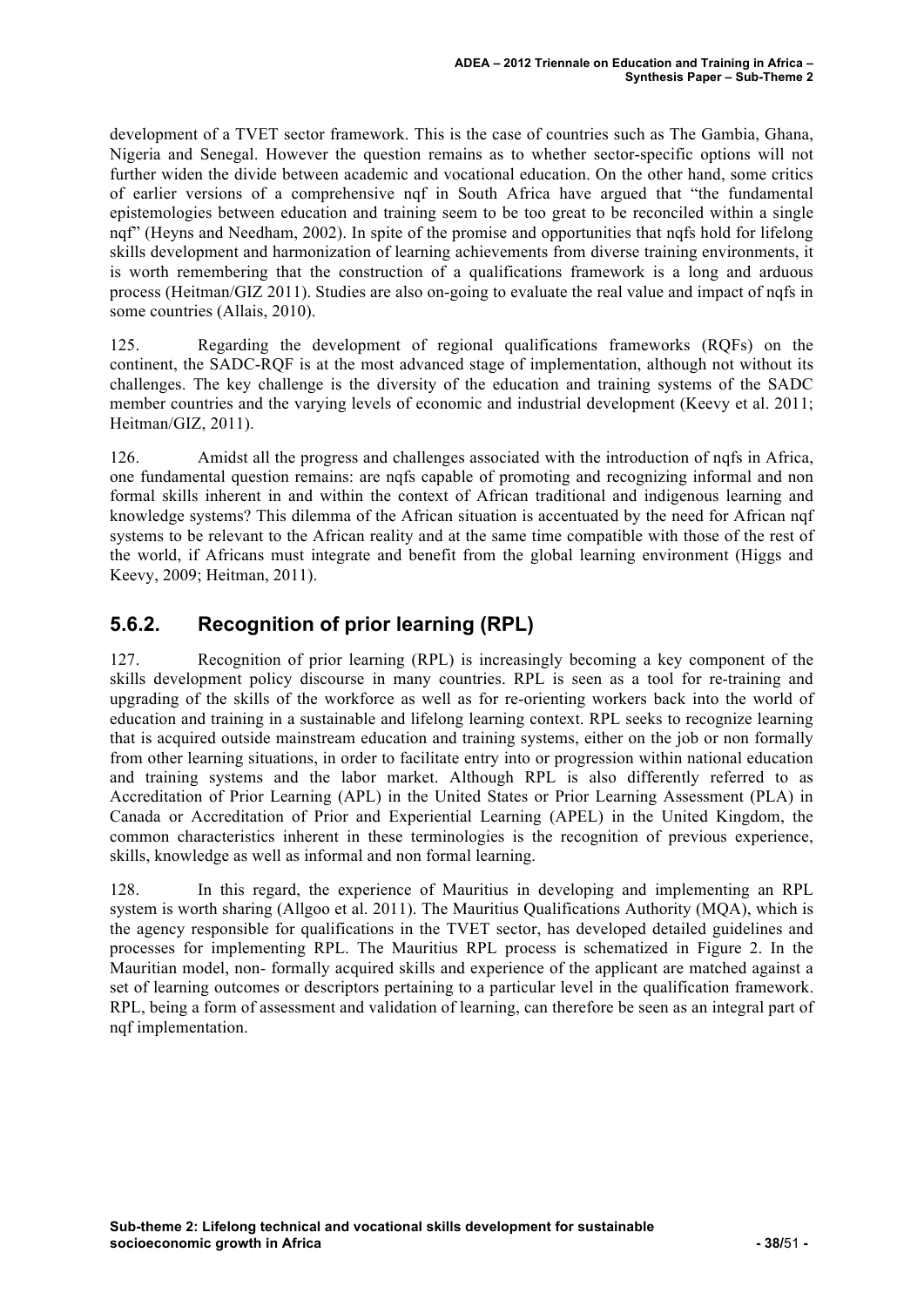

#### **Figure 2: The Mauritian RPL Process**

# **5.7. Sustainable and innovative financing mechanisms**

129. TVSD is costly. As has already been stated, the budget allocation to skills training does not match the political discourse on the importance of skills development in socio-economic growth. In sub-Saharan Africa, technical and vocational education is on the average four times more expensive than general secondary education (Atchoarena and Delluc, 2001), and in some cases up to fourteen times (Johanson and Adams, 2004). Obviously, state funding alone is inadequate. Furthermore, the issue of finding sustainable mechanisms for financing skills development in Africa has become even more acute as many countries have embarked on reforms targeting not only the formal system but also the informal and non formal systems. It is noted that the creation of national training funds in many countries, often based on payroll levies, has provided additional funds to the sector. However, the question remains as to their effectiveness and whether enough funds can be generated through payroll levies, since many countries have a narrow tax base.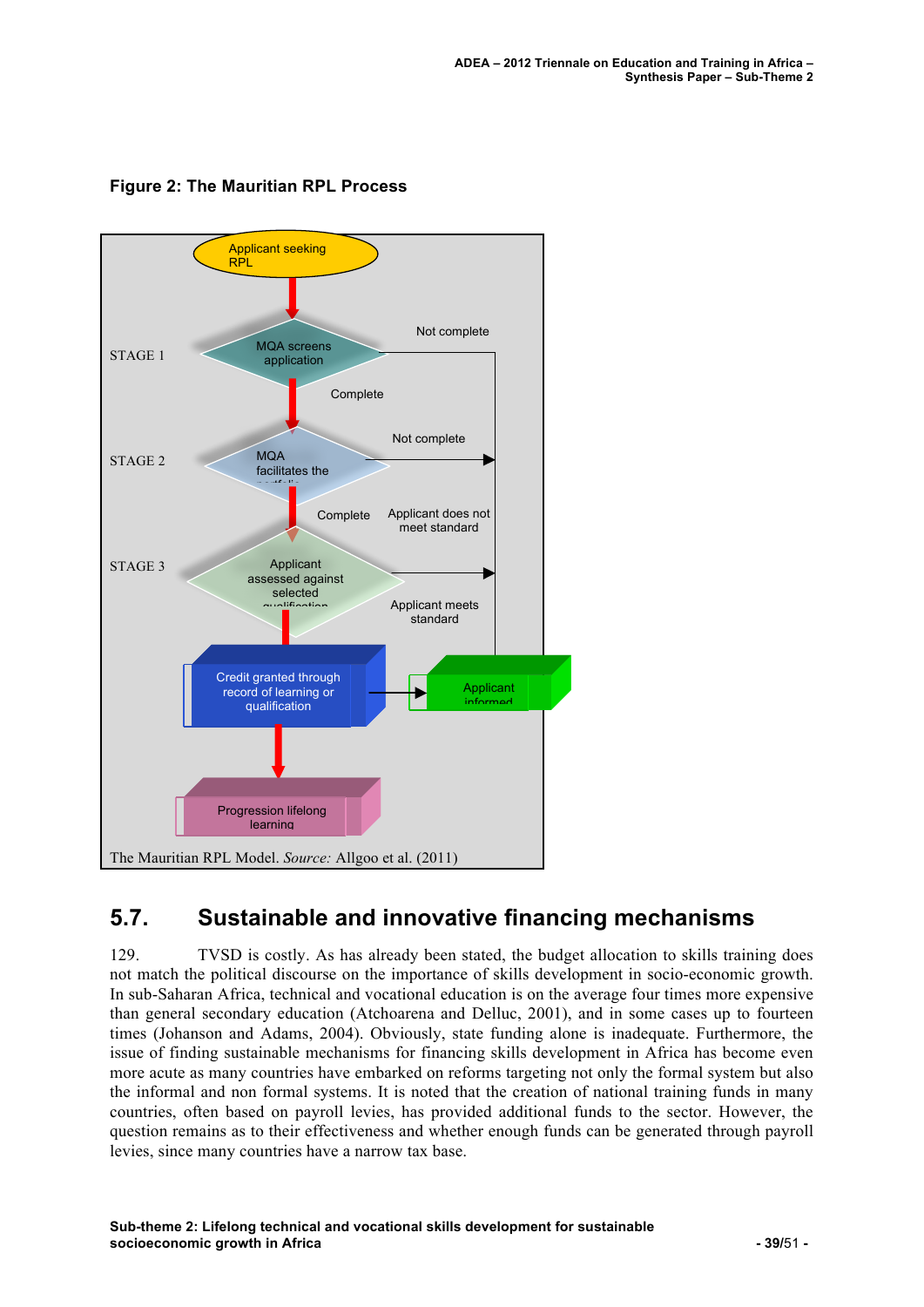## **5.7.1. Innovative financing mechanisms**

130. Regarding innovative financing mechanisms, the case of Tunisia involving partnerships with professional bodies and the private sector in the management of training institutions is a promising experience (Halleb, 2011). In the Tunisian example, the training centre is responsible for generating additional funds through income generating activities such as providing services and selling its products to the local community. In this kind of joint management, even the salaries of the personnel are borne by the training center.

131. The GIZ transnational case-study (GIZ/Adam, 2011) describes the situation of costs and financing in the informal sector and outlines some alternative sources to public and external donor funding. A number of measures have been introduced by training providers to cover some of the costs: low training (tuition) fees or annual subscriptions; advisory services to the community; and selling of the products of the training center. Some NGOs have tried to reduce costs by hiring local instead of expatriate facilitators who very often are former participants on earlier programs as well as using local materials as inputs for practical training. However, it has been observed that trainees may be willing to pay higher participation fees once it has been demonstrated that the training program can lead to greater employability and individual livelihoods.

## **5.7.2. Cost evaluation of training programs**

132. In drawing the budget for a training program or evaluating the viability of new training initiatives, it is important to be able to estimate the costs involved (Walther and Filipiak 2007; UNESCO/BREDA/Pole de Dakar, 2011). Such an exercise is not easy, either for policy-makers or training authorities. There are however some promising initiatives in this regard. In particular, UNESCO/BREDA/Pole de Dakar in partnership with Senegal has developed a simulation model for costing technical and vocational skills development, and more precisely the costs associated with renovated apprenticeship programs. The new model consists of three parts: 1) The enrolments matrix, consisting of actual enrolment figures and estimates from potential pathways in the formal, non-formal and informal TVSD systems; 2) an estimation of unit costs; and 3) an estimate of the total cost of training. Using this model, it is possible to determine personnel salaries and estimate non-recurrent expenses.

133. The Senegal case study on cost simulation documents not only how it can be done in a step-by-step approach but also the formulas to use. However, the process suffers from difficulties associated with accessing reliable data from training institutions, local authorities and government agencies as there are many ministries and departments involved in training provision in the country.

# **5.8. Dynamic regional cooperation**

134. Over the past five years or so, the revitalization of TVET within the context of regional cooperation and dynamics has engaged the attention of the African Union (AU), the Regional Economic Communities (RECs), and several UN agencies including UNESCO and UNDP. These regional initiatives are driven by a common understanding and acknowledgement of technical and vocational skills acquisition as a key requirement for tackling the problem of youth unemployment on the continent. The Economic Community of West African States (ECOWAS), the Francophone West African Monetary Union (UEMOA), the Southern Africa Development Community (SADC), and ADEA have been particularly active in driving the TVSD agenda.

135. In August 2009, UNESCO/BREDA in collaboration with ECOWAS organized a regional workshop on revitalizing TVET in ECOWAS member countries. The workshop, which was held in Abuja-Nigeria, brought together the major stakeholders in TVET from all the fifteen ECOWAS member countries, including TVET researchers, experts, policy planners and practitioners, education ministry officials, training providers, top-level government representatives, the private sector and civil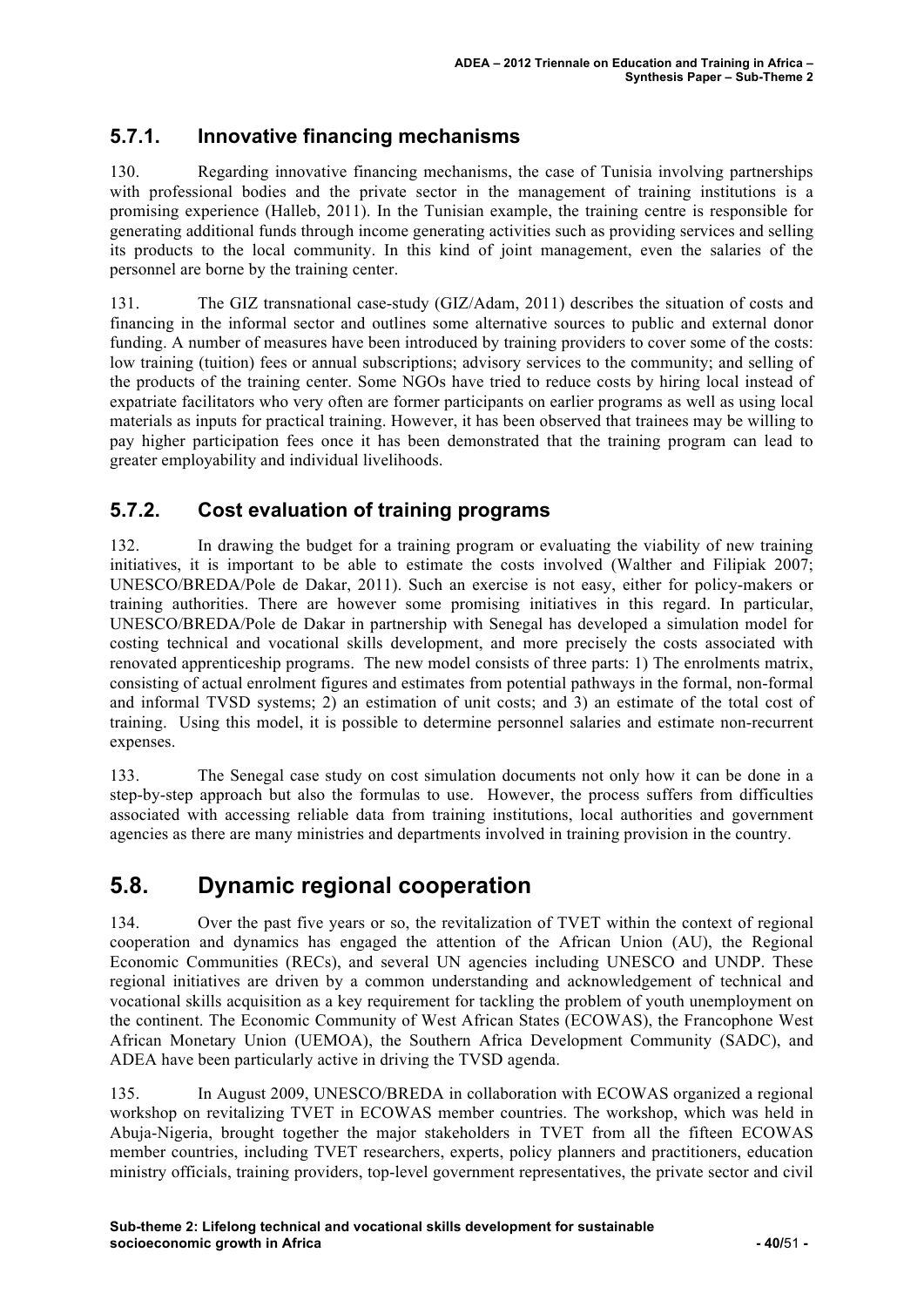society, and representatives from a number of international agencies and technical and financial partners. Recognizing the need to move from problem identification and policy formulation to active implementation of best practices, the Abuja Workshop recommended the creation of an *Inter Agency Task Team* (IATT) to coordinate the activities of the technical and financial partners that are involved in supporting national TVET policy development and the delivery of technical and vocational skills acquisition activities. The initial composition of the IATT included the AU, UNDP, UNESCO, ECOWAS, AfDB, ILO, and UNEVOC.

136. One of the most significant developments in TVET delivery in West Africa in recent years is the partnership between UNESCO and Nigeria in the area of curriculum development under the UNESCO-Nigeria TVE (technical and vocational education) Project (Kazaure and Muhammad, 2011). The project involved the revision, updating and localization of more than eighty (80) curricula, the development of learning, teaching and training materials (LTTM), as well as teacher training and staff development. In this regard, the IATT under the auspices of UNESCO-BREDA has been collaborating with the ECOWAS Secretariat to facilitate the sharing of the curricula and learning and teaching materials developed by Nigeria under the Nigeria-UNESCO TVE project with other ECOWAS member countries. The ECOWAS Commission has also devoted resources to TVET teacher training. In 2010, under the auspices of ECOWAS, 240 TVET personnel in 7 ECOWAS countries were trained on the use of ICT to develop and revise curricula and learning materials.

137. On the other hand, the largely Francophone UEMOA organization (but which also includes the non-Francophone countries of Cape Verde and Guinea Bissau) has constituted a platform for knowledge and experience sharing particularly in the area of financing of TVSD activities, modernization of traditional apprenticeship, and effective strategies for the placement of graduates of the TVSD system in gainful employment. The experience of Cote d'Ivoire regarding the successful insertion of trainees into different occupational fields under its innovative program known as *Plate-Forme de Services* (PFS) has been widely acknowledged in the UEMOA region.

138. Since 2008, SADC and UNESCO have been collaborating to leverage TVET in the SADC region not only to support economic development and the reduction of poverty but also as a vehicle for regional integration and the mobility of learners, trainers, and skilled workers across the SADC region (Maponga et al. 2011). The specific objectives of the SADC-UNESCO TVET program include the generation of baseline information of the status of TVET in all SADC member countries; the production of a cross-national analysis on the status of TVET; the construction of a monitoring tool for tracking and reporting on the progress of TVET over time; and the development of a regional strategy and action plan for revitalizing TVET in the 15 member countries of the SADC region. This regional experience, though advanced in its ambitions, is yet to attain its principal goal of creating a harmonized TVET space in the SADC region.

139. One of the key factors that hamper regional cooperation in TVET is the differences in language and education systems that are linked to the colonial histories of member countries of the regional economic communities. In the case of SADC, the diverse socio-economic contexts and different national conceptualizations of TVET also influence the TVET architecture in the SADC member countries. For example, while Zambia uses the term TEVET (Technical, Entrepreneurship and Vocational Education and Training), the terminology in use in Tanzania is Vocational Education and Training (VET). This diversity in conceptualization has its strengths and weaknesses: the different experiences can enrich national TVET systems and at the same time hinder the rapid development of harmonized TVET systems within a single regional qualifications framework.

140. The idea of inter-country cooperation and collaboration through a dynamic knowledge and experience sharing platform is behind the creation of inter country quality nodes (ICQNs) that have been championed by ADEA since the 2008 Biennale on Post-Primary Education and Training in Africa. The concept of ICQNs is not limited to TVSD. Indeed ADEA has been promoting ICQNs that are relevant to the sustainable development of Africa in such areas as literacy and peace education. The purpose of the ICQN on technical and vocational skills development (ICQN-TVSD) is to promote a holistic vision of TVSD within a regional framework of cooperation and harmonization in policy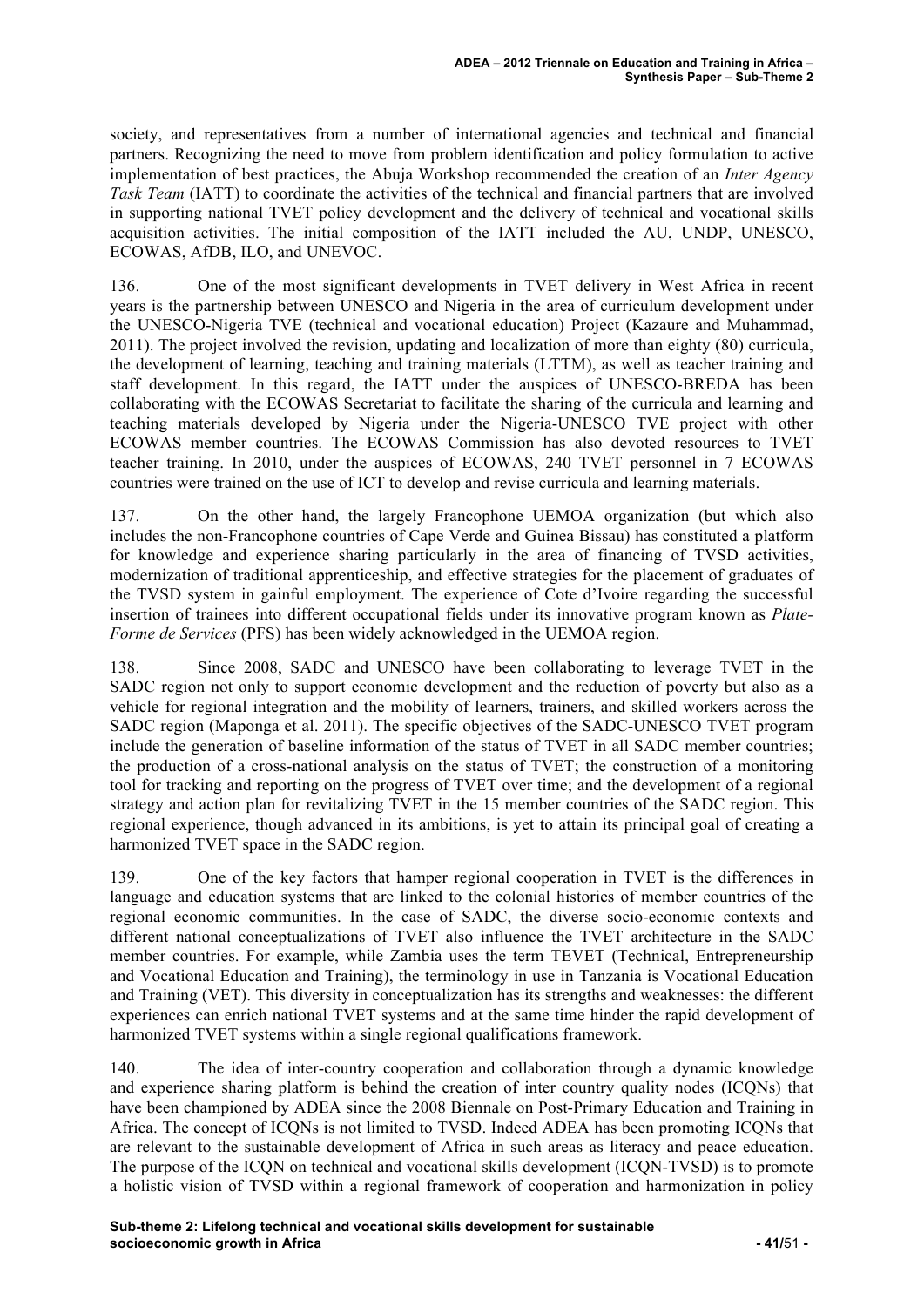formulation, training delivery, and policy learning with regard to systems and mechanisms for successfully linking TVSD to sustainable socio-economic development.

141. The ICQN on TVSD, which draws on earlier synergies established within UEMOA and ECOWAS, brings together more than 20 African countries. The two ICQN-TVSD conferences held in 2010 and 2011 in Abidjan have identified priorities and possible axes for inter country collaboration in the critical areas of TVSD system governance, effective training delivery, post-training job placement, innovative partnerships and sustainable financing mechanisms. In most of the ICQN-TVSD countries, informal learning and traditional apprenticeships play a dominant role in skills training. With 80 – 90% of all employment in these countries in the informal economy, the re-structuring and modernization of traditional apprenticeship is considered a priority. Best practices being promoted include competency based training and a dual system of apprenticeship training where learners alternate between basic theory lessons in a classroom setting and intensive practice in production workshops under the mentorship of trained master crafts persons. The ICQN platform also recommends that special attention be paid to the skills needs of girls and women, persons with disabilities, rural dwellers, agricultural and informal sector workers (Box 8).

#### **Box 8: Declaration of Ministers responsible for TVSD in ICQN-TVSD member countries**

At the end of their meeting held in Abidian from  $19 - 21$  September 2011, the Ministers responsible for TVSD of the ICQN-TVSD member countries, having taken note of the studies conducted by the technical experts of member states and the deliberations of the technical sessions, adopt for further consideration and implementation:

- the establishment of effective systems to facilitate the transition of the youth into the world of work; the establishment and development of pathways for dual systems of training and apprenticeship, both traditional and modern, to facilitate the acquisition of labor-market relevant skills;
- ! the development of training and apprenticeship systems for the rural and agricultural sectors to upgrade the production skills of farmers and farm workers;
- ! the continuous training for all those involved in the provision of vocational training, including master crafts persons;
- ! the design and implementation of training schemes to respond to skills needs in new and emerging areas of economic activity;
- ! the provision of high level skills training that responds to the needs of high value-addition production systems and economic competitiveness of enterprises, including small and medium enterprises;
- ! the greater involvement of stakeholders and other economic partners in the formulation, elaboration, implementation, management and assessment of skills development courses and systems;
- ! the promotion of public-private partnership-based management structures of training centers, either delegated or joint;
- ! the establishment of flexible frameworks that allow for the recognition and certification of prior learning, whether originating in formal or informal settings; and
- ! the provision of skills development pathways and systems that offer opportunities for lifelong learning and training for the whole population.

*Source*: Adapted from the Report of the ADEA ICQN-TVSD Conference held in Abidjan from 19 – 21 September 2011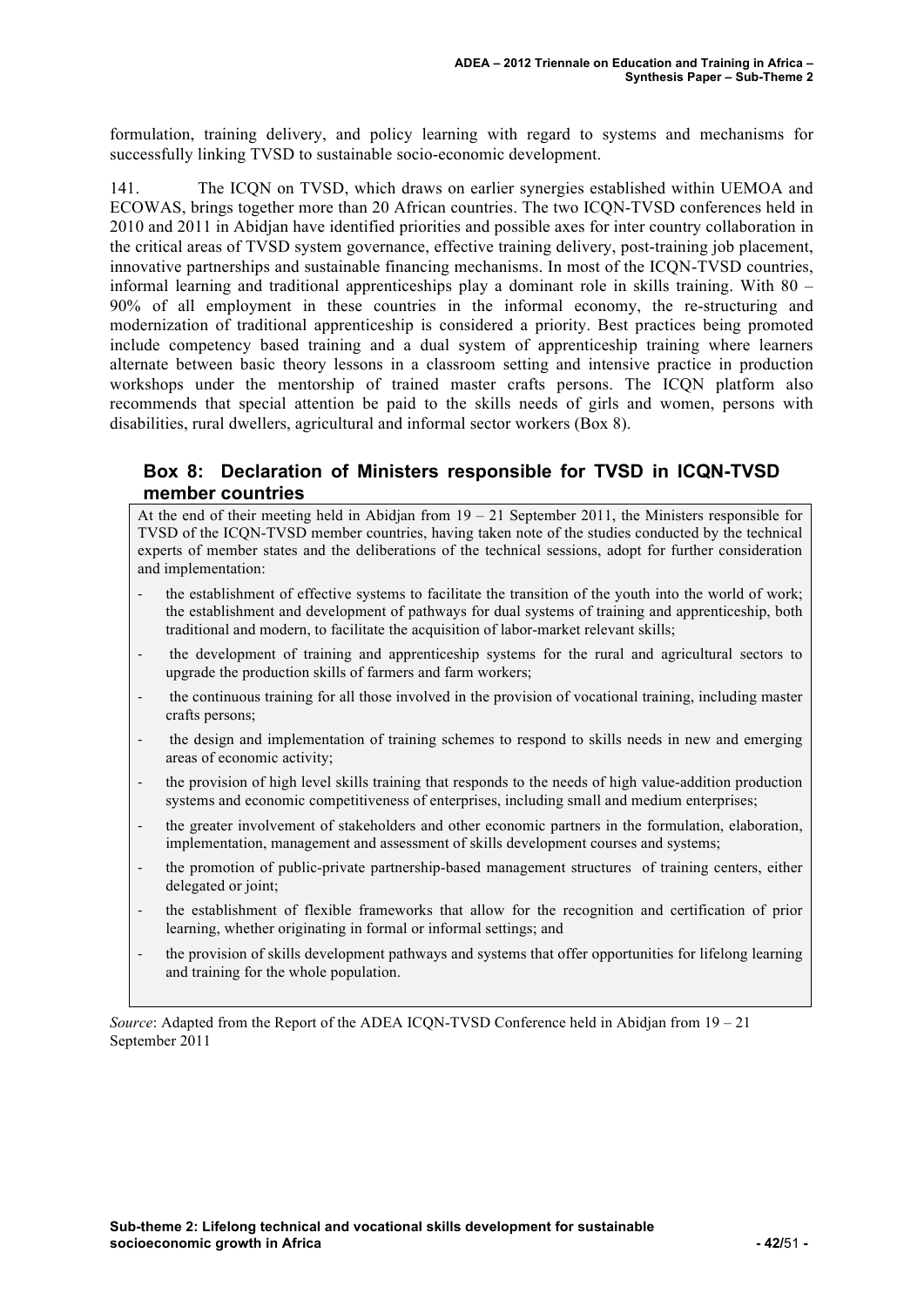# **6. CHAPTER 3. KEY CHALLENGES, OUTSTANDING ISSUES AND POLICY CHOICES**

142. It is worth restating that many innovative interventions are being implemented by African countries with the support of donor-agencies to promote skills development for socio-economic growth. Most of these initiatives are relatively recent. At the moment, very few of them have been evaluated as to their impact on individual livelihoods, productivity and economic growth. However, it is important for policy makers, government agencies and training providers to be aware of the key challenges, policy choices, and practical interventions that are more likely to promote a more robust and effective delivery of technical and vocational skills in Africa.

# **6.1. Promoting employability, employment and economic growth**

### **6.1.1. TVSD policy reforms must be rooted in national economic and human resource development strategies**

143. Many TVSD national policies include elaborate descriptions of the policy intentions, goals and outcomes. However in many instances, these goals exist only on paper, without any realistic goal-setting and pragmatic action plans and achievable targets. Policy reforms must assign specific national development functions to TVSD. Is the policy focus on providing skills for supporting exportled growth or private sector growth? Or is it essentially targeting youth and women economic empowerment for poverty reduction? Or is the thrust of the policy on diversifying the national stock of skills and the development of high level skills for participation in the global economy? Again, is the emphasis on skills to support rural development? Of course, a national TVSD policy can address all of these concerns and more. However, it is important to link TVSD policies to clear and realistic economic and national human resource development goals while implementation frameworks should include performance indicators and milestones, timeframes, cost estimates and funding sources as well as mechanisms for coordination, monitoring and evaluation.

144. National TVSD policies and strategies must be based not only on relevant international best practice but also firmly rooted in indigenous knowledge and learning systems that reflect local cultural practices and values, technological preferences, the challenges of globalization, and national development priorities.

#### **6.1.2. The availability of skills is not a sufficient condition for economic growth**

145. The primary objective of TVET is the acquisition of productive skills for employment. TVET prepares young people and adults for the world of work, raises employability, reduces unemployment and the incidence of poverty, and supports economic growth. However, the relationship between skills and economic growth is not linear. It has been argued that there may be other factors that contribute to increased productivity and economic growth far more than investment in skills (Otero and McCoshan, 2005). The availability of skills, even of the highest quality, does not constitute a sufficient condition for increased productivity. New technologies and more efficient production systems and machinery, as well as the rule of law and good governance, are equally important and may indeed play a more dominant role in boosting productivity, enterprise development and economic growth. However, the availability of a skilled and competent workforce is a necessary condition for driving the engine of growth for wealth creation. Investment in skills, as a strategy for stimulating economic growth, should therefore be accompanied by the modernization and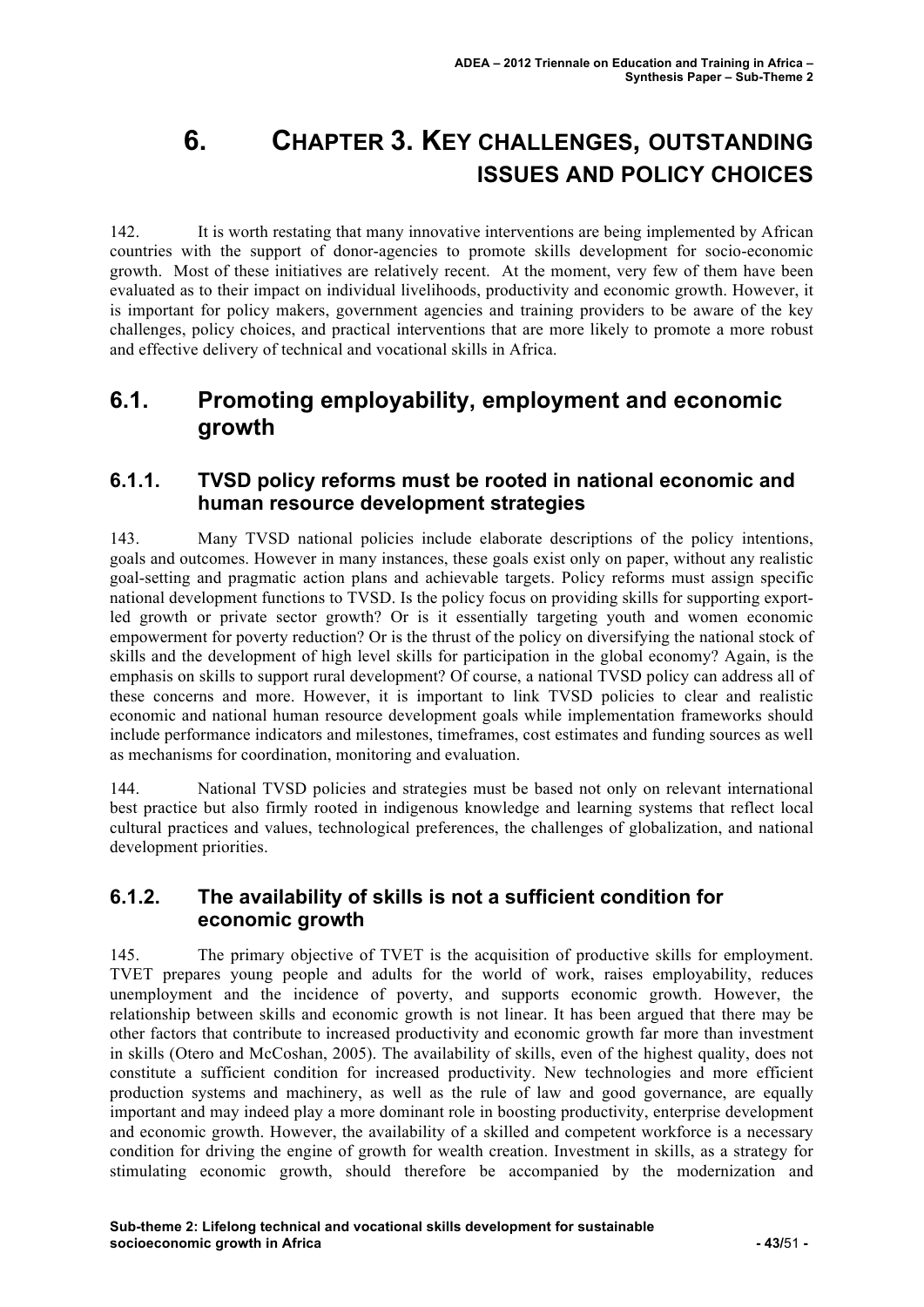improvement of production systems. Equally important is the continuous upgrading of employee skills.

### **6.1.3. The mere acquisition of skills by the youth does not lead to youth employment**

146. Just as investment in skills may not be enough to increase productivity, the mere acquisition of skills does not automatically lead to employment. Very often national TVSD policies and strategies fail to recognize that skills acquisition in itself does not create jobs or guarantee employment unless the training is matched to demand that is driven by the employment market, the national economy and community needs. Providing vocational training merely as a means of keeping unemployed youth off the streets without linking training to the growth and employment-generating sectors of the economy is a poor workforce development strategy that increases the frustration of job seekers who may have skills that are not in demand. It also undermines the credibility of vocational skills acquisition as an effective response to youth unemployment and poverty reduction. National TVSD policies should therefore be based on a sound analysis of the employment market (the skilled labor employers want) and the education and training market (the type of training being delivered) while paying attention to the phenomenon of occupational elasticity or the rapidly changing typology of occupations.

#### **6.1.4. Economic, trade and industrialization policies impact on employment prospects**

147. Government economic policies that support the manufacturing and productive sectors, including agriculture, or stimulate the creation and growth of enterprises can raise the demand for employable skills. As the productive sectors of the economy grow, new or additional job and skills training opportunities emerge and more people get employed. The market effects of globalization on the supply, demand, and prices of imported goods also impact on sustainable employment. In effect, the influx of cheaper imported products on the domestic market can impact negatively on the livelihoods and incomes of skilled workers engaged in the local production of similar goods which are priced out by the cheaper imports. On the other hand, weak economies can take advantage of globalization to support their skills development efforts by ensuring that the national workforce benefits from foreign investment activities in the local manufacturing and infrastructure development sectors through the process of technology transfer. In this regard, the network of Private Investors for Africa (PIA) and similar organizations can become strategic partners for employment creation on the continent.

#### **Box 9: Conditions for the creation of a vibrant economic environment**

For the private sector to play its full role as engine of growth in Africa and poverty reduction, African countries will need to create an enabling environment for a vibrant private sector in which micro, small, and medium size enterprises (MSMEs) and labor-intensive activities thrive alongside large firms in both traditional and new areas. This will require improving the legal and regulatory environment for doing business, increasing access to finance, improving corporate governance, strengthening human capital and skills development and fostering entrepreneurship. Further impetus to private sector-led growth could be expected from substantial improvements in both 'hard' and 'soft' infrastructure, and the expansion of markets through regional integration. *Source*: Africa in 50 years' time (AfDB, 2011)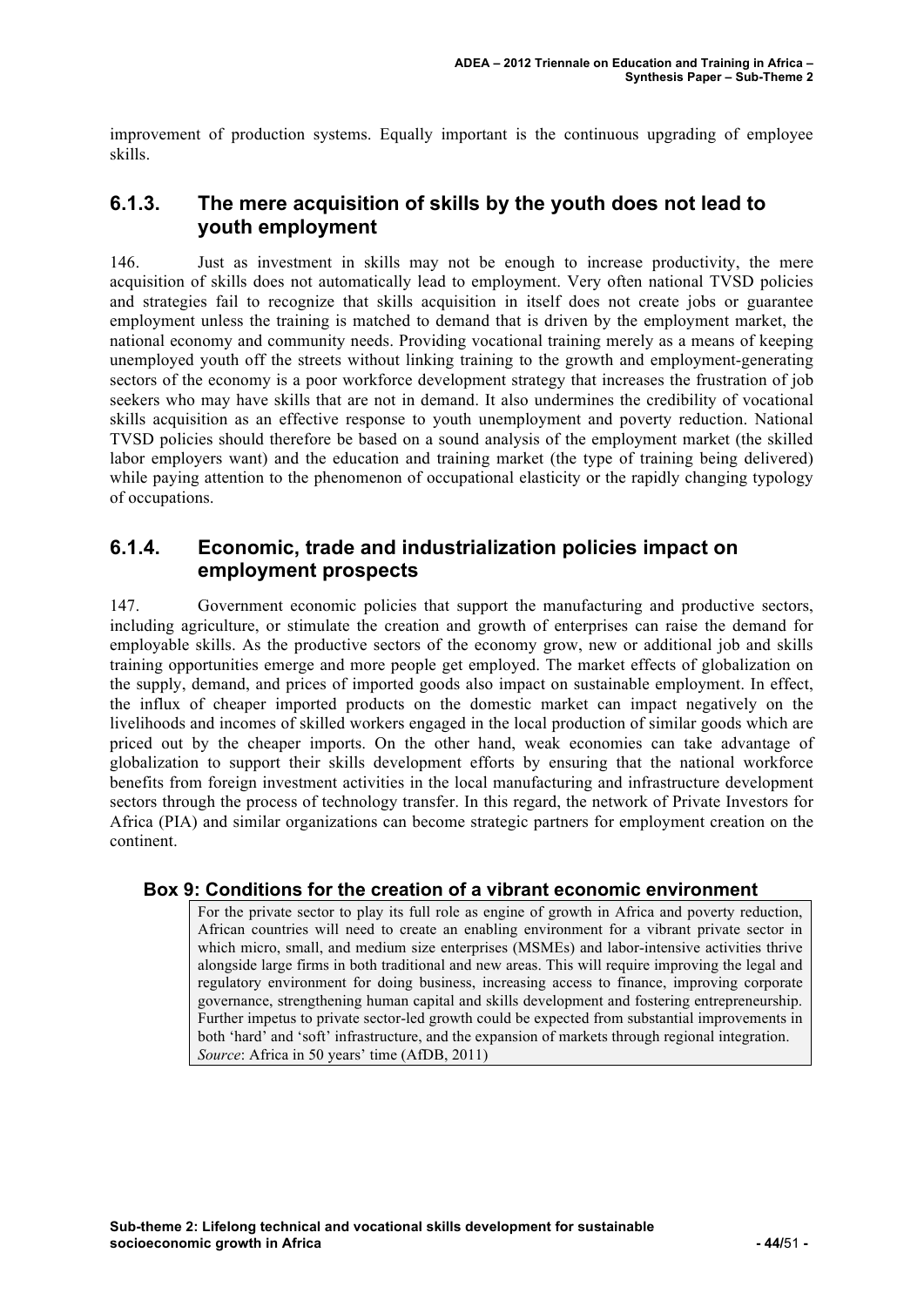### **6.1.5. Learning essential business skills awakens the entrepreneurial spirit in learners**

148. Training relevance should not be seen only from the perspective of acquisition of technical skills. The modern workplace environment demands that workers also demonstrate "soft skills" such as communication and team skills, problem-solving and critical thinking skills, as well as business development and entrepreneurial skills. Such work-based skills can enhance the employment and business creation prospects of TVSD graduates in both the formal and informal sectors. However, in order to facilitate the creation of enterprises and businesses by young people, governments need to do a lot more with regard to easing administrative procedures for starting businesses, providing an enabling environment for SMEs to thrive, and encouraging micro-finance interventions.

# **6.2. Modernizing the informal TVSD sector**

149. The case for modernizing and re-structuring the delivery of TVSD in the informal sector is justified by the dominant role that traditional apprenticeship and other forms of informal sector skills training plays in the provision of skills for the informal economy in most countries of Africa. The skills needs of out-of-school youth, early school leavers, and adults are best addressed by informal sector training providers. Formal sector training providers are often too rigid in their operations and training curricula, and are ill-equipped to respond to the peculiar training needs of these categories of learners in terms of flexibility in training delivery, teaching methodology, admission requirements, and language of instruction.

150. Revitalizing the informal sector provision of skills will involve concrete efforts at the national level to regularly update the skills of master crafts persons and improve upon their pedagogical skills; introduce reforms into master-trainee performance contracts and agreements, and facilitate the injection of new technologies into the traditional apprenticeship system.

151. The informal sector should be supported to complement the formal sector in producing a national workforce and TVSD delivery system that is not only responsive to the local employment market but also globally competitive. It is therefore important for TVET policy planners, curriculum developers, and training providers to have a good understanding of the changing demands of the labor market, the growth areas of the economy, the job skills that are or will be in demand, and the profile of the national workforce. In addition, information on enrollments and trainee numbers, training levels and disciplines, teacher/instructor qualifications and deployment, teaching and learning facilities, training equipment, and training methodologies is necessary for effective policy engineering, planning and implementation. However, if this type of information is available or relatively easy to generate for the formal TVET sector, more sophisticated data gathering techniques and technical expertise will be required for the informal sector. Research into the evolving nature and operations of the informal sector is necessary to support the revitalization of the sector.

# **6.3. Strengthening the provision of skills for the agricultural sector**

152. According to the McKinsey Global Institute (2011), Africa could experience a "green revolution" with the introduction of new technologies and skills into the agricultural sector. With 60% of the world's uncultivated arable land, agricultural development has great potential for growth in Africa. TVSD policies and strategies should therefore include a strong component on the provision of skills required for areas such as irrigation, farm mechanization, land preparation, food processing, livestock production, marketing, and bio-fuels. In this regard, there is need for review of rigid land tenure systems that hamper easy access to land.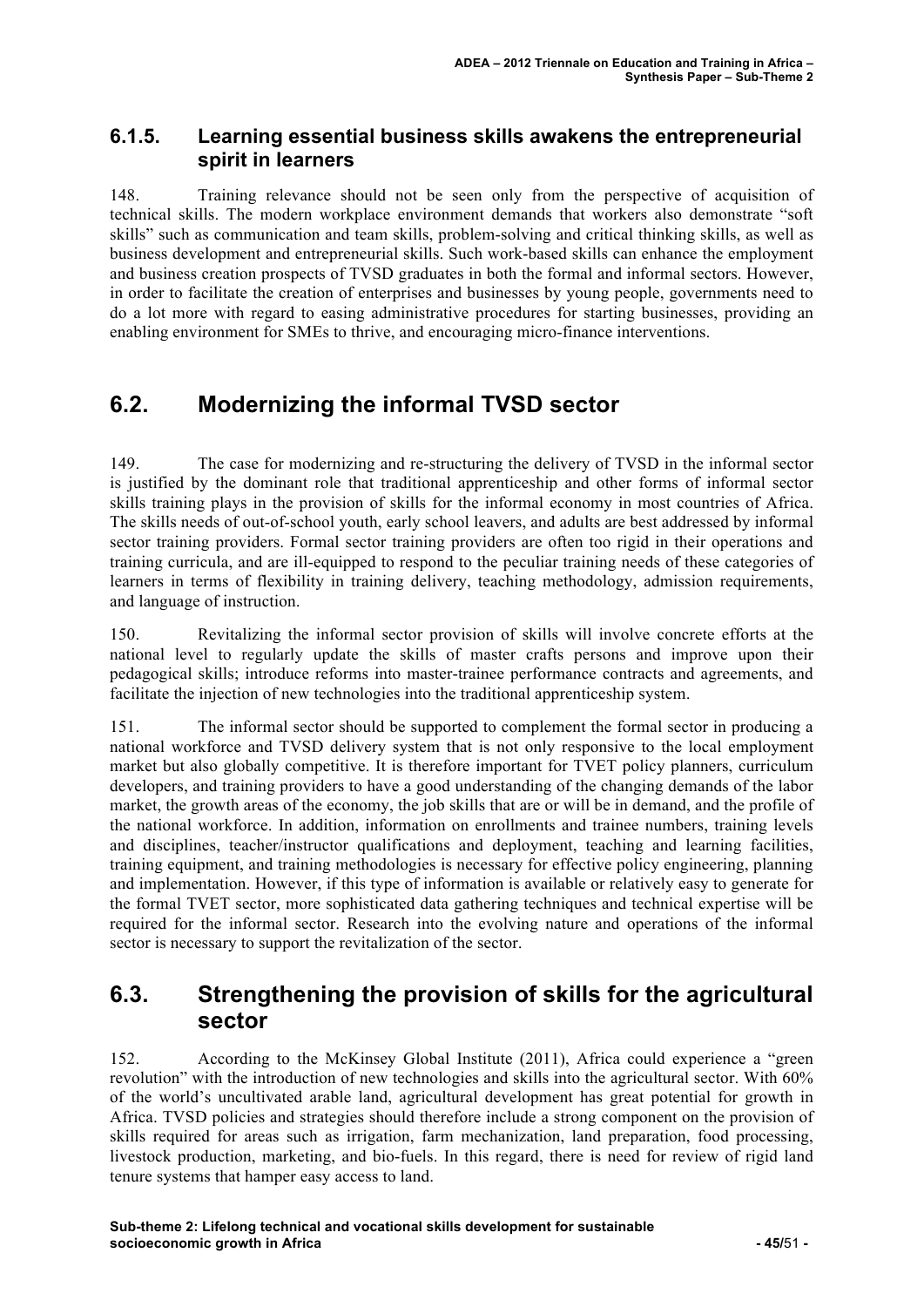# **6.4. Matching lifelong learning with sustainable development practices**

153. Lifelong learning in the context of sustainable development can be seen from the perspective of up-skilling, re-skilling, and multi-skilling of workers. In this regard, the development of flexible learning pathways and national qualifications frameworks is a priority. Lifelong learning can impact positively on sustainable development practices as the population becomes more knowledgeable and abreast with less harmful production systems and practices.

# **6.5. High level TVSD**

154. Many NGO-funded training programs often target skills development for the informal sector as a poverty reduction strategy in occupational areas such as dressmaking, hairdressing, masonry, carpentry and automobile repair. While such interventions do contribute to the acquisition of employable skills by out-of-school youth and the less educated population, the type and level of skills taught are not capable of producing a globally competitive workforce imbued with the higher level skills necessary for technology adaptation and innovation, transformation of national production systems, and industrialization of the economy. TVSD policies and strategies should therefore address the development of both basic and higher level skills.

# **6.6. TVSD research**

155. There is a paucity of academic research into TVET in Africa. Most of the information available on TVET is related to formal TVET. Although several commissioned reports exist on some aspects of informal TVET, there is need for research on the impact of TVSD on livelihoods, labor productivity, competitiveness, and economic growth to guide policy formulation and implementation. Issues such as raising the attractiveness of TVET and a better understanding of the TVET space are worthy of academic research. In effect, the TVET space in the national education and training system of most countries stretches across all levels of the education system (basic, secondary and postsecondary) and out into the occupational training sector. Aligning TVET with the wider education sector will therefore require in-depth research and analysis of the factors involved in building a competent national human resource base.

# **6.7. Financing of TVSD**

156. Most African countries allocate more resources to their primary education and higher education sectors than technical and vocational education and training. Allocating more resources to primary education is justified by the fact that quality basic education is critical to the acquisition of skills at the higher levels. However, this means a reduced funding to the TVET sector. In the absence of increased funding, training institutions will have to adopt better financial management practices that are based on partnerships with the private sector, households, and the community as well as greater cost-effectiveness and higher internal and external operational efficiencies.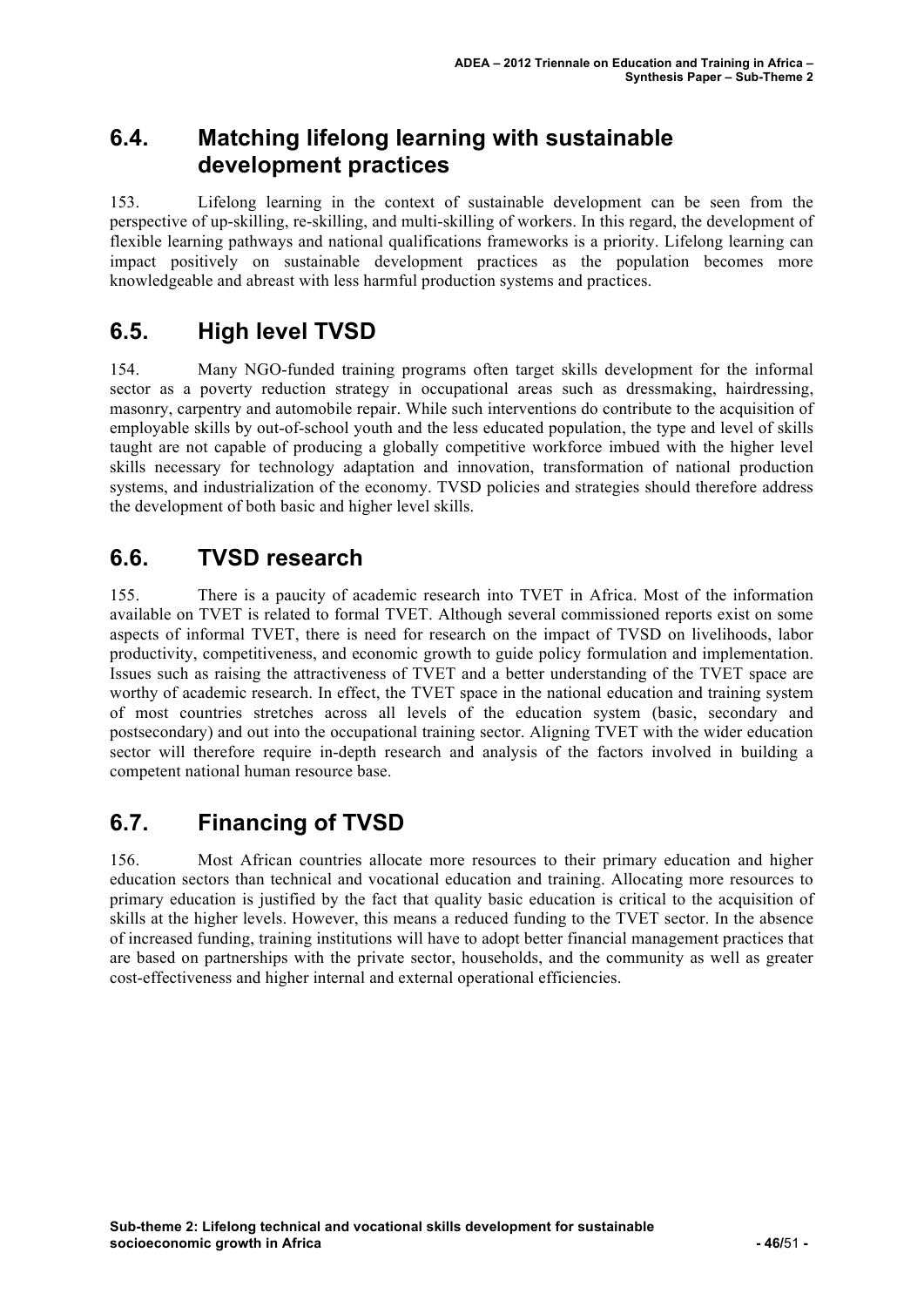# **7. CONCLUSION**

157. Africa faces a huge deficit of socio-economic infrastructure in terms of adequate roads, housing, power supply, water and sanitation systems, telecommunications, and transportation among others. A skilled workforce is required to build and maintain this type of infrastructure as well as operate, service and repair national production and manufacturing systems. The people exist but the skills are lacking. According to the McKinsey Global Institute (MGI 2011), Africa's working age population (of 15 – 64 years) which currently stands at about 500 million people is projected to exceed 1.1 billion by 2040. The challenge is how to provide this large potential workforce with the education and skills necessary for sustainable socio-economic growth.

158. Meeting this challenge will require the effective implementation of national policies and strategies that emphasize the development of lifelong technical and vocational skills which are firmly rooted in national knowledge and value systems. Equally important are public-private partnerships involving the participation of industry, enterprises, NGOs, CSOs, households, and the community.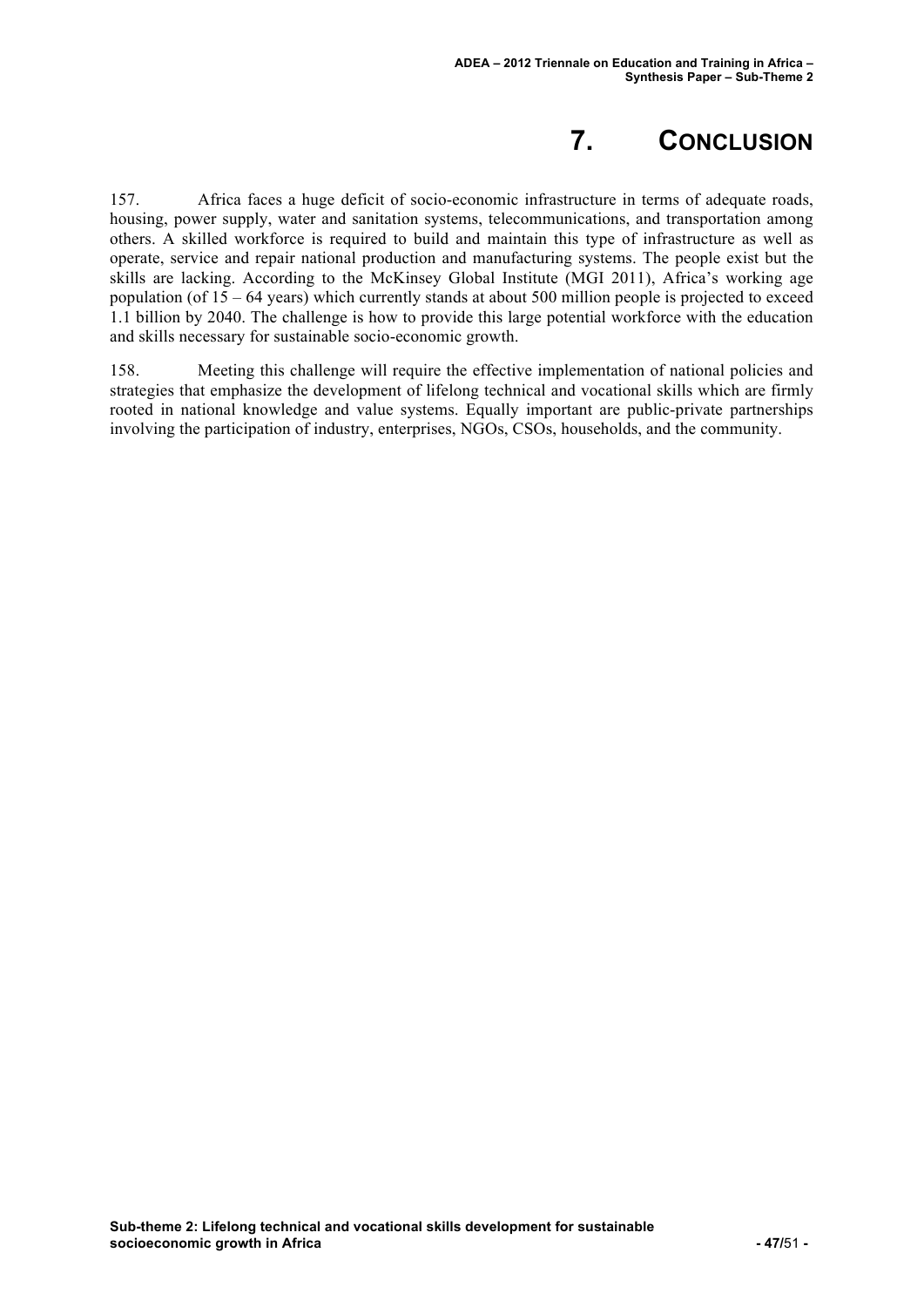# **8. BIBLIOGRAPHY**

- Adam, S. 2011. Skills development for secure livelihoods. GIZ Document prepared for ADEA Triennale 2012
- Adams, A.V. 2008. Skills development in the informal sector of sub-Saharan Africa. World Bank, Washington DC
- Adams, A.V. 2007. The role of youth skills development in the transition to work: A global review. World Bank, Washington DC
- ADEA. 2011*.* Declaration of Ministers. Inter-country quality node on technical and vocational skills development conference, 19-21 September, 2011. Abidjan
- ADEA. 2008. Post-primary education in Africa: Challenges and approaches for expanding learning opportunities. Edited by Wim Hoppers
- AfDB. 2011. Africa in 50 years: The road towards inclusive growth. African Development Bank: Tunis
- AfDB. 2011. Accelerating the AfDB response to the youth unemployment crisis in Africa: An OSHD/EDRE Working paper: Tunis
- AfDB/OECD. 2010. African Economic Outlook 2010
- AfDB/OECD. 2008. African Economic Outlook 2008
- African Union (AU). 2011. Decisions, declarations and resolutions of the  $17<sup>th</sup>$  ordinary session of the AU. Malabo, Equatorial Guinea, 30 June-1 July, 2011. Malabo,
- African Union (AU). 2007*.* Strategy to revitalize TVET in Africa. Addis Ababa, Ethiopia
- Ait Soudane, J. 2005**.** Secteur informel et marché du travail au Maroc. Université de Montpellier
- Allais, S. 2010. The implementation and impact of National Qualifications Frameworks: Report of a study in 16 countries. ILO, Geneva. In press
- Allgoo, K. Ramdass, R. and Santokhee, U.2011. Recognition and validation of prior learning:

The example of Mauritius. ADEA Working document for Triennale 2012

- Assignon, E. and Roy, L. 2011. Analyse de l'expérience du collège communautaire du Nouveau-Brunswick (CCNB). ADEA Working Document for Triennale 2012
- Atchoarena, D. and Delluc, A.M. 2001. Revisiting technical and vocational education in sub-Saharan Africa: Provision, patterns and policy issues. UNESCO-IIEP, Paris.
- Azoh, F-J. Carton, M. and Weyer, F. La recherche sur les competénces techniques et professionnelles permettant l'insertion : Etat des lieux, contraintes et perspectives dans trois pays de l'Afrique de l'Ouest (Burkina-Faso, Côte d'Ivoire et Ghana). ROCARE/ NORRAG Working document. ADEA Triennale 2012
- Baffour-Awuah, D and Thompson, S. 2011. A holistic approach to technical and vocational skills development (TVSD) policy and governance reform: The Case of Ghana. Working Document for ADEA Triennale 2012
- Besson, I and Walch-Virgili, D. 2011. Formation agricole et rurale : multi-dimension et complexité des processus d'apprentissages : Pistes de réflexion et de recherche à partir de l'Europe et de l'Afrique. Réseau International FAR : Montpellier
- Besson, I. 2011. Des combats en cours et des ambitions à concrétiser : Analyse comparée de la rénovation des systèmes nationaux de formation agricole et rurale au Cameroun, au Maroc et à Madagascar. Prepared for the ADEA Triennale 2012. Réseau international FAR : Montpellier
- Besson, I. 2011. Histoire, enjeux et défis de la formation agricole et rurale en Afrique francophone. Réseau **internationale FAR** : Montpellier
- Beaujeu, R Kolie, M Sempere J-F, Uhder, C. 2011. Transition démographique et emploi en Afrique Sub-Saharienne. AFD, Paris
- Ministry of Education of Burundi, 2011. L'enseignement technique et la formation professionnelle du Burundi: Vers une nouvelle structure participative de pilotage et un nouveau système de cofinancement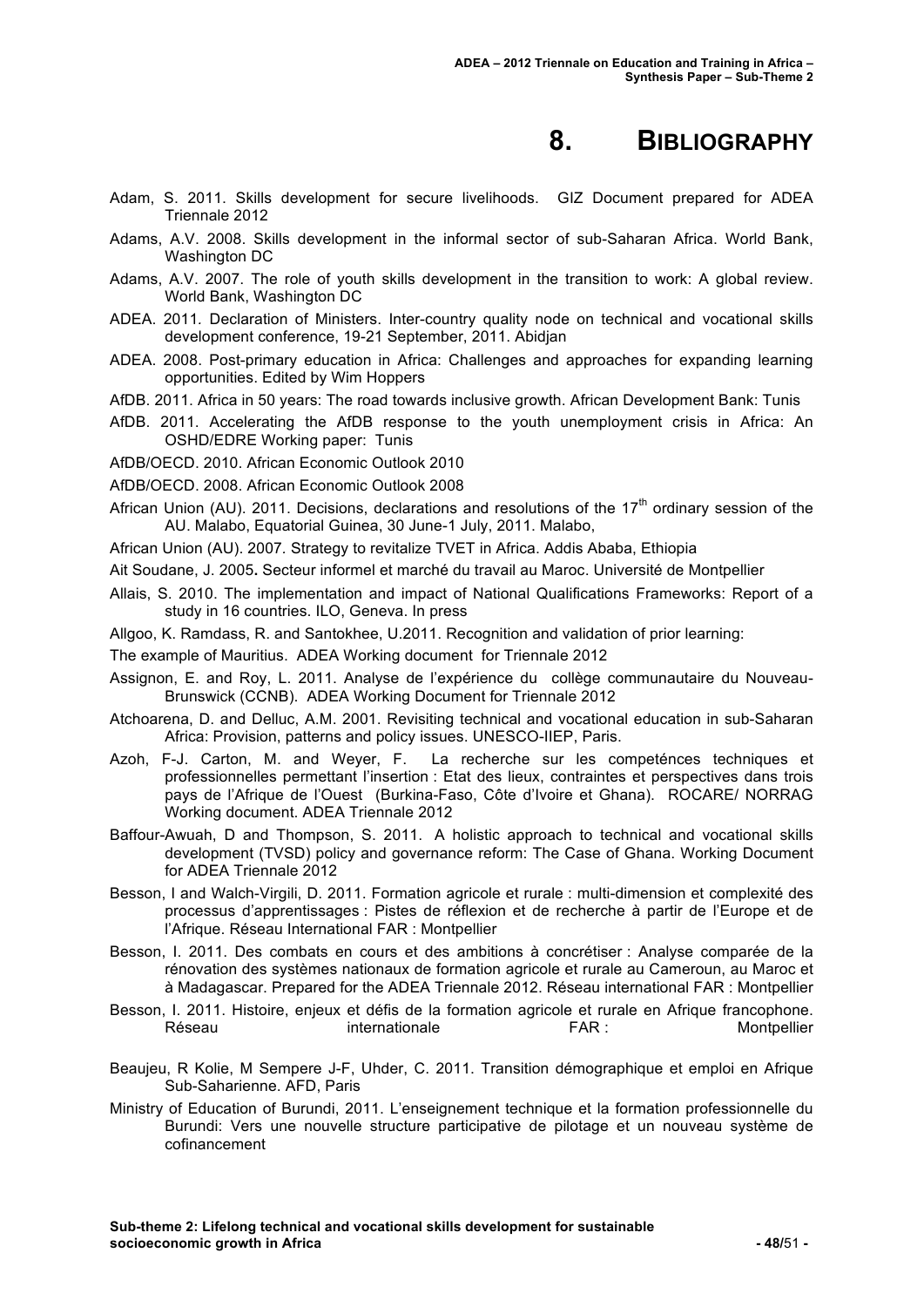- BU-Net. 2011 The role of NGOs in promoting innovative models of TVSD and facilitating new partnerships: An analysis of the role of professional networks and North-South NGO cooperation
- Brewer, L. 2004. Youth at risk: The role of skills development in facilitating the transition to work. ILO, Geneva.
- Chakroun, B. 2010. National Qualifications Frameworks: from policy borrowing to policy learning. European Journal of Education. Vol. 45 (2) pp 199-21
- Commission on Growth and Development. 2008. The Growth Report: Strategies for sustained growth and inclusive development. World Bank. Washington DC
- DfID. 2008. Jobs, labor markets and shared growth: The role of skills. UK Department for International Development. London
- DfID. 2007. Technical and vocational skills development. UK Department for International Development. London
- FAWE. 2011. A comparative case study on Gender and Technical and Vocational Skills Development (TVSD) in Liberia and Sierra Leone: From Policy to Practice. Working document prepared for ADEA Triennale 2012
- Dzondhault,G. and Banoukouta, M. 2011. La maison école : facteur d'insertion et réinsertion des fillesmères en difficulté Congo-Brazzaville. Ministère de l'Enseignement technique et de la formation professionnelle. Working Document for ADEA Triennale 2012
- Fares, JM Claudio, E and Orazem PF. 2006. How are youth fairing in the labor market? Evidence from around the world. Policy Research Working Series 4071. The World Bank
- Fredriksen, B. and Tan J.P. 2008. An African exploration of the East Asian experience. WorldBank. Washington, DC
- Garcia, M and Fares, J. 2008. Youth in Africa's labour market. The World Bank. Washington, DC
- GIZ 2011. Lessons learnt from selected national qualifications frameworks in Africa. Working Document. ADEA Triennale 2012
- GIZ and Ministry of Education of Ethiopia. 2011. Integrating basic education, life and vocational skills within a system approach for adult and non-formal education: Experiences, lessons learnt and outlook from an Ethiopian perspective.
- Haan, H.C. 2001. Training for work in the informal sector: Fresh evidence from Eastern and Southern Africa. ILO Training Centre, Turin. Italy
- Halleb, A. 2011. La gestion partenariale. Working Document for ADEA Triennale 2012
- Heyns, R and Needham, S. 2004. An integrated National Framework for Education and Training in South Africa: Exploring the issues. Paper presented at the Qualifications Africa International Conference held in Midrand, South Africa 15-16 Sept. 2004

Higgs, P. and Keevy, J. 2009. Qualifications frameworks in Africa: a critical reflection. South African Journal of Higher Education, vol. 23 (4) pp 690-702

- Hountondji, T. and Houndjemon, S. 2011. La contribution des centres d'éducation non-formelle dans le développement des compétences du secteur primaire : cas du Centre Songhai. Working Document for ADEA Triennale 2012
- ILO. 2011. A review of the impact of NQFs internationally. ILO, Geneva
- ILO. 2007*.* Apprenticeship in the informal economy in Africa. ILO, Geneva.

ILO.2006. Global Employment Trends for Youth. ILO, Geneva

- Johanson, R.K. and Adams A.V. 2004. Skills development in sub-Saharan Africa. World Bank. Washington, DC
- Kahyarara, G. and Teal, F. 2006. To train or to educate? Evidence from Tanzania. Global Poverty Research Group. Oxford, UK
- Keevy, J. National qualifications frameworks developed in Anglo-Saxon and French traditions. Working document. ADEA Triennale 2012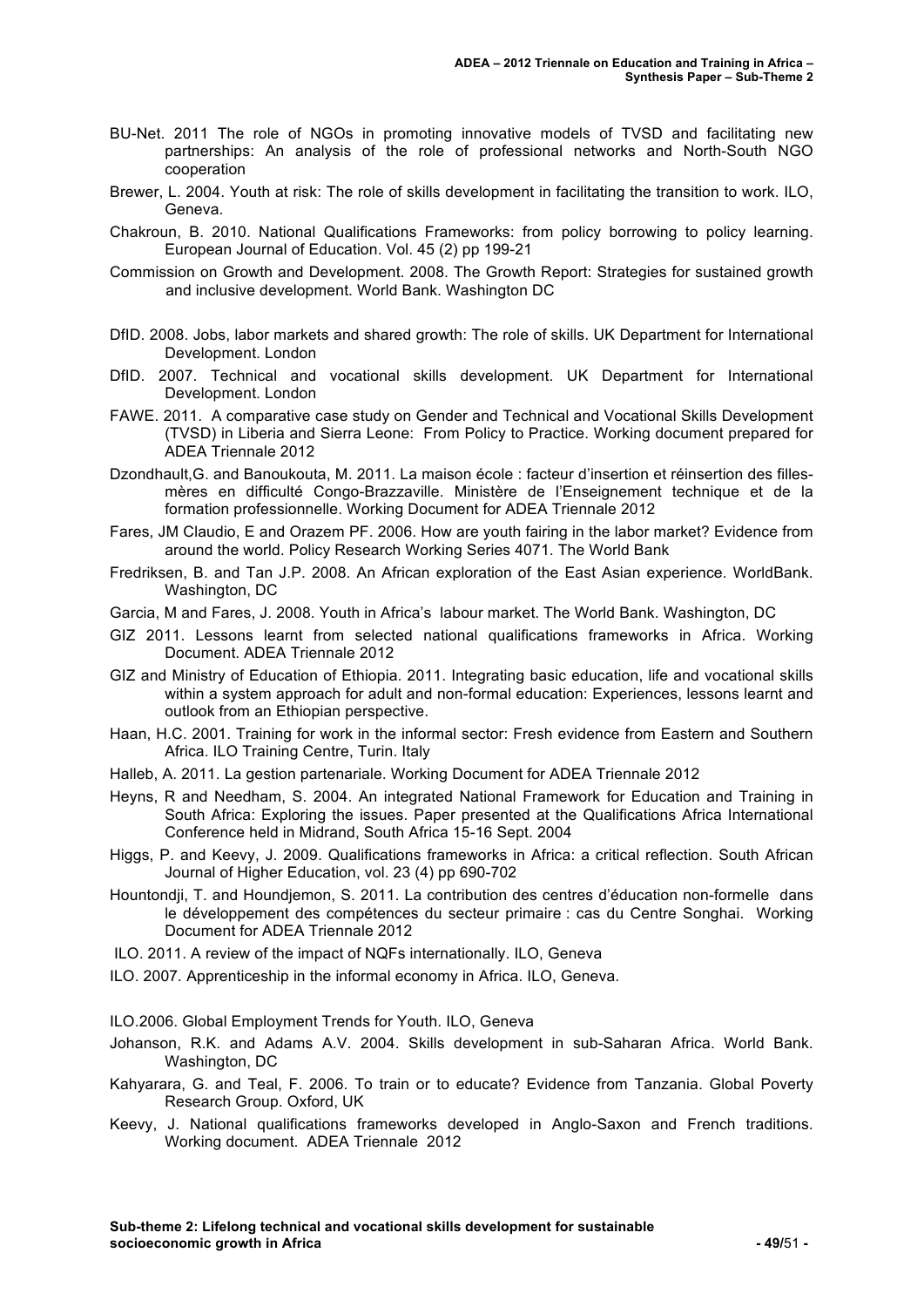- Keevy, J. and Samuels, 2008. A critical reflection on current qualifications frameworks and possible future directions in Africa. Paper presented at ADEA 2008 Biennale on Education in Africa, Maputo, Mozambique. May 5-9, 2008
- Kok, W. 2004. Facing the challenge: The Lisbon strategy for growth and development. European Commission, Luxembourg
- Law, S.S. 2008. Vocational technical education and economic development the Singapore experience. Towards a better future. Education and training for economic development in Singapore since 1965. World Bank. Washington DC
- Lee, C.J. 2008. Education in the Republic of Korea: approaches, achievements and current challenges. Tan, J-P and Fredriksen, B (eds.) An African exploration of the East Asian experience. World Bank. Washington DC
- Lisk, F. 2011. The development and operation of labor market information systems (LMISs): Case study of the Gambia.Working document. ADEA Triennale 2012
- Lucas, RE. 1990. Why doesn't capital flow from rich to poor countries? American Economic Review Papers and Proceedings LXXX: 92-96
- Maponga, R. Mavimbela L Murimba S. and Espinosa, L M .2011. The Joint SADC-UNESCO Regional Experience. UNESCO-SADC Document prepared for ADEA Triennale 2012
- McKinsey Global Institute. 2010. Lions on the move: The progress and potential of African economies. June 2010
- Monk, C., Sandefur, J. and Teal, F. 2008. Does doing an apprenticeship pay off? Evidence from Ghana. Department of Economics. University of Oxford, UK
- Muhammad, A.D. 2011. Impact Evaluation Study of the UNESCO-Nigeria TVET Reform: A Case Study Prepared for ADEA Triennale 2012
- Musobo, I and Gaga, J. 2011. Restructuring TVET as part of education reforms in Rwanda: A case on public-private partnership in TVET. Working Document for ADEA Triennale 2012
- Ngone, N. 2011.Quelles stratégies pour une réforme induisant le développement de compétences professionnelles facilitant l'accès à l'emploi. Working Document for ADEA Triennale 2012
- OECD. 2004. Innovation in the knowledge economy: Implications for education and learning. Organisation for Economic Cooperation and Development
- OECD. 2009. Recognizing non formal and informal learning: country practices. OECD, Paris
- Oketch, 2008. Tecchnical and vocational education and training: Issues, concerns, and prospects. In Eds. Lauglo, J and Maclean, R: Vocalization of secondary school revisited. Springer, New York
- Ferej, A., Ooko, Z., and Kitainge, K. 2011. National thematic study: Reform of TVET teacher education in Kenya: Overcoming the challenges of quality and relevance. Working Document for ADEA **Triennale**
- Otero, M.S. and McCoshan, A. 2005. Study on access to education and training. Final report for the European Commission. ECOTECH Research and consulting Limited
- Palmer, R. 2007. What room for skills development in post-primary education? A look at selected countries. A background paper produced for the Paris meeting of the Working Group for International Cooperation for Skills Development. 13-15 November 2007
- Richardson, A. 2011. Flexible Skills Development: building capacity to design and implement effective technical and vocational education and training through appropriate technology. Commonwealth of Learning.
- Yao Gnabeli, R. Kamate, A. Bih, E. N'dri, P. and N'dri, B. (2011). Etude thématique transnationale sur les dispositifs et modes d'insertion professionnelle (Afrique de l'Ouest). Working Document for ADEA Triennale 2012
- Roland, D. and Koontee, B. 2010. Best practice in sustaining the financing of training through continuous improvement of the levy-grant system. UNESCO-UNEVOC, Bonn
- Savadogo, B. 2011. Etude sur l'apprentissage dans l'espace de l'union économique et monétaire ouest africain (UEMOA)
- Sévérino, J-M, and Ray, O. 2010*. Le temps de l'Afrique*. Paris
- Traore, M. 2011 Refonder la formation professionnelle à partir des besoins de compétences de l'économie locale et des secteurs productifs*.* Working document for ADEA Triennale 2012